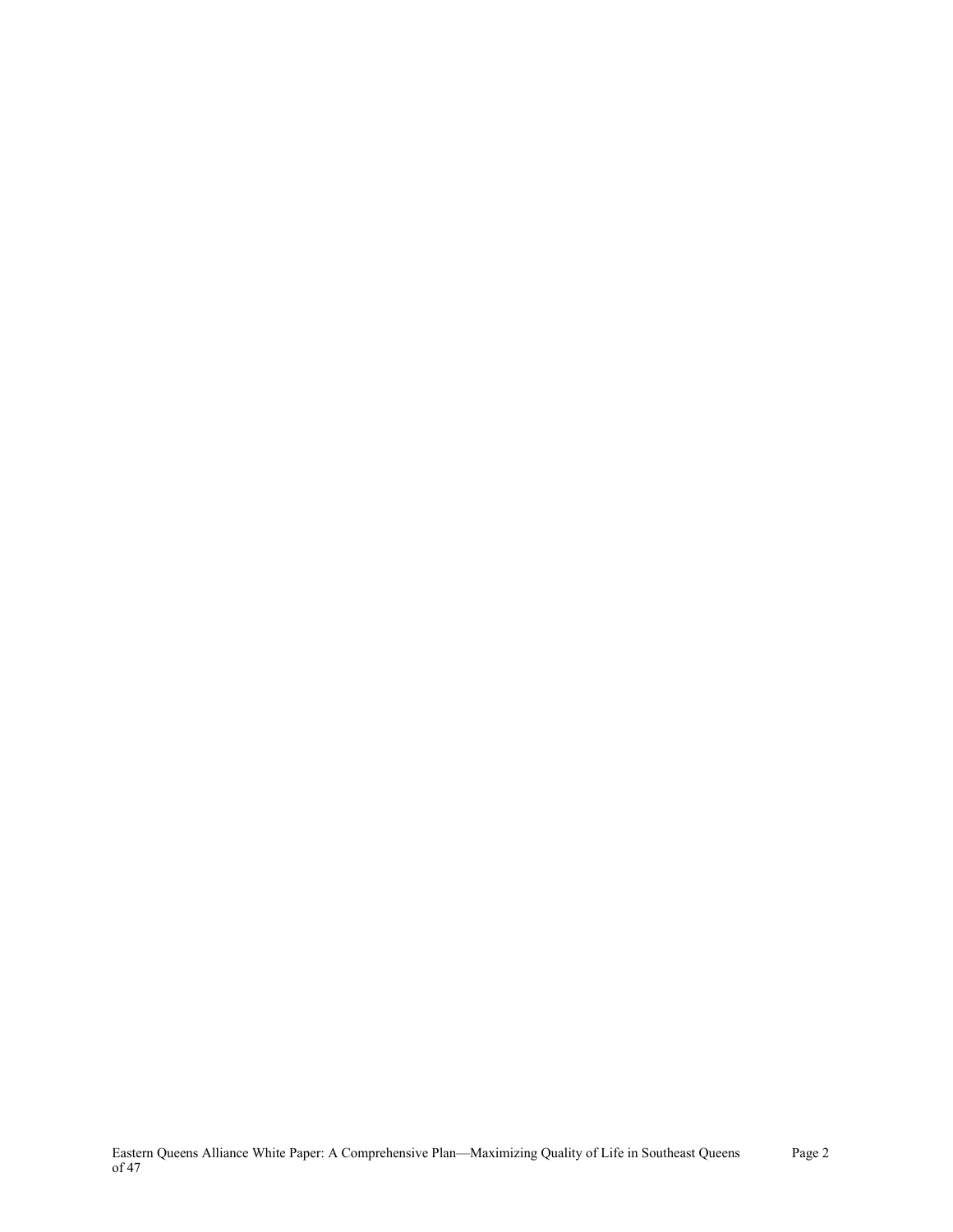# Eastern Queens Alliance, Inc. *A Federation of Civic Associations in Southeast Queens*

The *Eastern Queens Alliance* was formed for the purposes of educating, heightening awareness, mobilizing energies and generating community involvement in developing solutions to issues that cut across neighborhoods or community boundaries within Southeast Queens, including issues related to the environment, health, culture, public safety and other quality-of-life concerns. In furtherance of these charitable and educational purposes, the Alliance :

- (a) promote s use of public and private funds for programs which support a clean environment, help provide solutions to health and safety concerns and preserve the unique culture and quality of life of local communities;
- (b) encourages voluntary efforts among individuals, organizations, institutions and businesses in support of these activities;
- (c) heightens public awareness of the conditions surrounding identified problems and the remedies to improve such conditions; and
- (d) conducts any and all lawful activities which may be useful in accomplishing the foregoing purposes.

#### *Board of Directors*

*Chairperson*: Barbara E. Brown, *Vice Chairperson*: Richard Belgrave *Treasurer: Fay D. Hill Recording Secretary:* Richard Belgrave *Corresponding Secretary:* Donald Boncoeur *Financial Secretary:* James West

#### *Member Civic Associations*

Federated Blocks of Laurelton Rosedale Civic Association, Inc. Spring-Gar Civic Association, Inc. Springfield/Rosedale Community Action Association, Inc. Wayanda Civic Association, Inc.

> Associate Member Civic Association South Ozone Park Civic Association West

> > *Professional Membership*

Richard Belgrave,, Environmental Science Anthony Johnson, Law Enforcement

#### Roundtable Committee Chairpersons:

Housing/Land Use-- Richard Hellenbrecht Education and Youth: : Cynthia Curtin, Irnell Stephen Environment and Health-- Richard Belgrave, Emmanuel Coughmam Public and Community Relations: Fay Hill, Address: P.O Box 300818, Jamaica New York, 11430 Telephone: (866)372-4255 Fax: (718)978-6697 Email: eqa@att.net Website: www.easternqueensalliance.org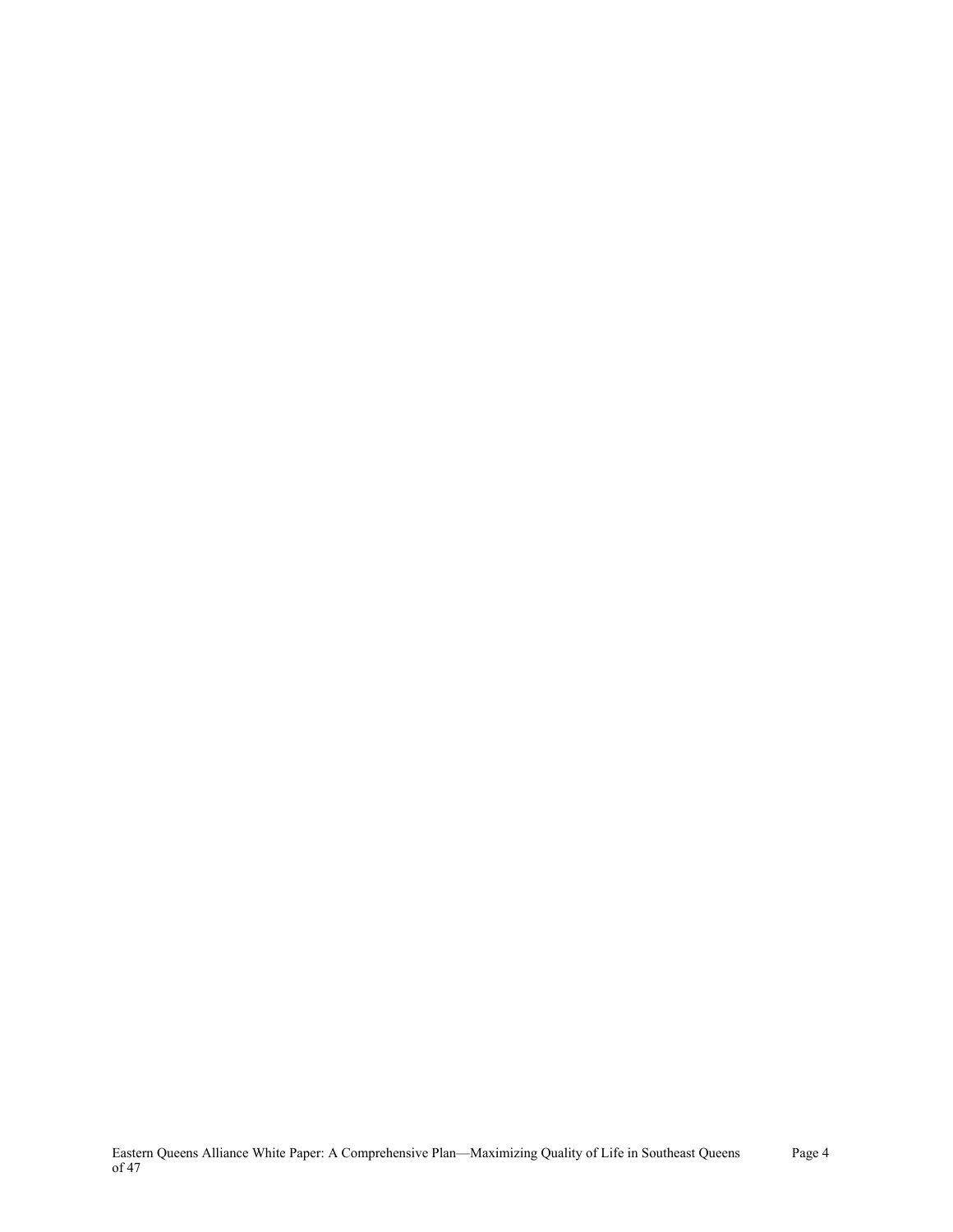## **Table of Contents**

|                                                                | Page |
|----------------------------------------------------------------|------|
| Preface                                                        | 4    |
| <b>Roundtable Participants</b>                                 | 5    |
| <b>Quality of Life Defined</b>                                 | 8    |
| Economic, Political, Social, and Cultural Environment          | 9    |
| Recommendations                                                | 13   |
| Crowding, Aesthetics, Zoning, and Control                      | 15   |
| Recommendations                                                | 19   |
| Infrastructure, Public Safety and Group Residential Facilities | 21   |
| Recommendations                                                | 27   |
| <b>Environment and Health</b>                                  | 27   |
| Eight Principles of a Sustainable Environment Charter          | 29   |
| <b>Environmental Equity</b>                                    | 30   |
| Recommendations                                                | 31   |
| Environment and Health in Southeast Queens                     | 33   |
| Recommendations                                                | 38   |
| Open Space, Parks and Recreation                               | 40   |
| Recommendations                                                | 44   |
| A Call to Collaborative Action                                 | 46   |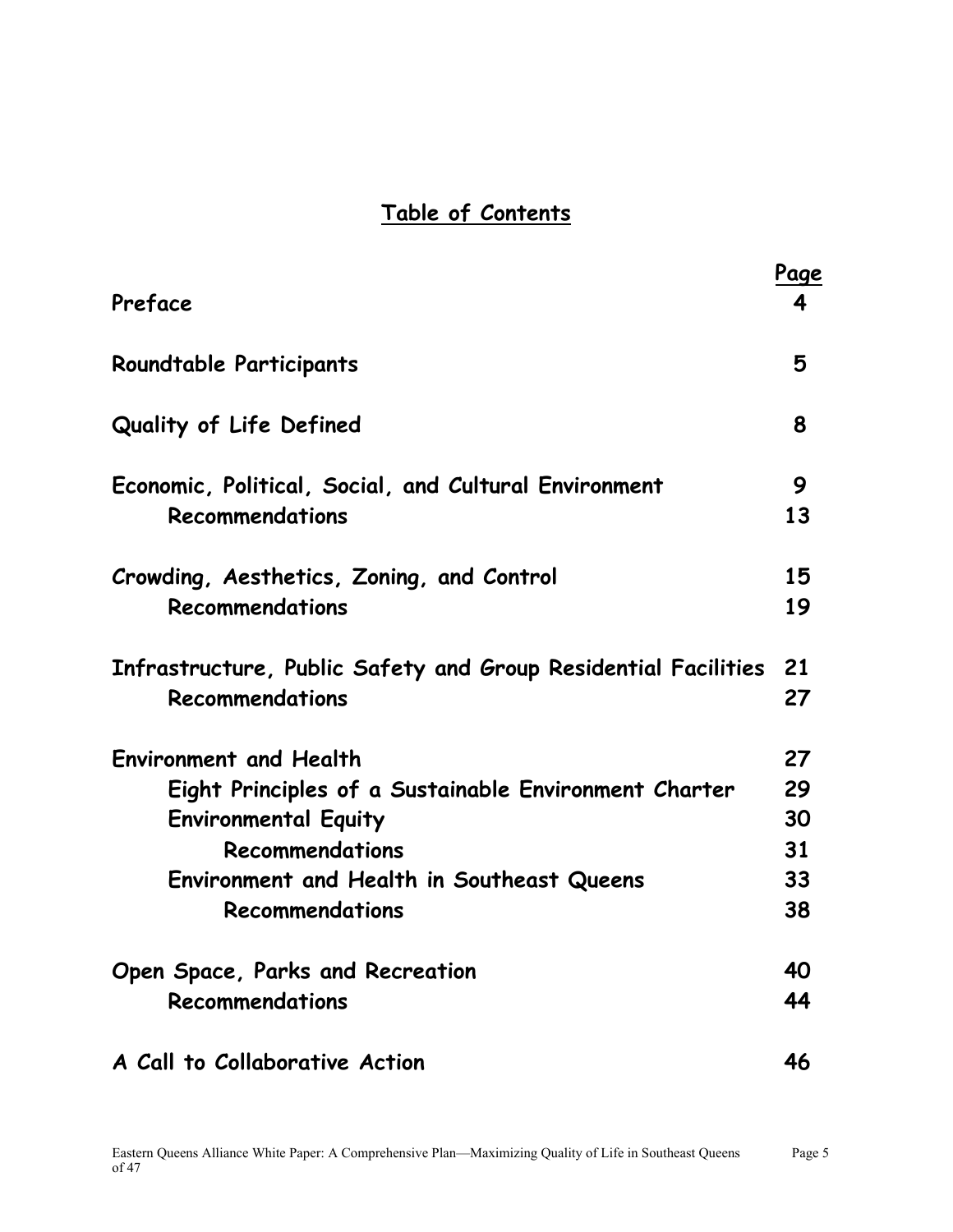

This whitepaper is the result of a year and a half of conversations with community leaders at Eastern Queens Alliance Roundtables about a variety of issues that affect our communities. What was quite evident during these roundtables is that many of our concerns cut across neighborhoods, affecting large numbers of residents in Southeast Queens communities. Whether it was Brookville, Jamaica, Laurelton, Queens Village, Rosedale, Springfield Gardens, South Ozone Park, etc. we spoke with one voice. What was equally evident as we attempted to focus on possible solutions was that there was real consensus about the kinds of actions that we believed might serve as true remedies. This whitepaper is a compilation of all of the identified issues and concerns as well as our recommendations for combating them. The purpose of this whitepaper is to start a dialogue with our elected officials and our governmental agencies to begin to design a real comprehensive plan for Southeast Queens. We want to thank all of those community leaders who gave of their time and knowledge of their communities, and who were willing to stay the course and hammer out possible solutions to make Southeast Queens a place of which we are all proud.

> Barbara E. Brown, Chairperson EQA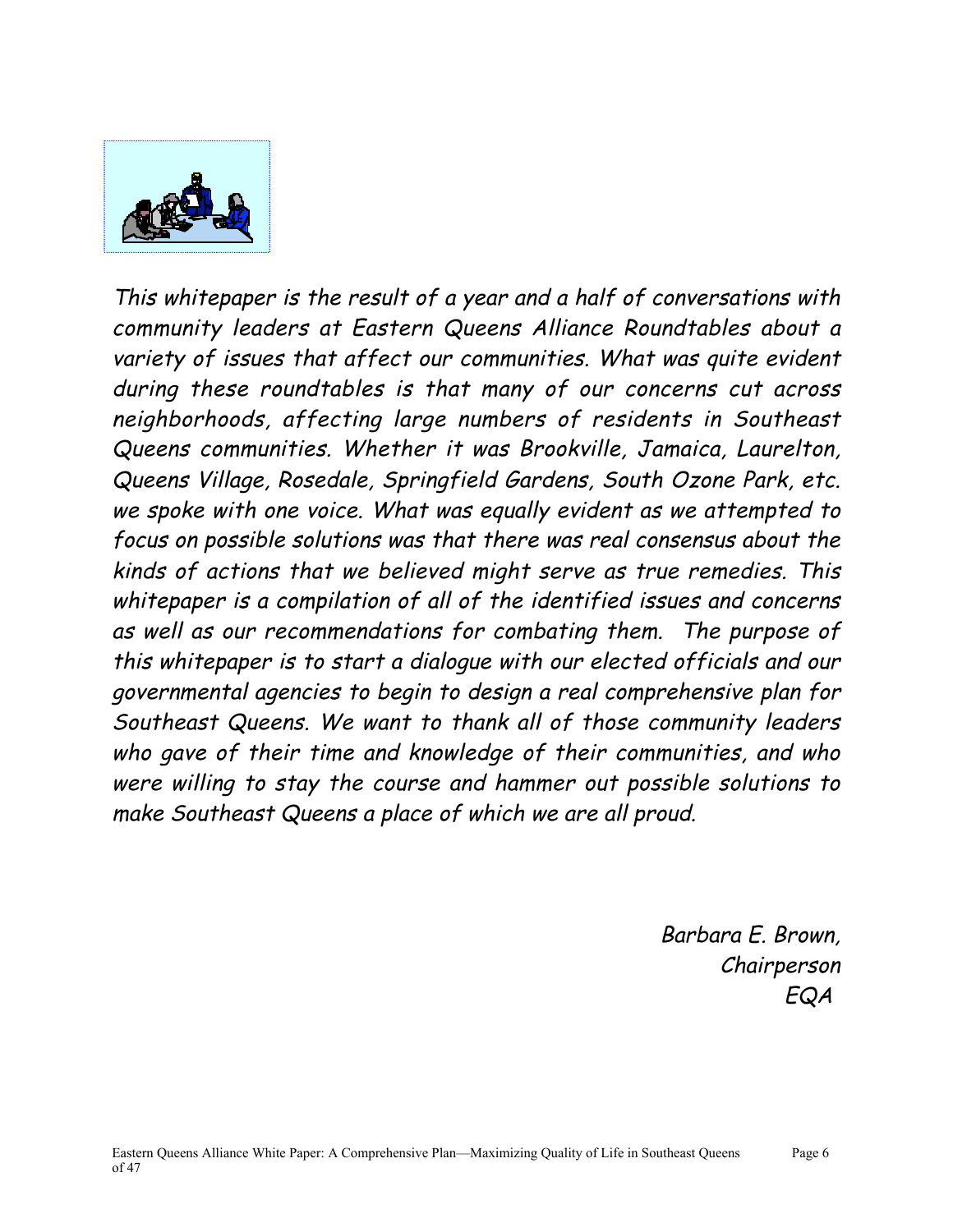#### **Roundtable Participants**

*Bertha Aslam Richard Belgrave, Eastern Queens Alliance, Inc., SRCAA, Inc. Lillie Bether, Our Neighborhood Improvement Association Gloria Black, Phd, Chairperson, Community Board 12 Donald Boncoeur, Federated Blocks of Laurelton/EQA Barbara E. Brown, Springfield Rosedale Community Action Association, Inc./EQA Ruth Bryan, South East Queens Concerned Neighbors Leo Byum, Federatd Blocks of Laurelton/EQA Joan Reid Coron, 232nd Street Block Association Manuel Caughman, Brinkerhoff Civic Association Cynthia Curtin, Wayanda Civic Association, Inc./EQA Bess DeBetham, Federated Blocks of Laurelton/CB13/LDC/LRS Jeff Diggs, Representative for Councilman Comrie Ruth W. DuBerry, UNCA James English, Rosedale Civic Association Rose Flesches, Our Neighborhood Improvement Association Edna Fraylon, South Ozone Park Civic Association West Anthony Gellineau, South Ozone Park Civic Association West Joseph Goldbloom, Representative for Councilman Leroy G. Comrie Gertrude S. Gonesh, N/S, NB/MS Block Association Michael Gordon, Wayanda Civic Association, Inc.EQA Joseph A. Groves, Deerfield Association Richard Hellenbrecht, Chairperson, Community Board 13 Fay D. Hill, Springfield Rosedale Community Action Association, Inc./EQA Corine Jean-Piere, Representative for Councilman James Sanders Davis Jeffrey, 218th St. Area Block Association Kevin Jemmott, Cambria Heights Civic Association, Inc. Anthony Johnson, Eastern Queens Alliance Michael Johnson, Representative for State Assemblyman William Scarborough Norman Jones, Representative for State Senator Ada L. Smith Frederick Kress, Rosedale Civic Association Joseph Locatella, Rosedale Civic Association Bernice Lowery, Jamaica Village Civic Association Audry Lucas, Sutphin Boulevard Civic Association Gladys Marshall, UNCA Warren McCain, QCC&Development Inc. Zan Zana Meacham Inez H. Moscatiello, South Ozone Park Civic Association West Erline Nelson, Representative of Congressman Meeks Leanna Norton, Our Neighborhood Improvement Association Anup K. Ramnauth, Bellaire Civic Association Gurpal Singh, Representative of S tate Senator Malcolm Smith Minto Singh, Representative of State Senator Malcolm Smith Roseline Slate, Neighborhood Association Ella Smith, UNCA Rasheidas Smith, Duntan Block Association Sidney W. Spruill, United Neighbors Civic Association Irnel L Stephen, Rosedale Civic Association, Inc. Derrick Warmington, Springfield Rosedale Community Action Association, Inc./CB13 Kenneth Wellington, 149th Block Association James A. West, SpringGar Civic Association Anthony Williamson, Deerfield Association Helen Williams, Jamaica Village Kim Whyte, Student*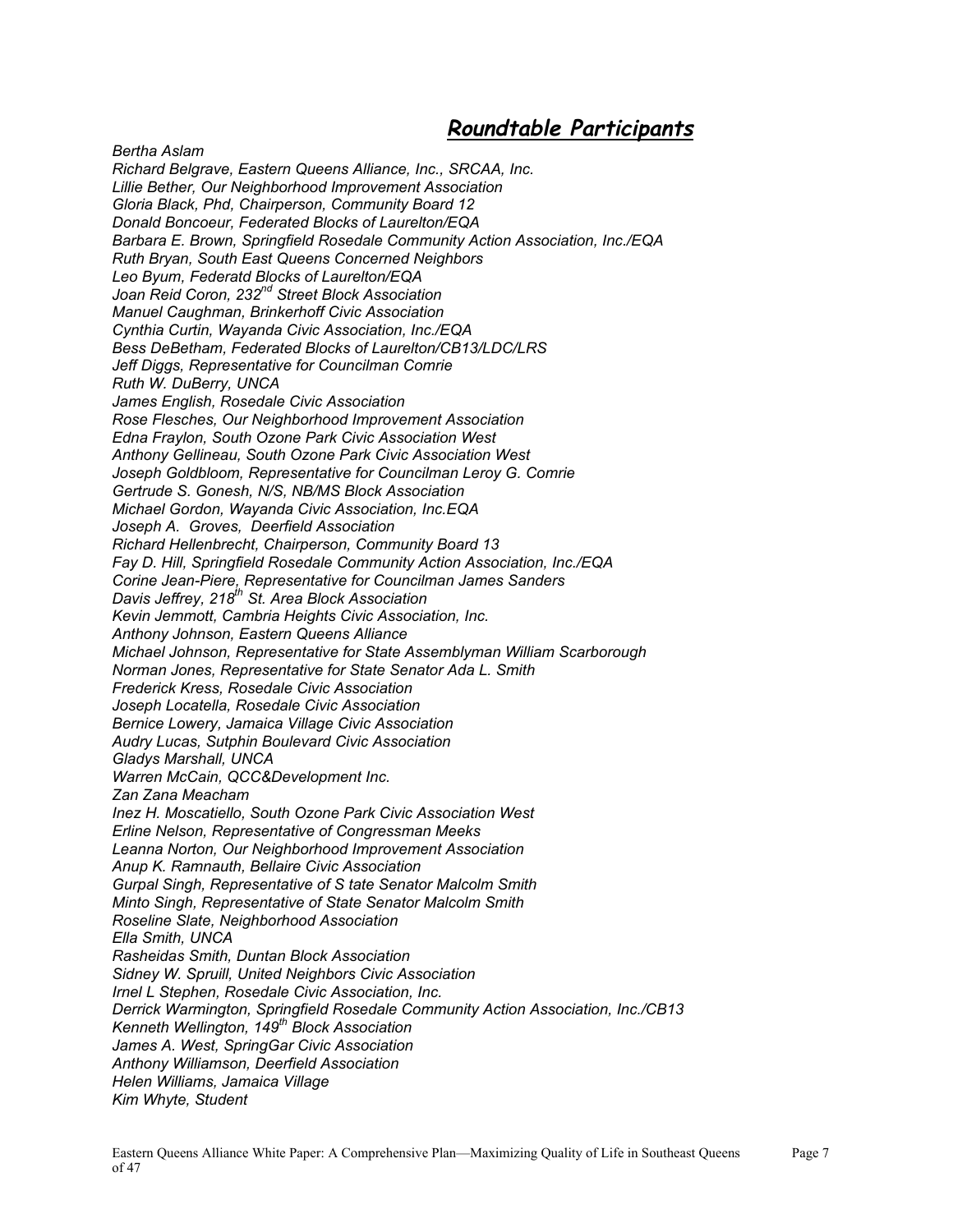**"**We need stronger local communities and an improved local quality of life. Streets where parents feel safe to let their children walk to school. Where people want to use the parks. Where graffiti, vandalism, litter and dereliction is not tolerated. Where the environment in which we live fosters rather than alienates a sense of local community and mutual responsibility."

(Prime Minister, Croydon, April 2001)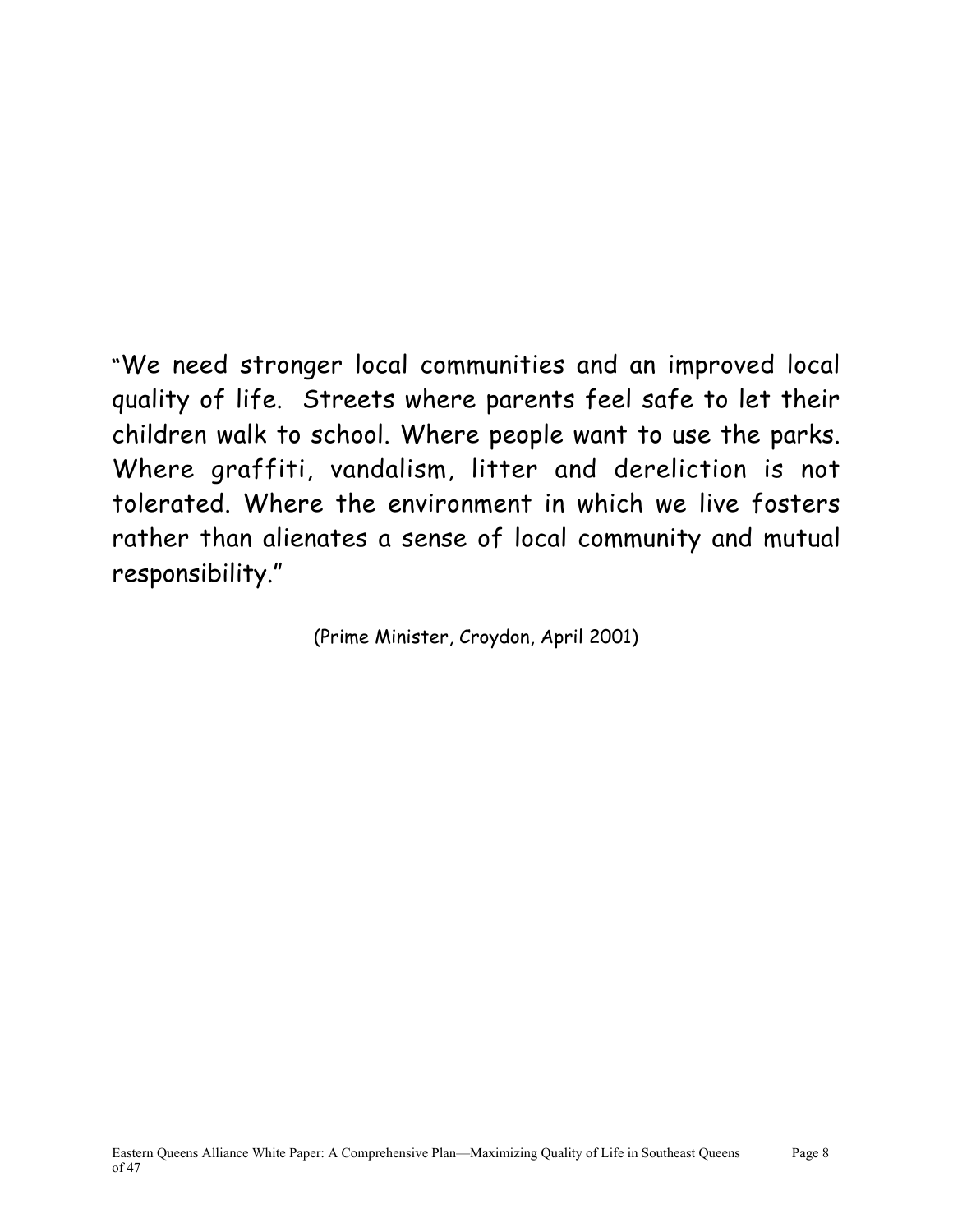#### **QUALITY OF LIFE DEFINED**

What is Quality of Life? For purposes of this paper, Quality of Life (QOL) refers to living conditions, living environment, infrastructure and public service provisions. It also refers to the social order, safety, and communications. "Quality of Life is the product of the interplay among social, health, economic and environmental conditions which affect human and social development." Generally speaking, aspects contributing to urban Quality of Life can be broadly classified into economic, housing, environment, infrastructure, social and political issues.

**Economic** --Some indicators used to measure economic performance include environment for doing business, unemployment rate, inflation, etc.

**Housing and Living Environment**--Indicators used for measuring housing and living environment include housing affordability, level of congestion, quality of houses, provision of open space, community facilities, etc.

**Environment**--Apart from traditional indicators such as air, noise and water quality, a clean and sustainable environment is essential for the health and well-being of the people. The indicators used for environmental aspects are mainly related to air and water quality, noise, biodiversity, waste generation and energy consumption.

**Infrastructure**-- Good infrastructure development is essential for good QOL. The infrastructure development includes public transportation system, road and rail networks, information and communications technologies, sewage system, etc.

**Social**-- Social aspects relate to education, health, culture, recreation, safety, social welfare system and community participation.

**Political**--Factors related to Quality of Life may include level of freedom and level of participation in the policy-making process.

(Adapted from : Working Paper No. 11: Quality of Life http://www.info.gov.hk/hk2030/hk2030content/wpapers/wpaper\_11/e\_wpaper11.htm)

All of these aspects of quality of life in Southeast Queens are discussed in this Eastern Queens Alliance Whitepaper: A Comprehensive Plan for Maximizing Quality of Life in Southeast Queens.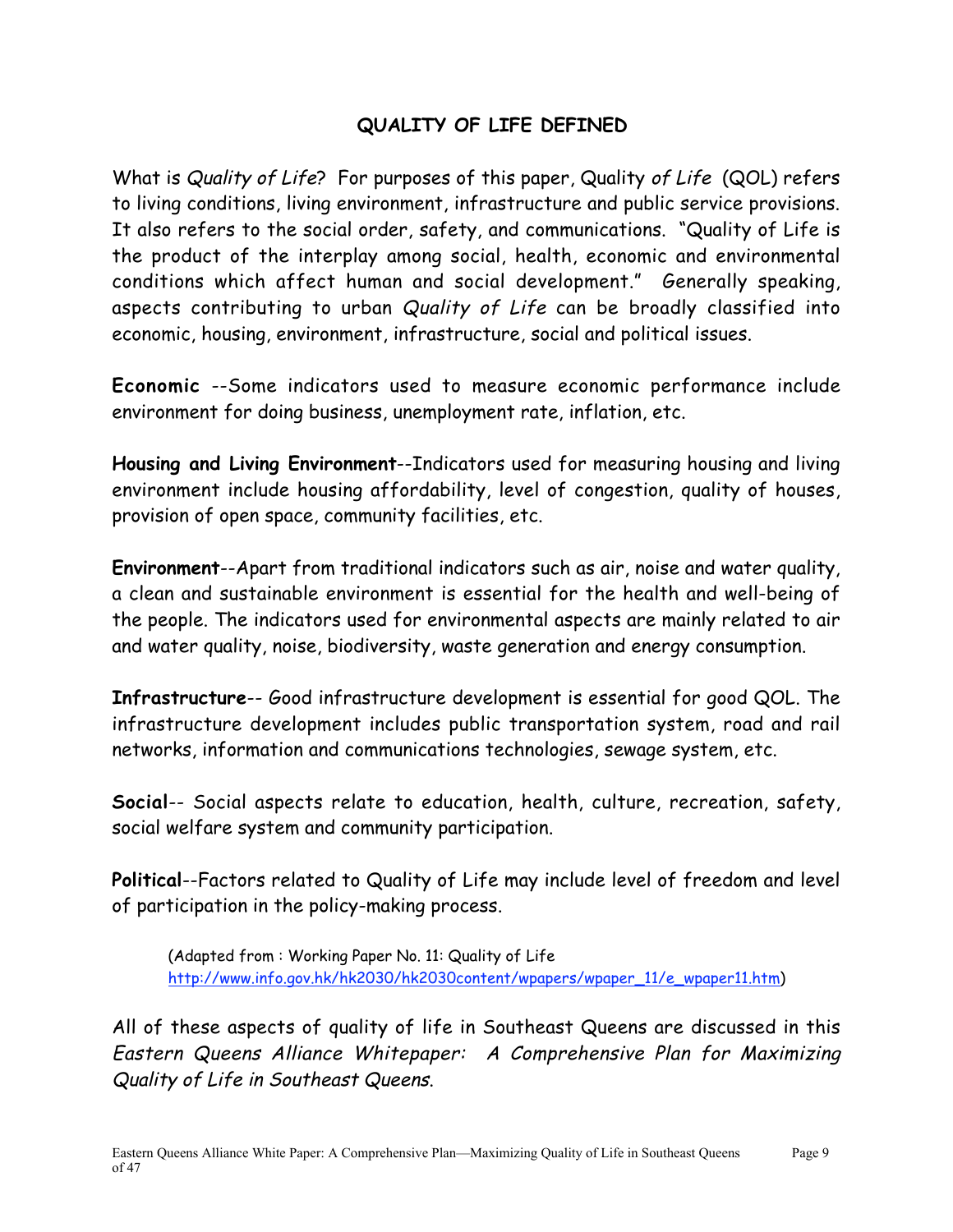#### **ECONOMIC, POLITICAL, SOCIAL, AND CULTURAL ENVIRONMENT**

In the summer of 2004, the results of a study looking at citizen satisfaction noted the following ratings\*:

|                                                                                            | New York   | The US         |             |  |
|--------------------------------------------------------------------------------------------|------------|----------------|-------------|--|
| Public transportation                                                                      | 2.9        | 3.3            |             |  |
| Fire protection                                                                            | 3.3        | 3.8            |             |  |
| Police protection                                                                          | 3.0        | 3.4            |             |  |
| Public libraries                                                                           | 3.0        | 3.6            |             |  |
| Parks and recreation                                                                       | 2.8        | 3.4            |             |  |
| Garbage pick up                                                                            | 2.7        | 3.5            |             |  |
| Police-community relations                                                                 | 2.6        | 3.2            |             |  |
| Street cleanliness                                                                         | 2.6        | 3.3            |             |  |
| Public schools (k-12)                                                                      | 2.2        | 3.3            |             |  |
| Roads maintenance                                                                          | 2.2        | 2.9            |             |  |
| Ease of car travel                                                                         | 2.1        | 3.4            |             |  |
| $l = Poor$<br>$2 = Fair$                                                                   | $3 = Good$ | $4=V$ ery good | 5=Excellent |  |
| * eTownPanel.com<br>www.etowwnpanel.com/newyork.htm#Evaluation%20of%key20public%20services |            |                |             |  |

In all areas of this study New York City was rated lower than the rest of the US. In fact, the rating was just *fair* in all of the categories except police protection, fire protection and libraries, which fell into the good category. All indications are that when we look at Southeast Queens the situation deteriorates even further in many categories.

Sections on **Transportation, Police Protection, Police-Community Relations, Roads Maintenance** are covered under the section on Infrastructure later in this paper. **Environmental Equity** is covered under the section on Environment and Health. Below is a discussion of the areas surveyed that fall under the headings Economic, Education, Political and Social issues. All of these impact on the quality of life of residents in Southeast Queens.

**Public Libraries**—There is an insufficient number of public libraries in our communities that are accessible to our residents. The reading achievement levels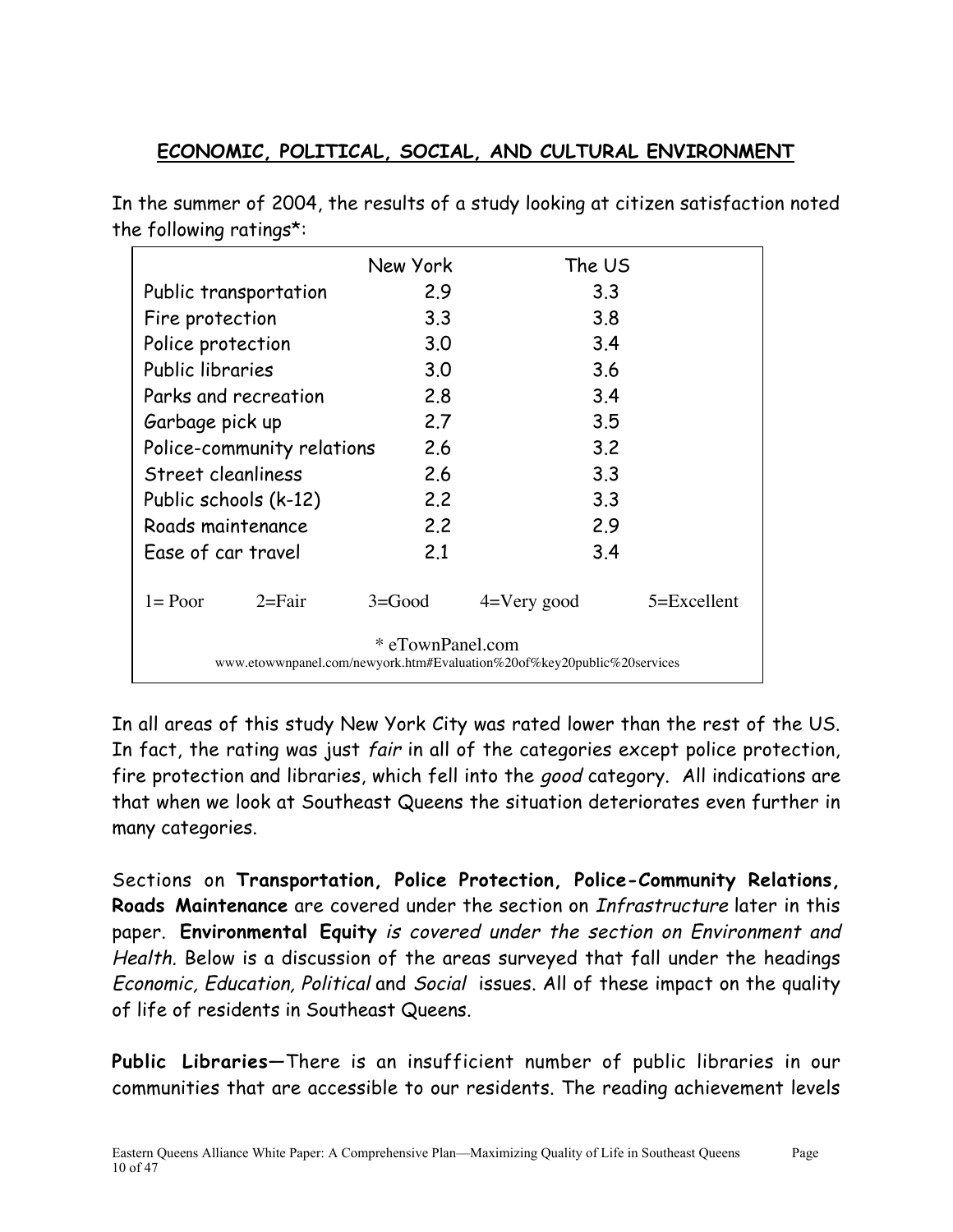among many of our young people are low. There is a need to instill a love of reading. While libraries are located on or near main thoroughfares such as Merrick and Linden Boulevards, library services are not within walking distance for many who live in the community. Those who can't easily reach libraries don't use them.

**Garbage Pick-up**—Residents complain about irregular pick-up in some of our neighborhoods particularly regarding recycling. Streets are never swept. Garbage cans and covers are thrown on the sidewalks after pick-up, left to roll back into the street and blow away in the wind. Garbage dropped by the sanitation workers is left on the sidewalk or road. In addition, where there is dumping along many of our roadways, particularly in and around our parks and highways, the garbage is left to pile up due to failure to address the situation by the NYC Department of Sanitation.

**Public Schools**—Our schools are overcrowded, particularly in areas experiencing mushrooming population growth. This results in the temporary responses of using hallways, bathrooms and trailers for extra classroom space. Classes are too large for the individualized attention that children need. Most classes have at least 25 students. Thirty or more is often the norm. When you consider that classes in the suburbs often have fewer than twenty students, you can begin to appreciate the gravity of the situation.

Instruction emphasizes rote learning and fails to develop the critical thinking skills that an educated citizenry needs. Our children are not being trained to be the "movers and shakers" in this society. They are failing miserably in our schools. The high school graduation rates, scores on achievement tests, number of regents diplomas all underscore this.

**At-Risk Youth**—A sizeable number of our youth face overwhelming challenges with no forum for guidance. There is a sense of powerlessness, a lack of self-esteem, and a lack of direction. Participation in sports and popular music videos are perceived as the only way out of their situations. This can be attributed to a wide variety of societal ills including poor parenting, lack of supervision in homes where both parents work, lack of parental involvement in our children's education, a breakdown of family values, as well as the prejudice, discrimination and low expectations that are often found among the educators who "end up" working with minority children. We do not have the multisystemic community centers or facilities in our neighborhoods to enable us to begin to combat these problems.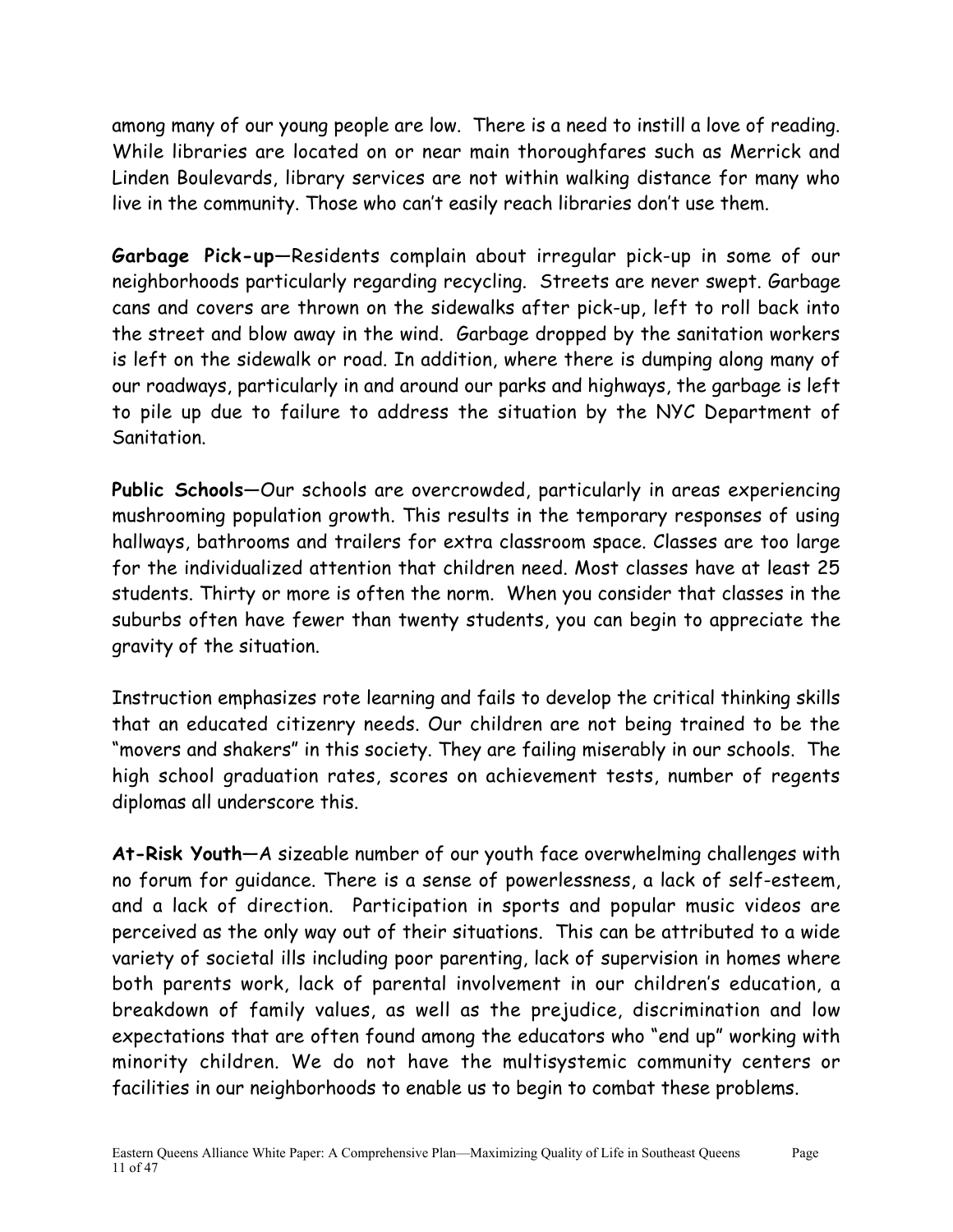**Senior Citizen Services**—There is a growing number of senior citizens in the United States as a result of improved health care and the aging of baby boomers. Experts on aging believe that this trend threatens to overwhelm the system unless comprehensive plans for this population are made now. Deborah Howe, in a paper entitled Aging and Smart Growth: Building Aging-Sensitive Communities maintains that "It is in our collective best interest, as individuals and as a society, to aggressively transform our communities so that they are aging-sensitive, thereby enabling older people to maintain their independence and ensuring efficiencies in providing services to lessen the strain on caregivers." (p. 2)

The senior population in Queens has increased significantly in the last ten years. This is true for Southeast Queens. In Queens 16% of the elderly are black, which is up from 13% in 1990. 13% are Hispanic, up from 9 Percent. Most of the Black population lives in Southeast Queens. A sizeable number of Hispanics also live there. Many seniors live in the one family homes where they have raised their families and would, given a choice, prefer to age in place. Others are in two-family dwellings, many of which are "mother/daughter" type environments. Others, of course, live in the high-rises such as Rochdale Village or housing projects.

Many seniors who live in their own homes are struggling on small pensions to maintain their homes, doing necessary repairs, paying for utilities, and having sufficient funds to provide the basics of everyday living. Others who have the means often don't know how or where to obtain services. Some become victims of unscrupulous businesses such as home improvement establishments. There is a lack of coordination of services for seniors and those that exist are so spread out geographically that it becomes very difficult for seniors to avail themselves of them. Inadequate transportation compounds this problem and Access-a-Ride is not often senior-sensitive, which makes the problem worse.

At least some of our communities qualify as horizontal NORCS, Naturally Occurring Retirement Communities, where a concentration of social, medical and mental health services are easily accessible to seniors who live within an immediate geographic area. NORCs need to be seen as a viable option for our senior population.

**Recreational and Cultural Services**—There is a dearth of recreational and cultural facilities in our communities. There are few if any theatres, cinemas, sports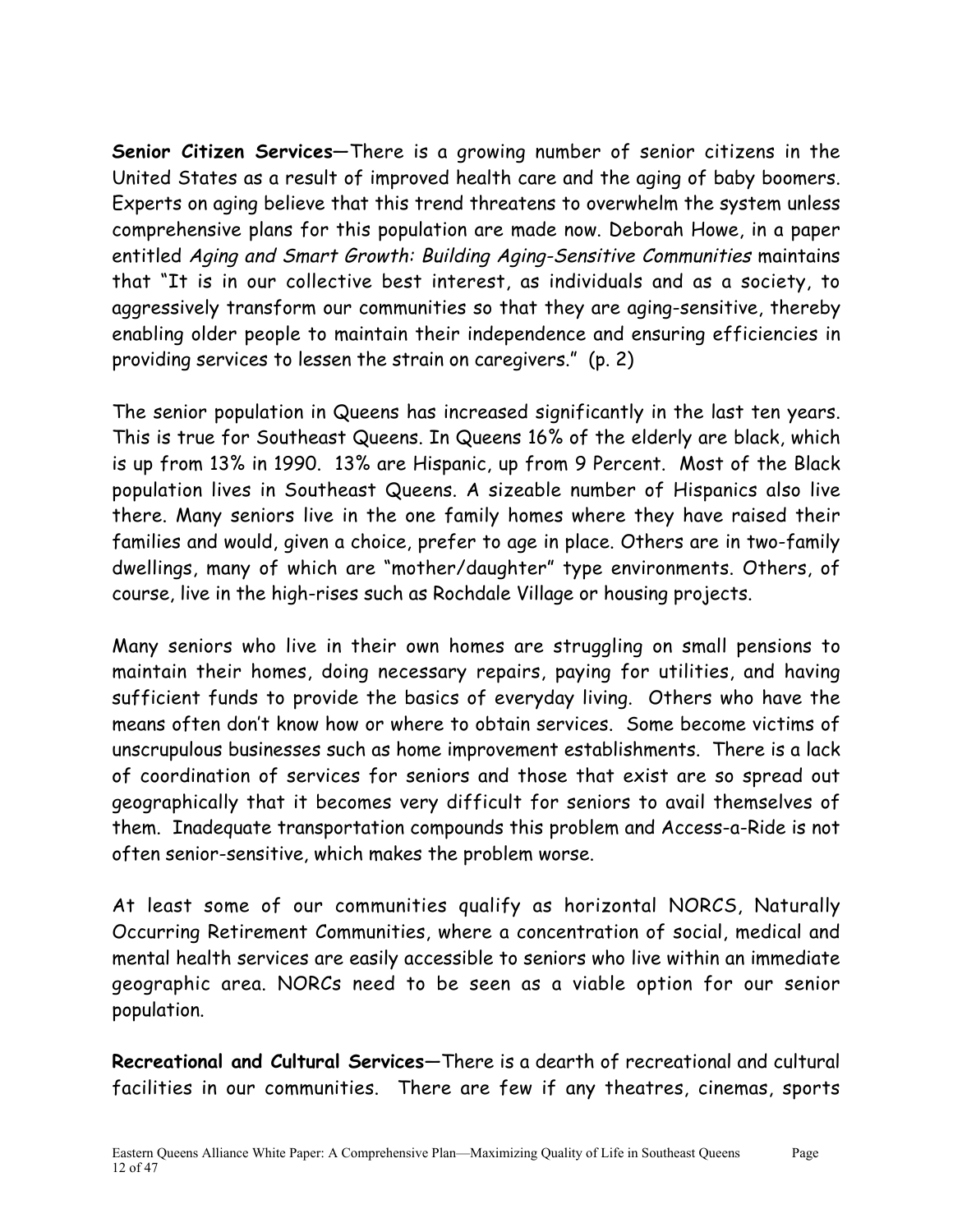complexes, and other places for leisure time activities. Residents must travel quite a distance to reach those that do exist such as the Roy Wilkins' Complex, Jamaica Arts Center, and the Magic Johnson Theater. While those along Jamaica Avenue are reachable by one bus for many residents, those on Merrick may require that residents take several buses if they don't drive, which points back to the inadequate transportation system in Southeast Queens.

How Did We Get Here?

**Population Density**--An increased population caused a demand for more housing. This resulted in a new house, usually a two family, being built on every available lot. Others have built dormers to convert their houses into legal two-families. In addition, the population explosion has caused a need for affordable housing leading to illegal rentals. Illegal basement apartments have been created in many houses; some even rent rooms within their homes. In fact, builders of new houses give people the impression that the cellars are rentable. An inspection of new homes and inadequate enforcement of building violations have allowed this to happen. Thus the population explosion! Census figures do not begin to accurately reflect the population living in Southeast Queens because those who rent basements, rooms, etc. often go uncounted.

This population explosion has caused a drain on already limited services—police, fire, sanitation, sewer, transportation, etc., Schools are overcrowded and there is something as simple as a severe reduction in available parking on many of our local streets. Population growth also affects water use and waste disposal. An increase in disposable materials like packaging, new and hazardous products have entered the waste stream. Such expendable items as telephones, personal computers, premature destruction of houses and other buildings, put wood, plastics, concrete and other materials, some hazardous or often not biodegradable, into the waste disposal system.

**Education**--Rising costs of living force parents to work longer/harder hours in order to survive, leaving children to fend for themselves. Cultural differences in parental roles regarding education, parenting styles, language barriers and communication styles, etc. result in a disconnect between school and home. There has been an increase in the disengagement of young people in our schools. Many of our youth seem to lack the incentive to achieve, graduate from high school and enroll in higher education programs. There is a lack of college-bound programs and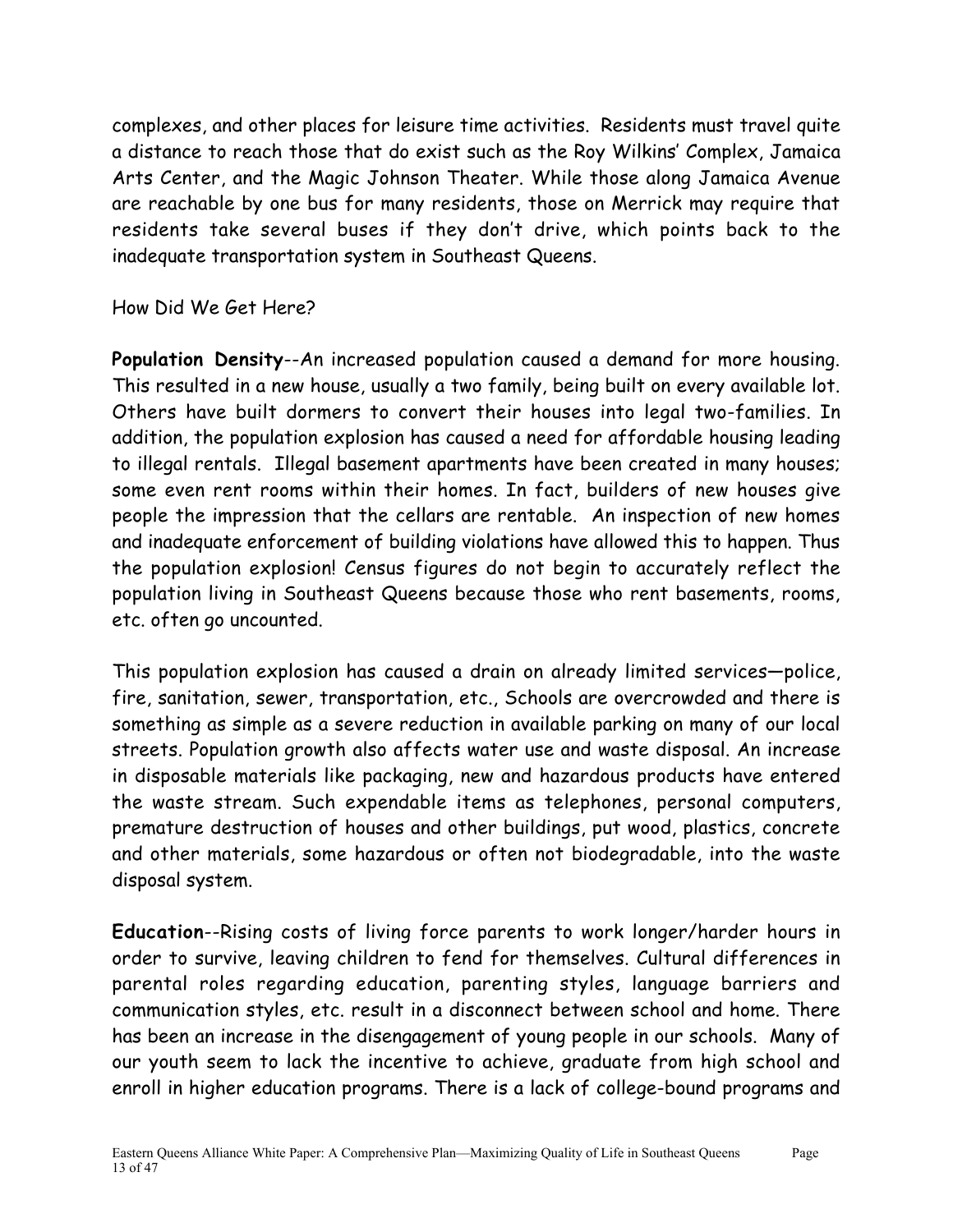programs that motivate our young people to do well in school. Many have no idea about the wide variety of career options that might be open to them if they acquire the appropriate skills.

**Community Involvement**--There is an appalling lack of significant community participation in block, civic and parent associations. There is a failure of the powers-that-be to involve communities in policy and other decisions that impact on their very quality y of life. There is also a failure among community residents to proactively participate in finding solutions to community problems. Many do not seem to understand the importance of such participation. The long hours that residents work and the fact that many are returning home after 7:00 PM to do all of the chores that go along with running a household mitigate against such involvement. Also, a "you can't fight city hall" mentality permeates our communities often rendering people impotent in the face of the powers that be. This is reinforced by the fact that governmental agencies and policy makers habitually ignore the wishes of the very communities about which they are making critical decisions. In addition, residents frequently fail to file complaints or follow-up on issues and concerns. They are reactive instead of proactive. This encourages the placement of NIMBY facilities and projects in Southeast Queens because the area is perceived as a path-of-least-resistance.

**Budget/Finance**—It costs money to run a city and keep the infrastructure in operating order. City revenues never seem to be sufficient to maintain investment in infrastructure projects and routine maintenance. Over the last several years the city, state and Federal governments claim to be operating at a deficit, at least as far as quality of life issues are concerned. Funds are often diverted to the current priority of the day, affecting the maintenance of "dams" that are not yet bursting. Political as well as practical restraints often seem to preclude raising taxes or business fees and fines.

#### **Recommendations:**

- 1. Proper planning is needed to predict infrastructure needs. Survey each community for specific needs around each of the aspects of Quality of Life so that an informed comprehensive plan for Southeast Queens can be developed.
- 2. Assess the current services and compare the level of services to the actual needs of each of the Southeast Queens neighborhoods, taking community growth and expansion into account.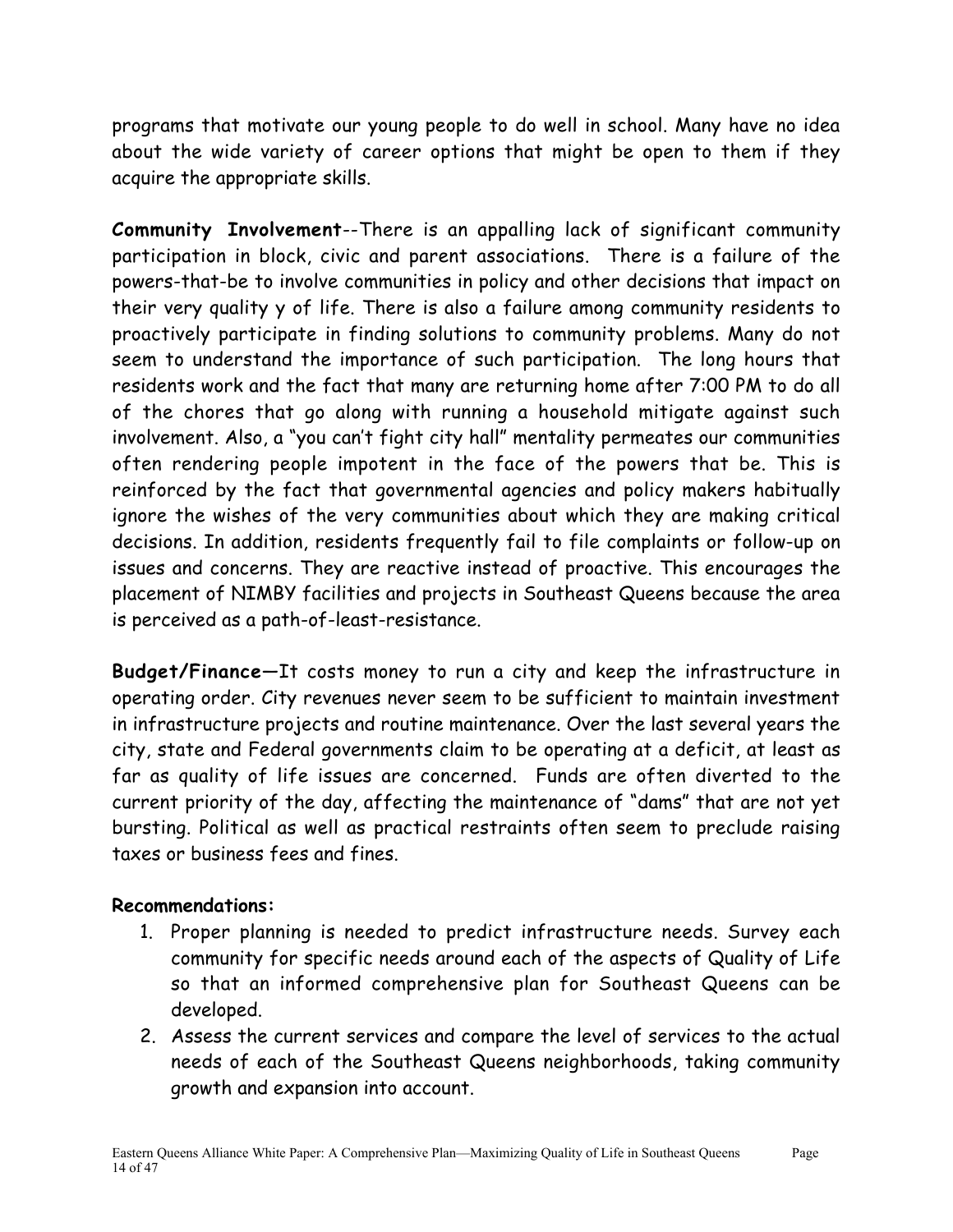- 3. Plan, design and implement multisystemic, intergenerational neighborhood centers to provide not only recreational programs, including the arts as well as sports, but family services, psychological and career counseling, job training, tutoring, mentoring, parenting classes, etc.
- 4. Establish horizontal NORCS in communities with a critical population of senior citizens in existing private houses to help seniors maintain a high quality of life, with the necessary services as they age gracefully in place.
- 5. Establish adopt-a-school programs whereby corporations invest in local schools.
- 6. Insure that each community has a library that is accessible to all. Implement a libraries-on-wheels program for areas in which this is not possible.
- 7. Provide financial incentives for local and small businesses to mentor, provide internships for, and hire youth in our communities.
- 8. Increase the number of funded summer youth programs.
- 9. Restore sufficient funding of youth employment programs in each of our communities.
- 10. Open the lines of communication between neighborhoods and real estate brokers to make sure brokers are informed about the quality of life, type of environment, values, etc. that communities wish to maintain.
- 11. Take required action to encourage elected officials and agencies to ensure the enforcement of all of our quality of life regulations and codes, giving us a more stable community with better schools. Do this without compromising our ability to encourage, strengthen and expand the local economy.
- 12. Reinstitute the commuter tax on the thousands of people from outside of the city who earn their salaries in New York City while impacting, but not contributing to the infrastructure.
- 13. Offer bonuses to city workers for innovative suggestions that result in cost savings or lifetime improvements in the agencies in which they work.
- 14. Increase city revenues through taxes, fines and fees carefully directed towards those most able to pay.
- 15. Maximize Federal and state funding through available grants, offsets and other mechanisms. Seek reimbursement for city costs in implementing any state or federal mandates.
- 16. Make timely capital investments with long term, low maintenance construction.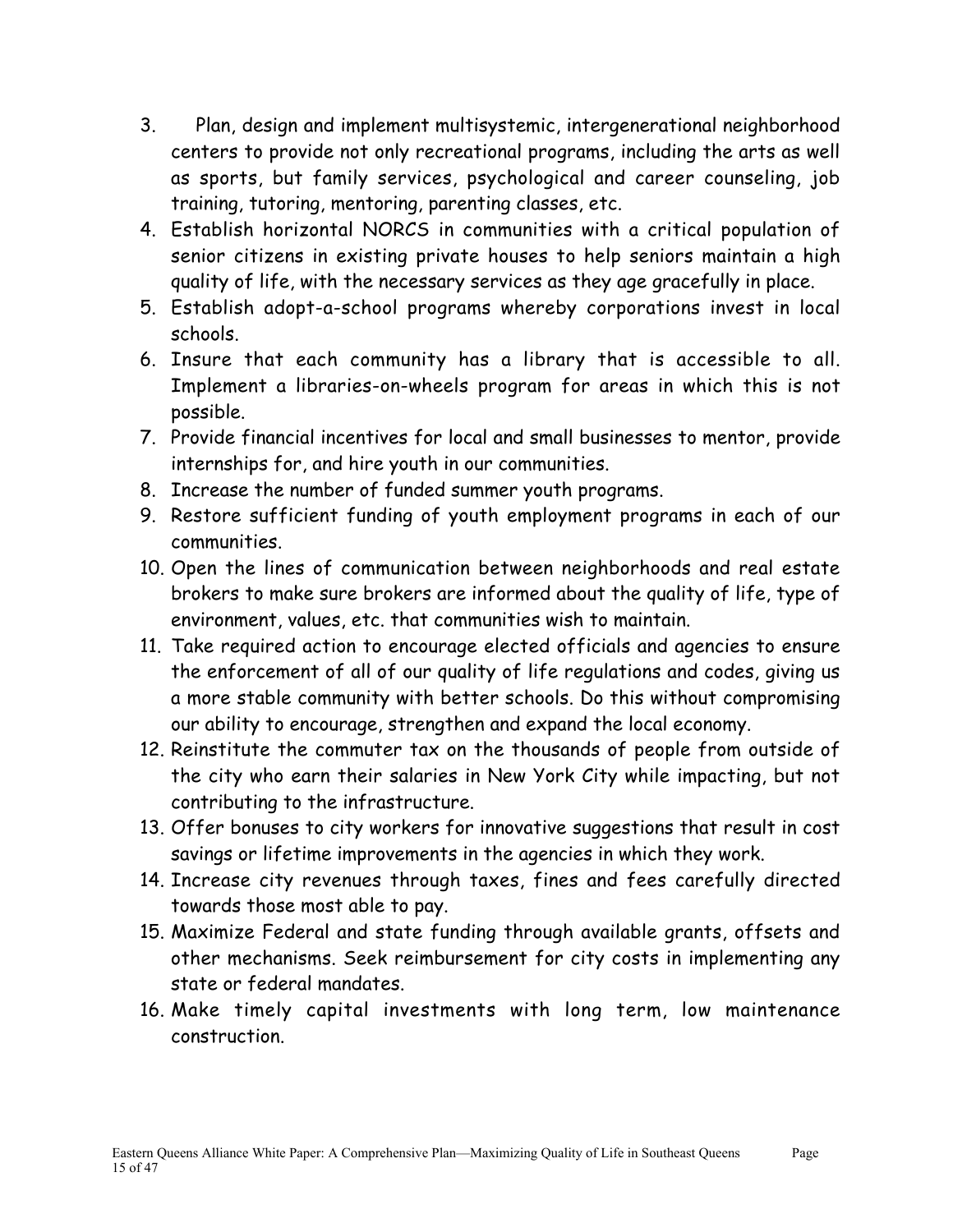#### **CROWDING, AESTHETICS, ZONING, AND CONTROL**

Southeast Queens, like many areas of Queens has become overcrowded and has experienced significant changes in density and design with the ongoing population explosion. While we see miniscule Manhattan apartments selling for over one million dollars, it is understandable that modest houses with reasonable commutes, back yards and city taxes would increase in value. The boom results in maximizing existing housing, replacing outmoded houses and building on every available lot.

As a result of this overdevelopment, the community is left with several problems including overcrowding, loss of open space and incompatible housing styles. These problems can be devastating to residents who have invested heavily in their community and have enjoyed a quiet suburban lifestyle for many years. In addressing what to do about these issues it is valuable to understand more deeply what the issues are and how we got here.

#### Today's Situation

**Crowding** – Neighborhoods are zoned to accommodate many factors, including available space, nearby job centers, transportation options and infrastructure such as schools, parking capacity, parks, water supply and sewage capacity. It is senseless, for example, to build high rise apartment buildings where there is little mass transit. Typically, apartment buildings have grown up near subways, bus routes and shopping and are generally closer to the central business districts. In low rise areas, parking and schools become major considerations. Although the city was planned to accommodate approximately double the current population, the modern reality of multiple car households would make such population grossly uncomfortable.

The relative affordability of Southeast Queens has resulted in an increasing population and, recently has contributed to a more affluent population with more available capital and greater demands on the environment. One after another in many neighborhoods, small houses are being expanded, or even torn down and replaced with more massive structures. Often these buildings are much larger and higher than the neighboring houses. Rear yards become overwhelmed and side yards seem to disappear. Front yards are often paved over to reduce maintenance or provide additional parking. Without grass and vegetation, the resulting rainwater runoff drowns neighbors' lawns and sometimes floods basements nearby.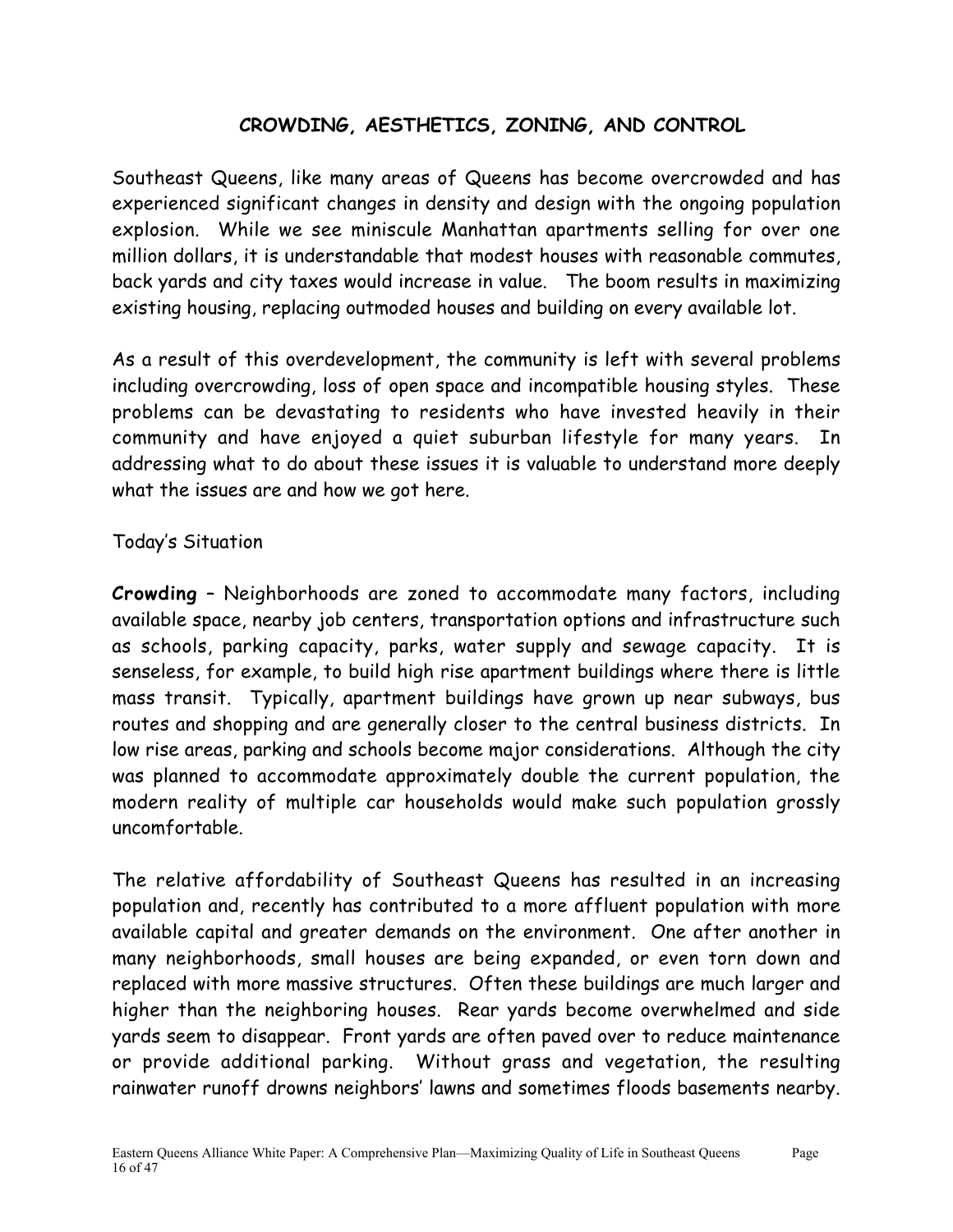Greedy developers increasingly pressure owners of oversized lots to sell and then they cram the most possible dwelling units on the property.

**Socio-economic issues** are driving these changes. Increases in immigration, and particularly from certain cultures fuel size and style of new and replacement houses. The rapid increase of non-traditional and single parent families has comparably increased the demand for apartments. Divorce and separation rates have increased. People unexpectedly single often can't handle the mortgage or rent on one income. Furthermore, the exploding costs of purchasing a house and crippling costs of "keeping up with the Joneses" tempts owners to subdivide or create an apartment, legal or illegal.

**Aesthetics** - New structures and massive modifications to older buildings usually don't look like the surrounding homes and they are occasionally in violation of existing zoning regulations. The size and shape, colors and finishes, high columns and porticos look unnatural and overbearing compared to the surrounding cape cods, colonials and tudors in these long established communities. Older detached one-family houses on large lots suddenly become semi-detached. The structures to which they are attached are usually two-family boxlike structures that look nothing like the houses to which they are joined. Often, driveways are bounded by huge, ornate fences and figurines. New York City zoning and building regulations offer no restrictions on house styles, colors and textures – some say "there's no accounting for taste." But the result is sometimes a visual cacophony, disturbing to the eyes and demoralizing to the spirit. This cacophony tends to turn our communities into communities of renters because buyers intend to use their newly acquired properties as rental properties only. This is leading to the "ghettoization" of some of our neighborhoods in which the people who live there don't have a vested interest in preserving the community.

**Zoning and Neighborhood Preservation** – There are some options available to communities in New York City to help curb overdevelopment, including more appropriate zoning, stricter enforcement of zoning, vigilance and reporting violations and education and communication of laws and enforcement options. Finally, there are an increasing number of communities throughout the country that have passed legislation creating neighborhood preservation districts – neighborhoods that are not worthy of landmarking, but deserving of protection and preservation. Ironically, most of these options are no cost/low cost implementations with no long term maintenance expenses.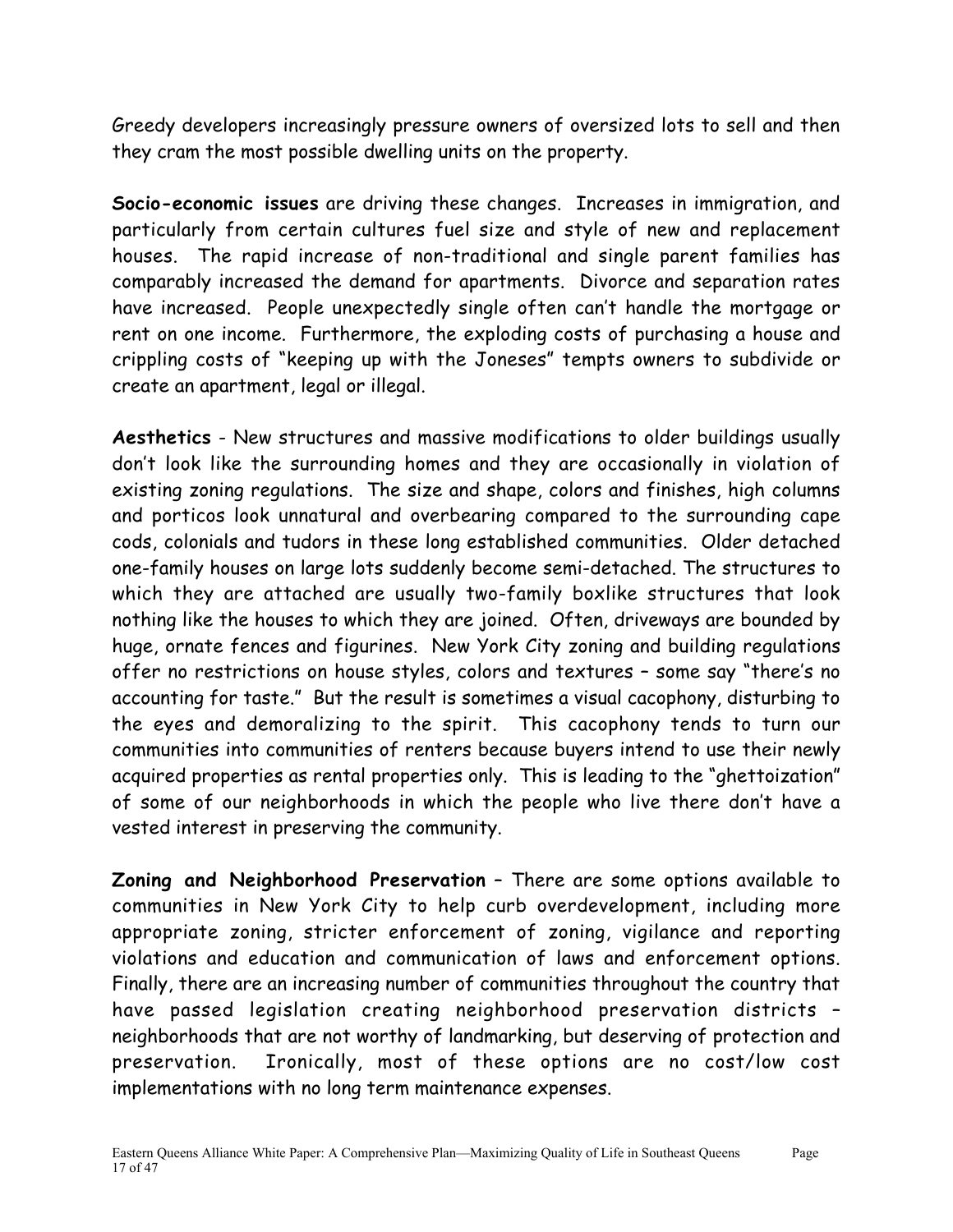**Barriers to Community Control** – Greedy owners and developers are anxious to enrich themselves by overbuilding. Regulations on examination of permit applications were relaxed in the mid-1990's, allowing architects and engineers to certify their own applications, leading to often questionable construction. When building applications are filed in the traditional manner, examiners responsible for reviewing them often seem untrained and not in tune with the principles or specifics of zoning regulations. They pay more attention to building code, sacrificing control of compatibility, size and open space rules designed to protect the community. Field inspections are lax, to say the least. Developers or contractors are able to file for minor modifications and then massively expand the building. Plans are not readily available to interested community members and information available on-line is often not relevant to the major zoning controls – such as Floor Area Ratio, height, open space and yard requirements, etc.

With so much building going on and so few inspectors, it is possible to exceed the approved permit and not get caught. Buildings inspectors do not even check plans when visiting a site. Inspectors might check that plans are on site, but do not bring or consult an official set to ensure conformance of the construction with the approved plans.

#### Available Options

**Zoning Options** – New York City's zoning code dates back to 1961, with modest changes occurring frequently. The last major residential zoning change was in 1989 with the inclusion of several "contextual" zones intended to more accurately describe the as-built character of communities throughout the city so that future development would closely match what's in place. But a lengthy and staff intensive process called ULURP is necessary to "rezone" areas to the most appropriate contextual zone. However, first it takes a civic group or community board to press the issue. Throughout the 1990's there was much demand for rezoning, but little action. Finally, in the last two or three years, there is a recognition that residential communities must be saved in order to keep high-income and professional families in the city. A new zone, R2A, was recently created to salvage neighborhoods of modest single-family, free-standing houses. The tools are now here, communities must be educated and aggressively pursue better zoning and stricter enforcement.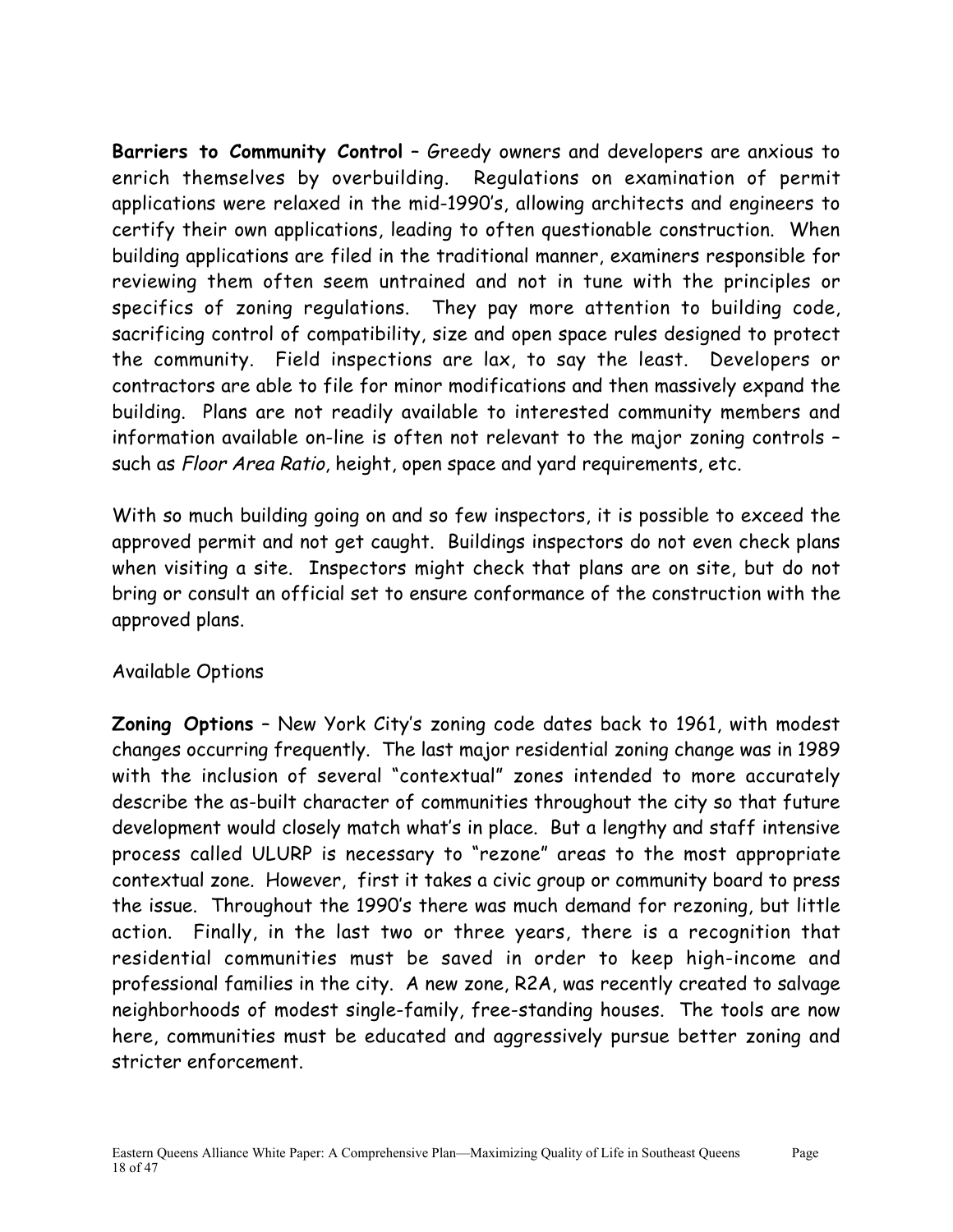**Enforcement Options** – It seems that the Buildings Inspector position is one of the few in government that more than pays for itself through fines and fees. But equally important, inspectors provide a vital public service by ensuring safety and community continuity. An obvious option is to increase the number of examiners. Examiners and inspectors should be paid sufficiently to attract and retain highly qualified professionals. Rigorous construction inspections, as performed in Nassau and most other jurisdictions, must be implemented to inspect foundations, framing, electrical and plumbing rough-in, carefully confirming the approved plans. Inspectors have no right of access. Rules should be implemented requiring inspection access up to twelve months after the completion of any permitted construction work.

In addition to intense training in building code, these staff should attend a comprehensive zoning orientation, lead by City Planning Department planners with mandatory semi-annual refresher training. Self Certification must be cancelled or severely curtailed. Applicants can put down an incorrect zone, file a building nonconforming to the current zoning, receive a permit and construct with little possibility of the Department of Buildings catching the error. Responses to examiners' objections are being routinely "self certified." Furthermore professionally certified applications are not submitted to the Department of Environmental Protection or other review agencies, leading to potential violations or unsafe conditions.

The Department of Buildings' power to interpret the actions of the City Planning Commission must be subjected to Department of City Planning concurrence by a joint panel of planners and Buildings staff, with oversight by a community advisory board.

The Board of Standards and Appeals (BSA) currently have the de facto power to modify zoning by allowing exceptions, or variances, to the established zoning, due to "financial hardship" and other relatively subjective excuses. The BSA must more closely enforce existing zoning and hold applicants to stricter standards before granting variances. The BSA does not consider acquisition of a property to construct a non-conforming building, to be a problem. The Board regularly grants variances when an appellant knowingly purchased property that could not be developed legally. Zoning must be taken more seriously and more rigorously enforced.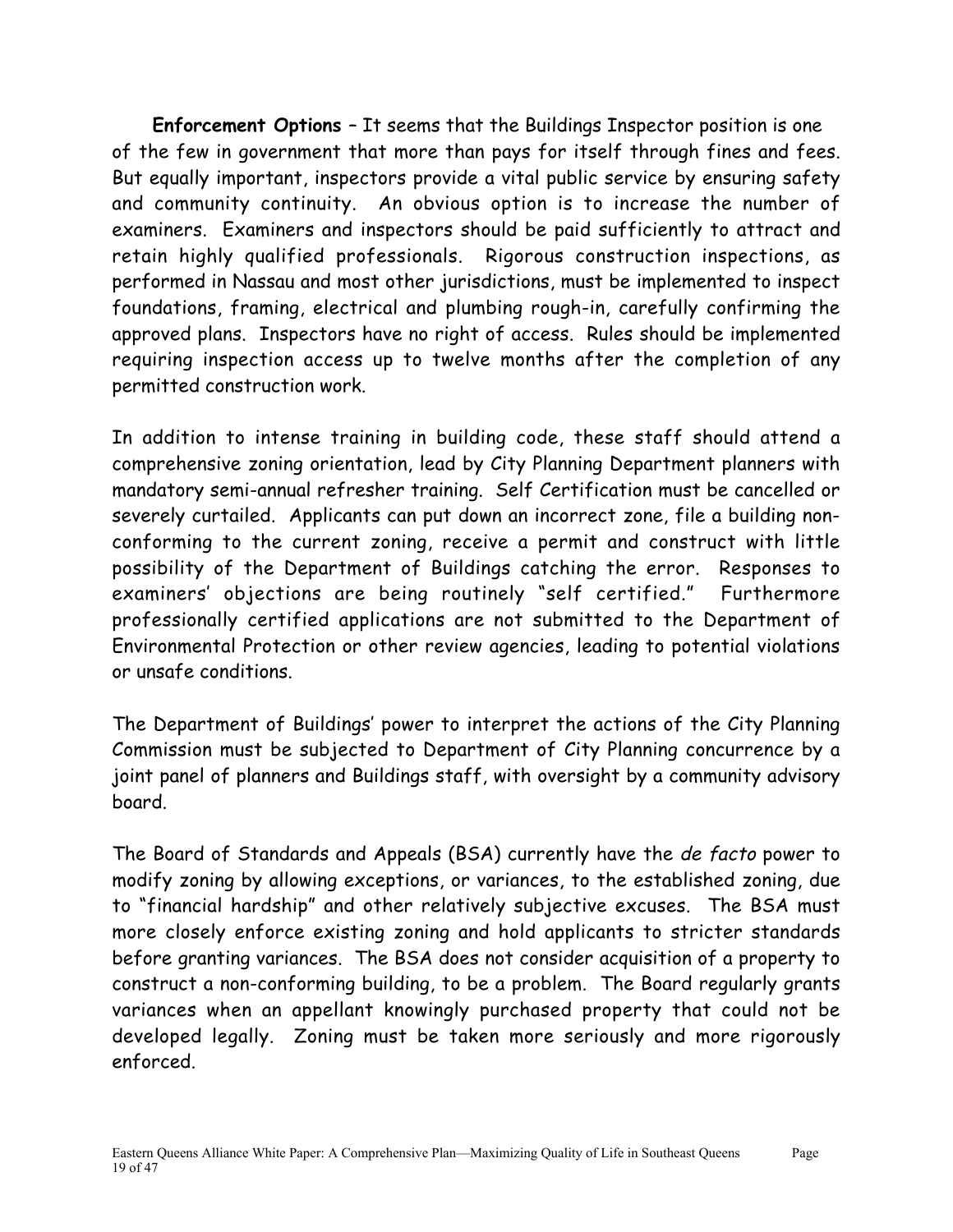**Community Outreach and Activism** – Homeowners and home buyers must be more aware of the binding zoning requirements. Most buyers rely on the advice of a real estate broker. In search of a sale and commission, some brokers may convince the buyer that income potential from an illegal apartment will easily meet the heavy mortgage payments. Disreputable contractors quickly agree, or even suggest, modifications that could easily provide tenancy options – legal or not. Civic associations and umbrella groups can help educate their members through outreach at monthly meetings. Buyers and sellers at closing should be required to sign an affidavit clearly expounding the existing zone and its principal restrictions – especially existing and allowable dwelling units', size, bulk and use. The affidavit should also detail the building's current status and include a promise to continue to comply with the established zoning requirements. Finally, Buildings and City Planning must provide ready access to understandable language explanations of zoning and building processes.

Zoning code is literally indecipherable by even seasoned civic activists. The organization of the code makes a complete review of a specific zone, such as R2, nearly impossible. Then you must consider interpretations that may have been made by the Buildings Department, which may not be documented and not readily available. Exceptions by the Board of Standards and Appeals would require significant effort and research to locate. An authoritative and readily available zoning document must be created, including all impacting decisions.

#### **Recommendations:**

- 1. Strengthen the review and enforcement arms of the Buildings Department.
- 2. Mandate hard copy or computerized information with inspectors in the field.
- 3. Implement mandatory inspection of all permitted work for one year after completion.
- 4. Make permit calculations on key zoning controls available on line.
- 5. Ease the rezoning effort and time requirements.
- 6. Clarify zoning regulations and compile all zoning issues by zone (eg R2, R4-1, etc.)
- 7. Place the Zoning Resolution on-line through nyc.gov and index the resolution to more easily locate references to items such as overhangs, which are difficult to find.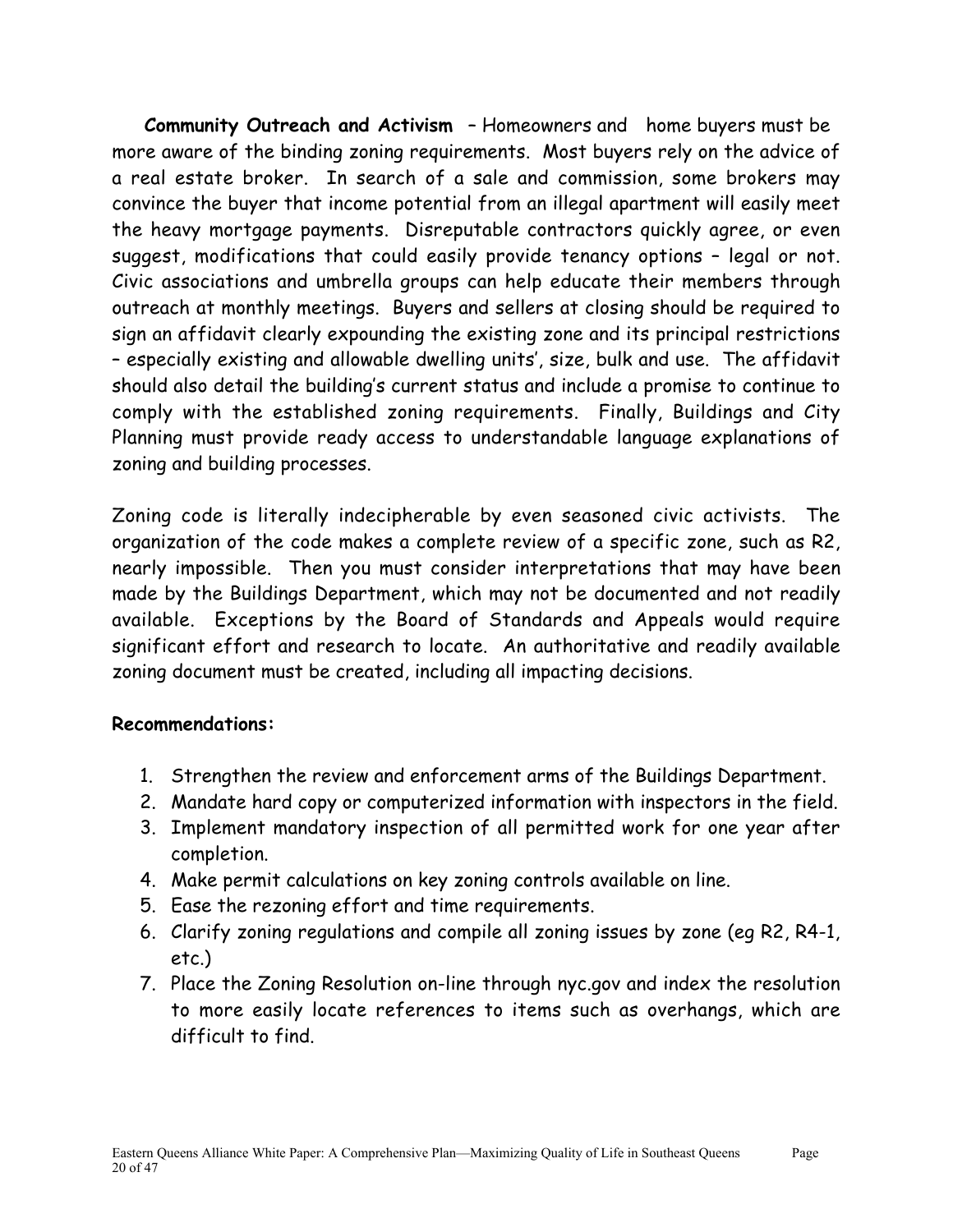- 8. Make Buildings Department interpretations of zoning issues subject to mandatory review and concurrence by the Department of City Planning and oversight by a community advisory board.
- 9. Train buildings examiners and inspectors in specific zoning requirements and mandatory refresher training.
- 10. Eliminate Professional Certification (Self-Certification) or significantly curtail the use.
- 11. Require DOB intake procedures to review at least key zoning criteria before automatic granting a Professionally Certified permit.
- 12. Deny Self Certified responses to objections in any circumstances
- 13. Make BSA decisions subject to review by City Council.
- 14. Buyers must exercise due-diligence, ie do the necessary research, and financial hardships should not automatically create an exception.
- 15. BSA Decisions must be placed on-line for ready reference by neighbors and community boards.
- 16. Strengthen laws regulating real estate brokers, developers and contractors to require knowledge of zoning and building rules.
- 17. Require at closing a seller's affidavit that the property complies with zoning or is grandfathered and the buyer understands the key zoning regulations and promises to abide thereby.
- 18. That the city pass a law to create neighborhood preservation districts to give communities the where-with-all to preserve the quality and character of their neighborhoods.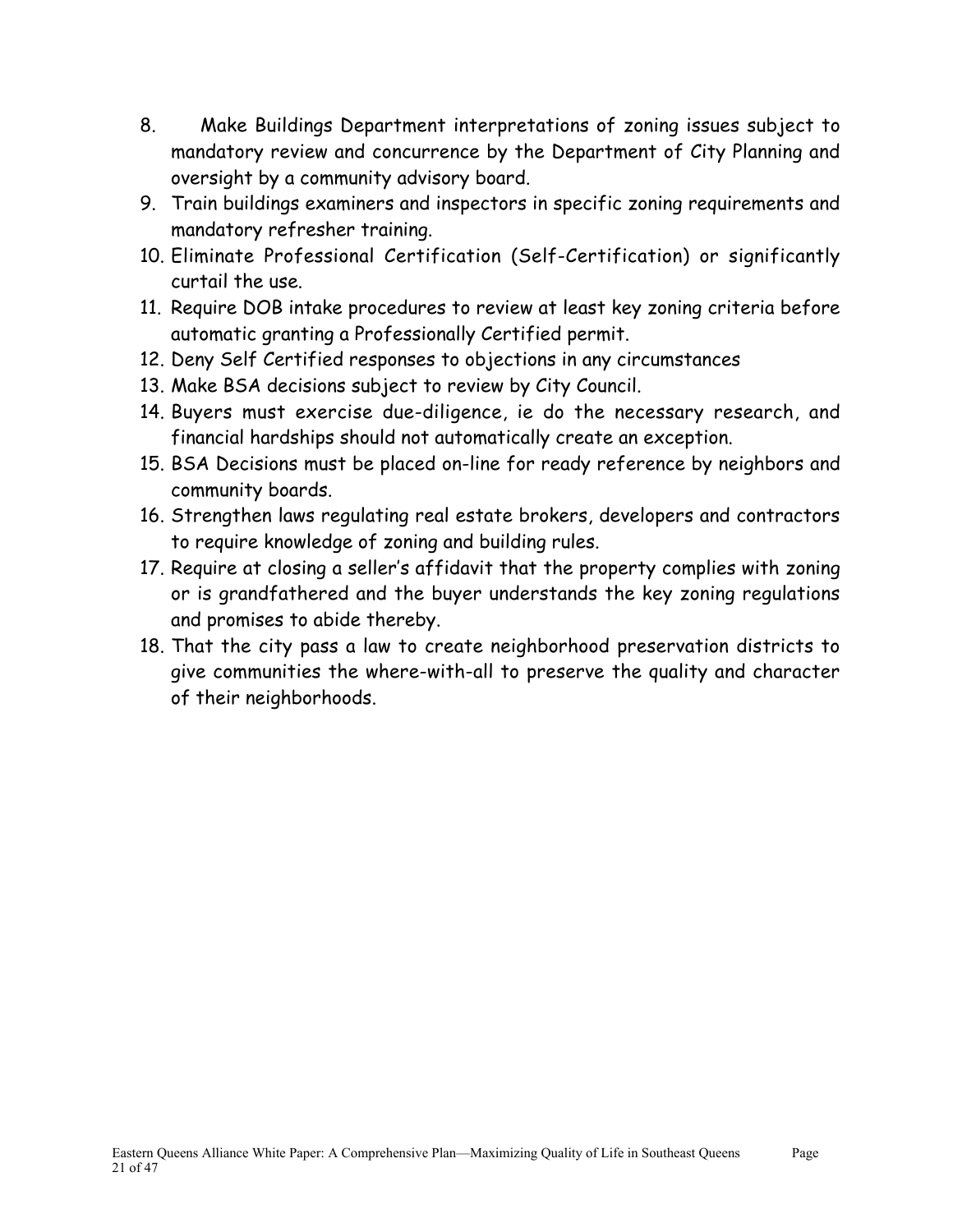#### **INFRASTRUCTURE, PUBLIC SAFETY AND GROUP RESIDENTIAL FACILITIES**

During the 1970s and 1980s New York City and much of the country was faced with a significant recession and severe fiscal crises. Like many other municipalities, the City dealt with this problem by postponing maintenance, reducing staff wherever possible and reducing costs overall. Roads, bridges, tunnels, subways, buses, parks, hospitals and schools all suffered tremendous damage by the deferred maintenance. If kept up to date constantly, these facilities can be maintained, but if left alone, wear-and-tear and abuse can increase costs dramatically and reduce safety for users.

Subways and, more so outside of Manhattan, buses, provide mobility and access to jobs, education, shopping and recreation. The Long Island Rail Road has great potential but is an expensive replacement for many. The Subways spent many years covered with graffiti and looking like no one took care of them. They also are a long ride from most SEQ residents. Due to limited parking near the subway hubs, buses are the only alternative to get to the subways. Yet buses have suffered from maintenance problems and there are chronic complaints of our areas being underserved. Some bus lines are not owned by the City and have been very poorly maintained. Privately owned vans have filled the gap and by many accounts are quite convenient, but at a cost of having dozens of vans parked, often with engines running, loitering and littering and disturbing neighborhood peace and quiet.

During the same time period, the fiscal crisis resulted in staff reductions in police, fire and emergency services. This is due to reduced staffing levels, compounded with growing crime problems related to expanding drug use, particularly crack cocaine. For some time crime seemed to be out of control and people often walked the streets or rode subways in fear; many considered or did leave the city. Fire companies were closed or staffing was reduced and investment in fire fighting technologies and research was curtailed.

Water is the most precious of all commodities. New York City can live only with a constant clean water supply as well as the removal of waste water and storm water. Two water tunnels from the Delaware and Catskill Watersheds feed our demand, but they are nearly a century old and serious leaks have been reported. There is a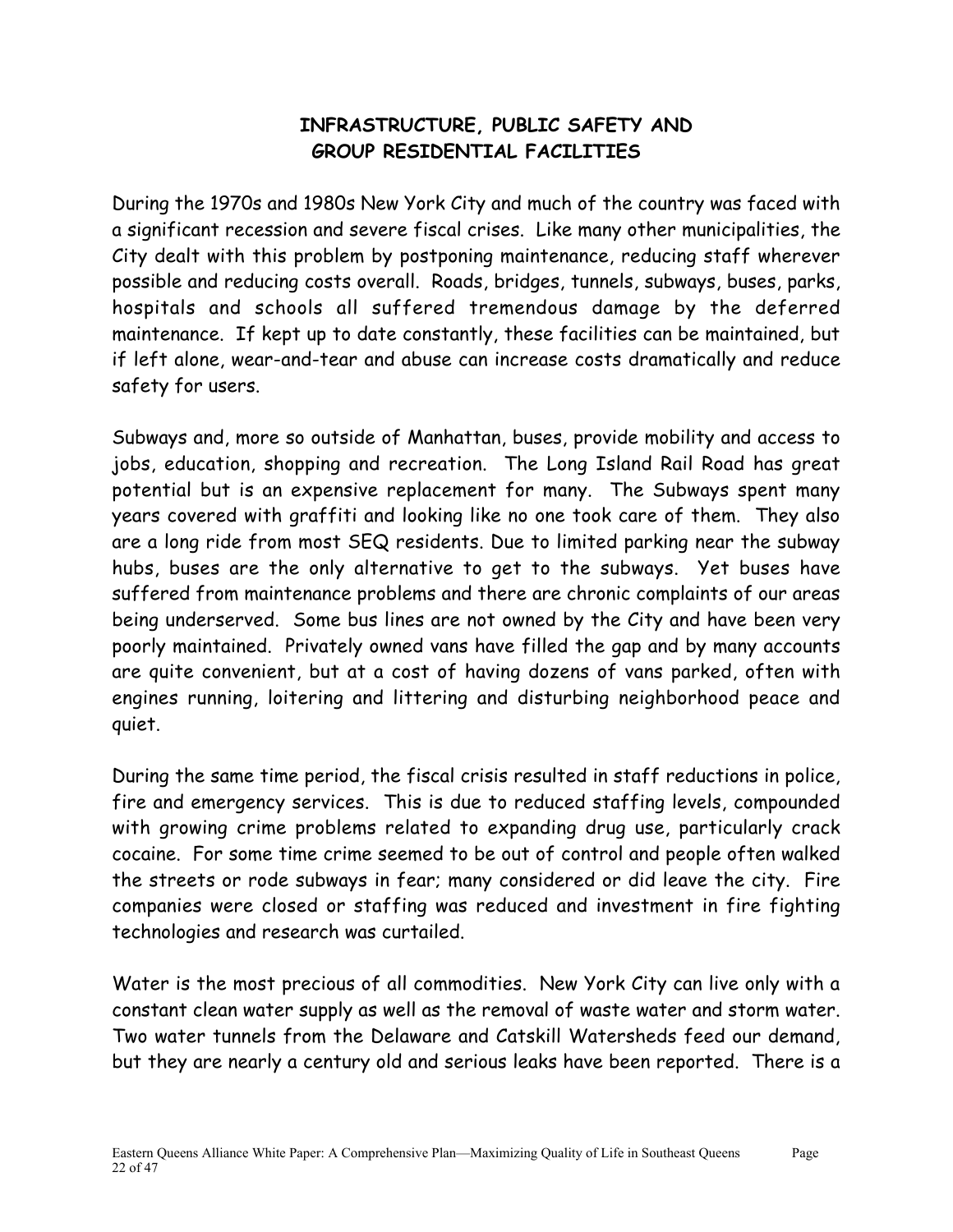desperate need for additional water sources in the event of a catastrophic tunnel collapse or terrorist attack affecting current supply.

In the 1960s and 1970s a process called deinstitutionalization changed forever the way the mentally retarded, mentally ill, substance abusers and homeless people were cared for. Previously, these people were institutionalized in massive hospitals, such as Creedmoor State Psychiatric Center right in our district. In an effort to increase the individualization and restore human dignity to these patients, they were released into society, sometimes to assisted living quarters, group homes or half-way houses, but often just released with little or no support. Many of these mentally ill people landed in transitional shelters where they live temporarily and impersonally or in family shelters.

#### Today's Situation

**Roads and Bridges** – Thankfully, the recession did not last long enough to cause permanent damage to the infrastructure. Massive and time-consuming construction and repair projects have returned most of our facilities and roads to usable – if not good condition. In many cases patrons have been inconvenienced, sometimes for years at a time. The Brooklyn and Williamsburg Bridges have been reconstructed with massive infusions of money, closed lanes and with diversion of subway routes on the Williamsburg Bridge. Transportation agencies have been playing catch up over the last two decades to reconstruct roadways.

**Roads Maintenance**—Many of the streets and roads within our Southeast Queens communities are in disrepair. Potholes, sink holes, areas where there is persistent ponding during inclement weather are found throughout many of our neighborhoods. Potholes and craters damage vehicles resulting in high repair costs to drivers and lost productivity. They are also a serious hazard to pedestrians. Curbs are crumbling and disappearing in many neighborhoods. Illegal truck traffic has undermined the foundation of roads not constructed for commercial use. The NYCDOT does not respond in a timely fashion to these problems.

**Subways and Buses** – Subway cars have been repaired or replaced over the past decade and graffiti has become a rare occurrence. Some subway stations have been rebuilt or redesigned. Numerous initiatives have been designed to expand service to central areas of the City, particularly the extension of the #7 line to the Javit's Center, the Second Avenue Subway and additional service to Grand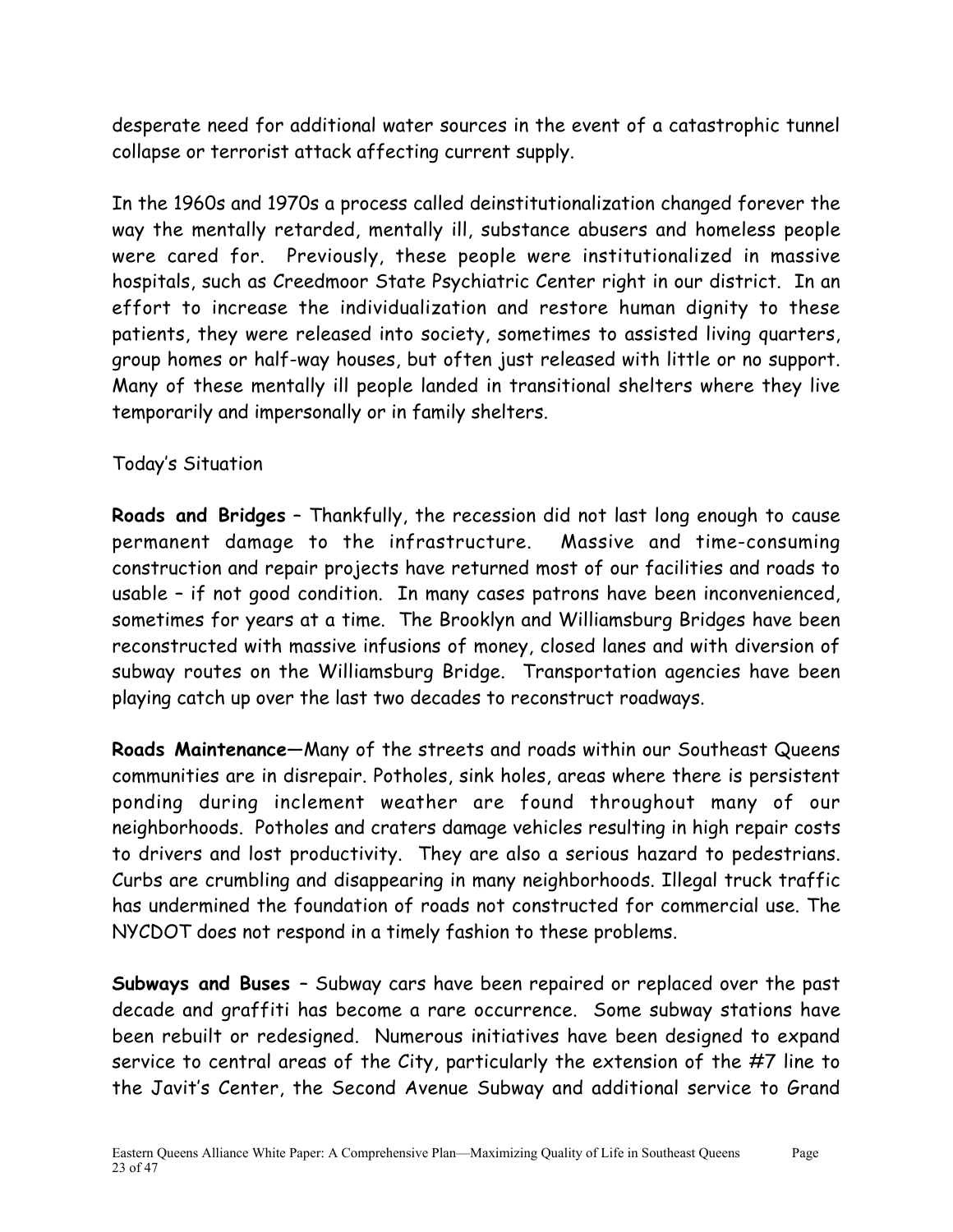Central Terminal. But the incredible cost of underground construction and political considerations have confounded these projects. None of the proposed projects will directly impact residence of Southeast Queens, but as we saw early this year, much of the technologies and equipment of the system are so old that even a minor fire can cause major disruption affecting riders from throughout the City. New technologies must be integrated into the system and expansion must support population shifts and job centers. Since we enjoy our peace and quiet in the low density residential neighborhoods of Southeast Queens, no one is calling for direct subway access to our area, but public bus service must remain available and convenient.

Residents in Southeast Queens must rely on bus service currently provided by the MTA and several privately owned bus companies. The service is erratic. Schedules are not honored and buses are sometimes rerouted without adequate notification of passengers. Vans have proliferated to take up the slack, but there are questions about their safety. In addition, there is an assumption that all passengers are going to the hubs to take the subway. Therefore, to travel in and around Queens by bus can take well over an hour when, by car, one can make the trip in ten or fifteen minutes. If you live and work in Queens and depend on public transportation, getting to and from work is very difficult.

While there is express bus service to Manhattan from Rochdale Village and at the eastern end of Rosedale, most of our communities do not have access to these buses, even though, in some cases the run-off routes run through them, i.e., the Brookville community. Bus service to the LIRR is generally not available, so that residents who wish to take the railroad must either walk long distances, drive to the railroad or take a car service.

Taxi service (yellow cabs) is not available within our communities. Residents must rely on car services even around the subway hubs if they do not want to take buses late at night for safety reasons. In some cases, citizens take the chance of getting into livery cars at the Jamaica Center without benefit of an official car service.

Finally, bus shelters do not exist throughout most of our communities. The width of the sidewalk is cited as an explanation, but shelters come in all sizes and shapes and you see examples of them across the country.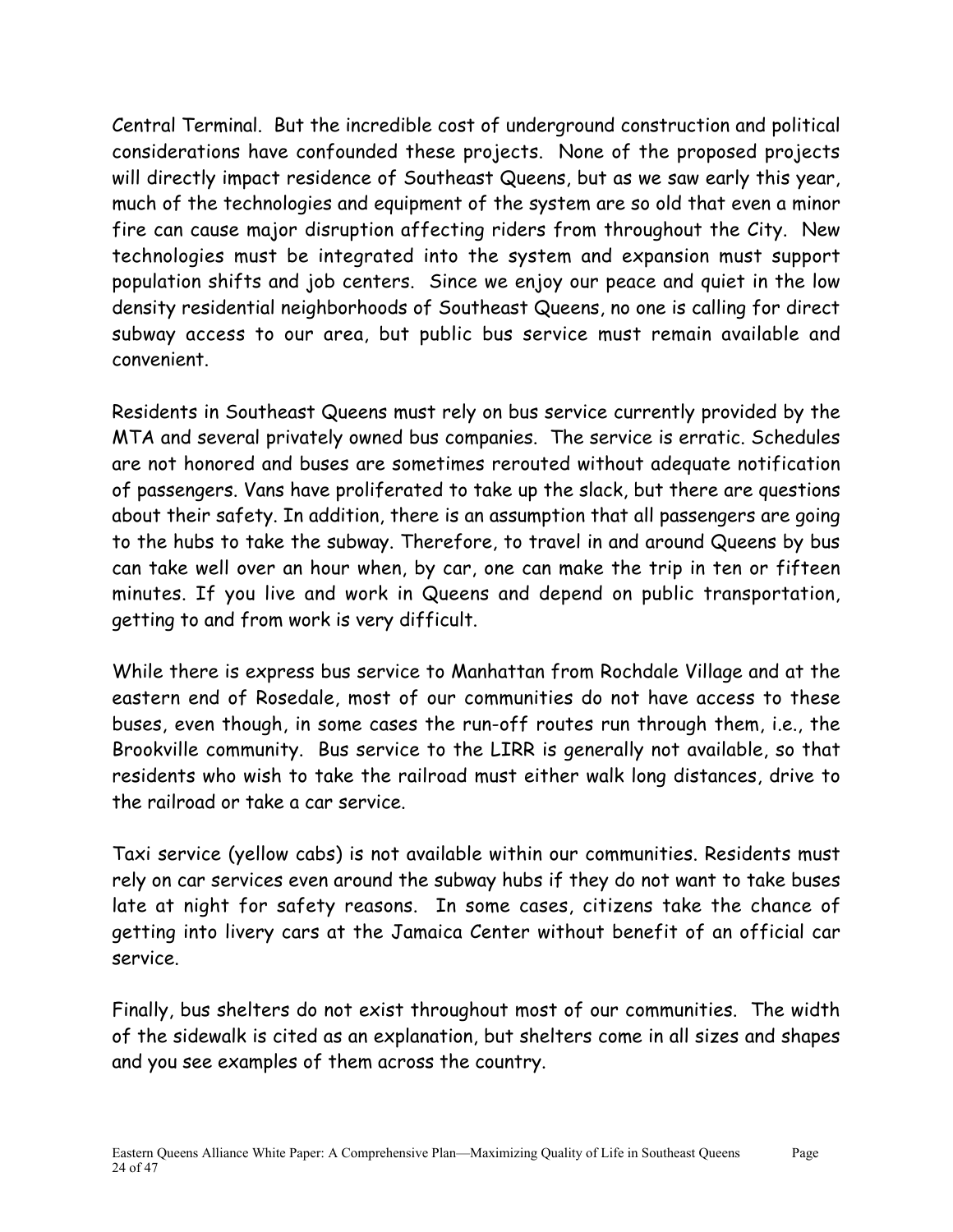**Water Resources, Water Treatment and Sewers** – Currently our water situation is quite acceptable. Several years have passed since a drought has seriously impacted Queens neighborhoods. The Jamaica Water Supply company has been abandoned and most areas receive surface water or surface water blended by up to 20 percent of aquifer water. However many residents still do trust the quality and purity of the water and chose to purchase bottled water. The Third Water Tunnel is partially operating and will be completed in the next two decades. A new aqueduct is planned to bring water directly to Queens and serve as back up. A plan is being investigated to pump water from the new aqueduct into the aquifer beneath eastern Queens during periods of adequate water supply to be drawn in the event of a serious drought.

Water treatment facilities are sufficiently handling our needs. Sewers are being maintained and improved. Over the past few years and during this decade major sewer systems are being installed in Springfield Gardens and Rosedale and a new sanitary and storm sewer system will be installed in the Meadowmere and Warnerville sections of Rosedale beginning in 2006.

There is concern about continuing watermain breaks disrupting travel, damaging private property and wasting precious water. Occasionally breaks are due to construction accidents, but often they are just old pipes, subject to rupture, particularly with the punishing abuse of heavy trucks and buses and increasing automobile traffic. In addition, there are frequent complaints of dirty water. The Department of Environmental Protection claims that these are caused by old pipes whose insides are now flaking. Initial response is usually just to purge the system through local fire hydrants, but mid-term options are to insert plastic pipe liners and the long term option is to replace the old pipes over many years.

**Public Safety, Police, Fire and Ambulance Service** – These public safety services require constant budget for staffing, increased technology research and investment and close coordination in emergency situations. The attack on the United States stressed the first responders and their ability to communicate and coordinate. Southeastern Queens seems well served by fire companies. Many complaints have been received about police services, however. Increasing crime has led to Impact Zones covering parts of the area with increased police presence.

The community constantly complains about the level of services and poor response time of the precincts covering our area. At a recent meeting with the Police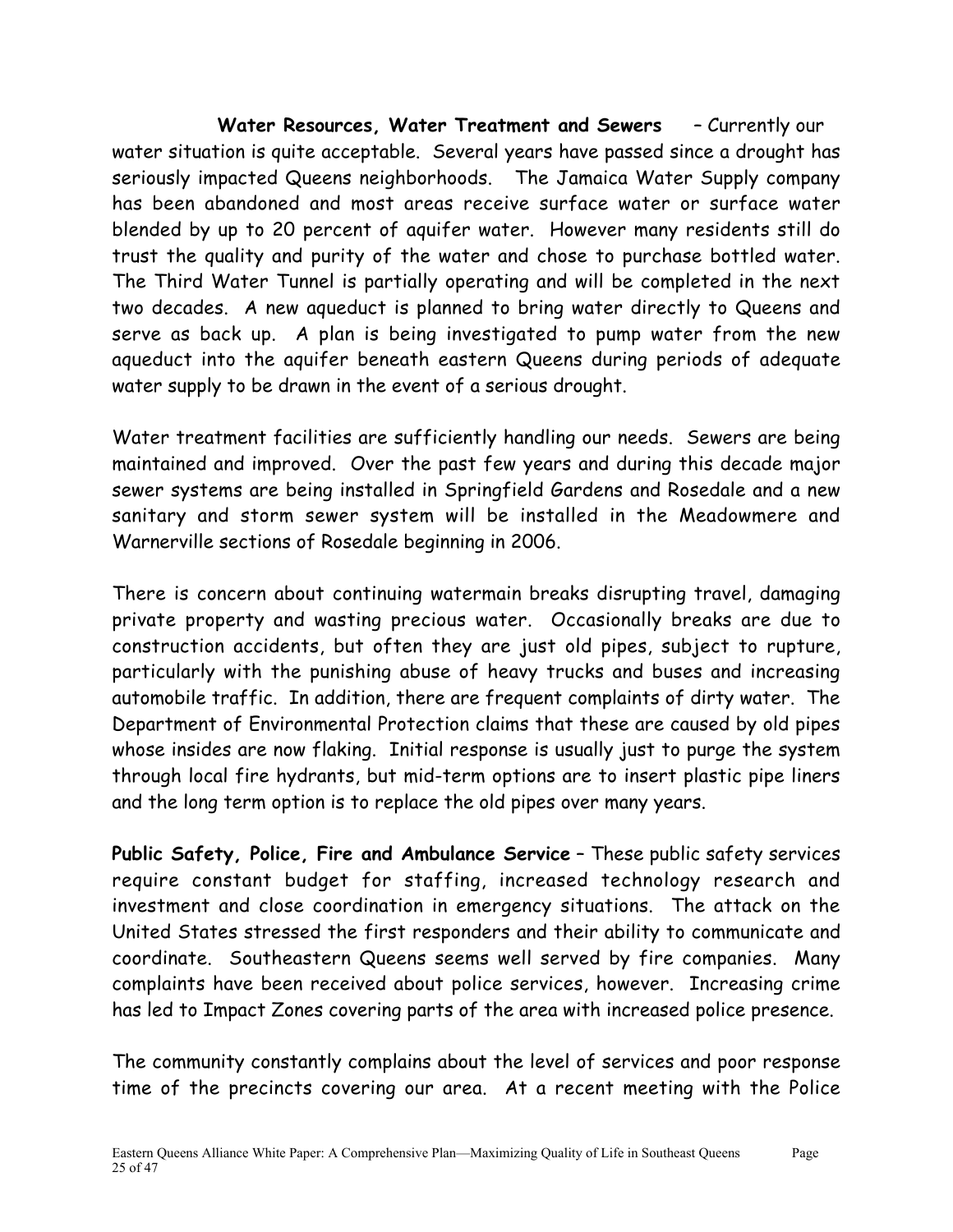Commissioner, community leaders complained bitterly about the lack of responsiveness in the 113<sup>th</sup>. In the 105 precinct's catchment, for over 30 years, those living in Community Board 13 have been asking for a second precinct. This is the second largest precinct in the city, extending from the Grand Central Parkway to the north to Rockaway Boulevard to the south. Their pleas have fallen on deaf ears. In addition, residents complain that there is insufficient policing in our communities since community policing, as we knew it, has been virtually eliminated. Community policing is perceived by the community as a desirable practice because it gives the officers who serve within our neighborhoods the opportunity to get to know the residents in the community; it fosters better communication between community and police.

**Police-Community Relations**--Residents are complaining about the harassment of black male youth in quality of life sweeps within our communities. Minority males in particular complain that they are constantly disrespected by the police. This has not changed over the years. There is a need to renew the emphasis on "courtesy, professionalism and respect" within the NYPD in Southeast Queens.

**Community Facility, Group Homes and Shelters** – All the evidence proves that Southeast Queens has been more impacted by group homes and shelters than any other part of Queens, possibly the entire City. The two largest family shelters in the City are in the Springfield Gardens areas of Community Boards 12 and 13 and they are surrounded by several other smaller shelters. Failing hotels in the JFK area seem to be fair game for the location of homeless shelters. Numerous complaints have been received about each of these shelters, particularly the Carlton House, which is immediately surrounded by a residential community. Carlton House clients congregate outside and often have visitors blocking the streets and making noise. It has recently been reported that aggregate family shelter populations are decreasing city-wide as a result of new preventive program initiatives. We have yet to discern any appreciable reduction to our shelter populations.

Community Boards 13 and 12 rank number one and two, respectively, in number of group homes in Queens and many of the more disruptive group homes, such as juvenile delinquents, dependent/delinquents and persons in need of supervision are located here.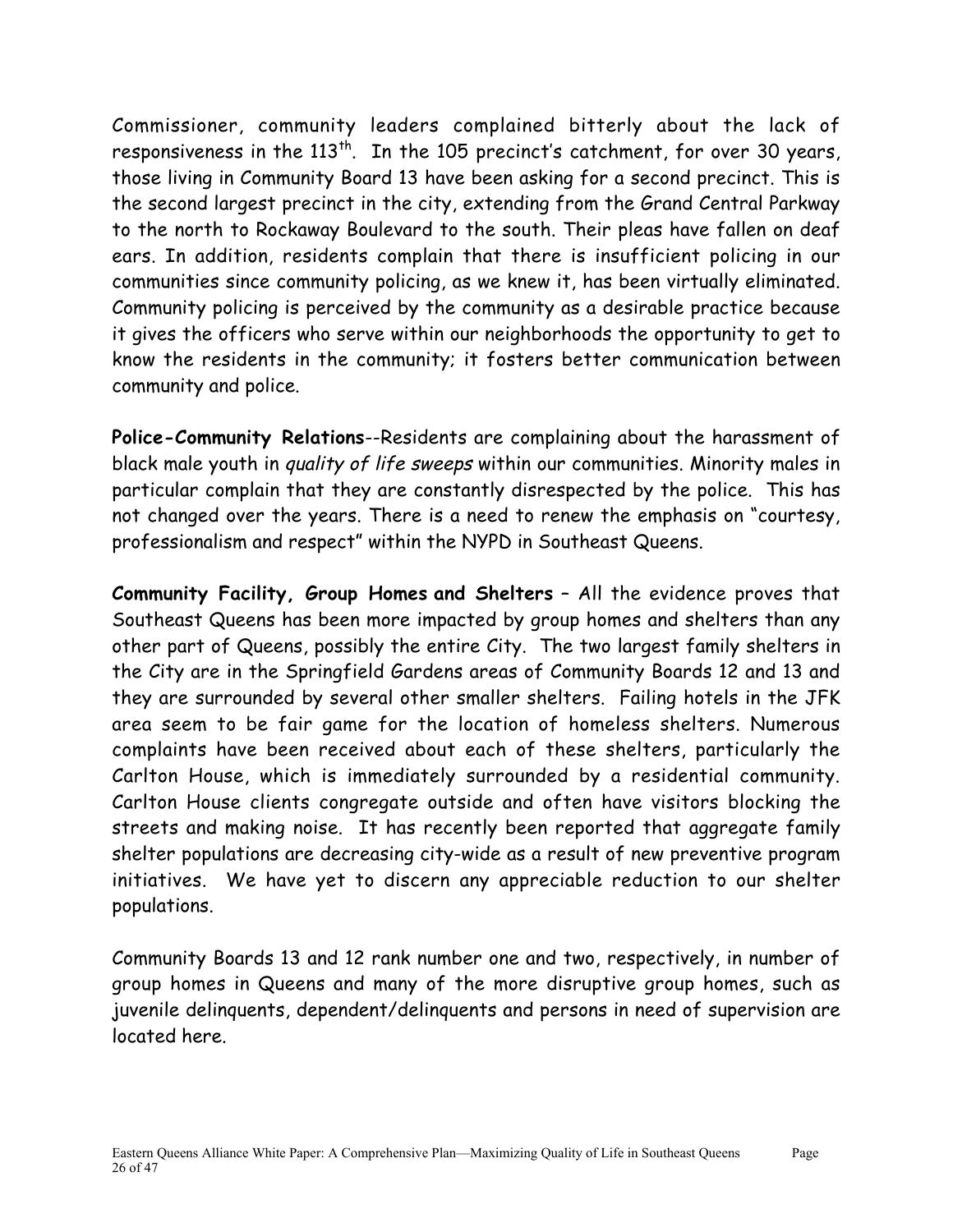**Fair Share Equity**-- Social service agencies seek homes in the area because prices are comparatively lower than those in other parts of the borough. These facilities strain the already taxed city services—education, police, fire, transportation, sanitation, sewage—in Southeast Queens neighborhoods. Saturation of such services negatively impacts on the community's quality of life. Despite community objections, the city approves these BSA items almost without exception.

#### Available Options

**Roads and Bridges -** The current situation is not dire, but it is proven that continuous maintenance and repair must be done. Bridges, roads and highways must continue to be rebuilt and maintained.

**Subways and Buses -** An interesting new bus program, Bus Rapid Transit (BRT), has been proposed to provide up to 30 express bus routes servicing areas such as ours for people destined to job centers and other popular destinations. The services will be very fast, comfortable, well marked and travel in separate or specially marked lanes. We urge continuation and expansion of bus service and ways to increase utilization of Long Island Rail Road stations, through additional bus service to the stations and making parking available. The recent initiative of special weekend rates for city stations has been very successful and should be made permanent.

Bus routes must be developed to connect communities. Often these routes will not attract the number of travelers needed to justify full-sized buses. We suggest instead that mini-buses or Jitneys be used for such routes with operations only during hours of highest demand.

Vans may be a necessary evil of budget pressures and increased populations in our areas. Legislation has provided some control on van operators, requiring registration, insurance and community approval of routing. More work is required to enforce routing, protect riders, eliminate littering and loitering, eliminate rushed u-turns, and reduce competition with public bus routes.

**Water Resources, Water Treatment and Sewers –** Completion of the third water tunnel and the proposed aqueduct from Kensico Dam in Westchester are important investments to ensure continued water supply to Queens. Water supply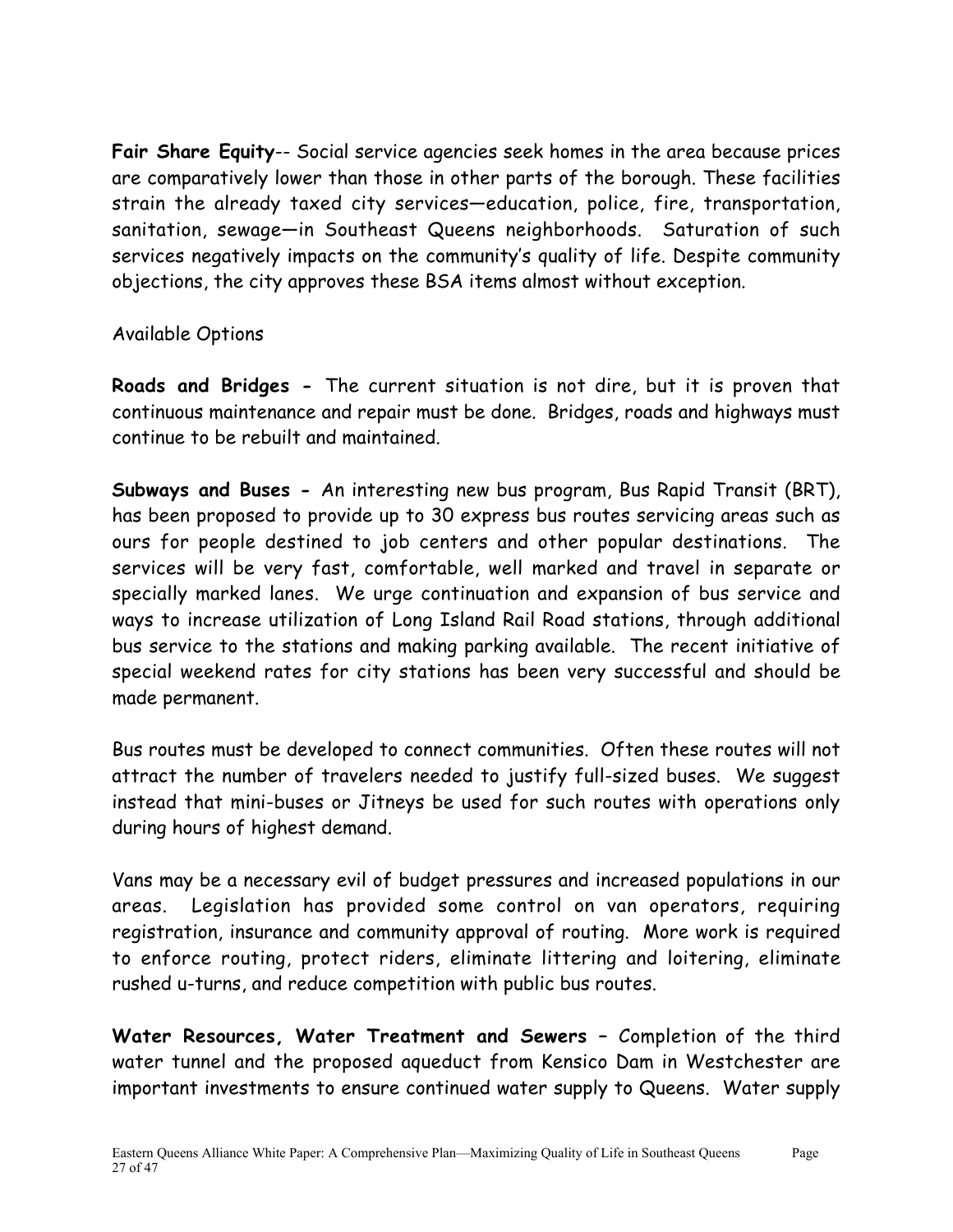pipes must be kept in good repair, pipe liners inserted in areas experiencing frequent tainted water and a prioritized plan must be established to replace aging water mains.

#### **Public Safety, Police, Fire and Ambulance Service** -

Parts of southeast Queens do not have adequate police presence and are more susceptible to crime than most other areas. Community members in the  $105<sup>th</sup>$ Precinct area have requested a new precinct to provide close police presence and officer supervision. So far these demands have been ignored.

Also, elected officials under the leadership of State Senator Malcolm Smith have formed Operation Safe Southeast Queens, meeting monthly with precinct commanders and community leaders to develop and monitor strategies to track crime and focus police attention on crime spikes, remove guns from the street and encourage youth activities. This is an initiative that needs to be expanded.

**Community Facility, Group Homes and Shelters**– In light of reported reductions of families seeking shelter we must keep pressure on the responsible agencies to freeze and reduce the populations at our shelters and eliminate shelters as quickly as possible. We must closely monitor city-wide group home populations, particularly the least desirable types such as PINS, juvenile delinquent, dependent delinquent, substance abuser and secure detainee. We must resist further increases in facilities as long as our group home populations are disproportionate with other parts of Queens and the City.

#### **Recommendations**

- 1. Encourage continuous maintenance of key infrastructure facilities even in difficult budget times.
- 2. Lobby for Bus Rapid Transit routes serving Southeast Queens
- 3. Seek ways to increase utilization of Long Island Rail Road facilities in Southeast Queens
- 4. Increase public bus services instead of encouraging independent van operators
- 5. Seek additional controls on van services to reduce direct competition with bus services and reduce objectionable activity of van drivers
- 6. Identify and request intercommunity bus routes to service our area
- 7. Install bus shelters throughout Southeast Queens.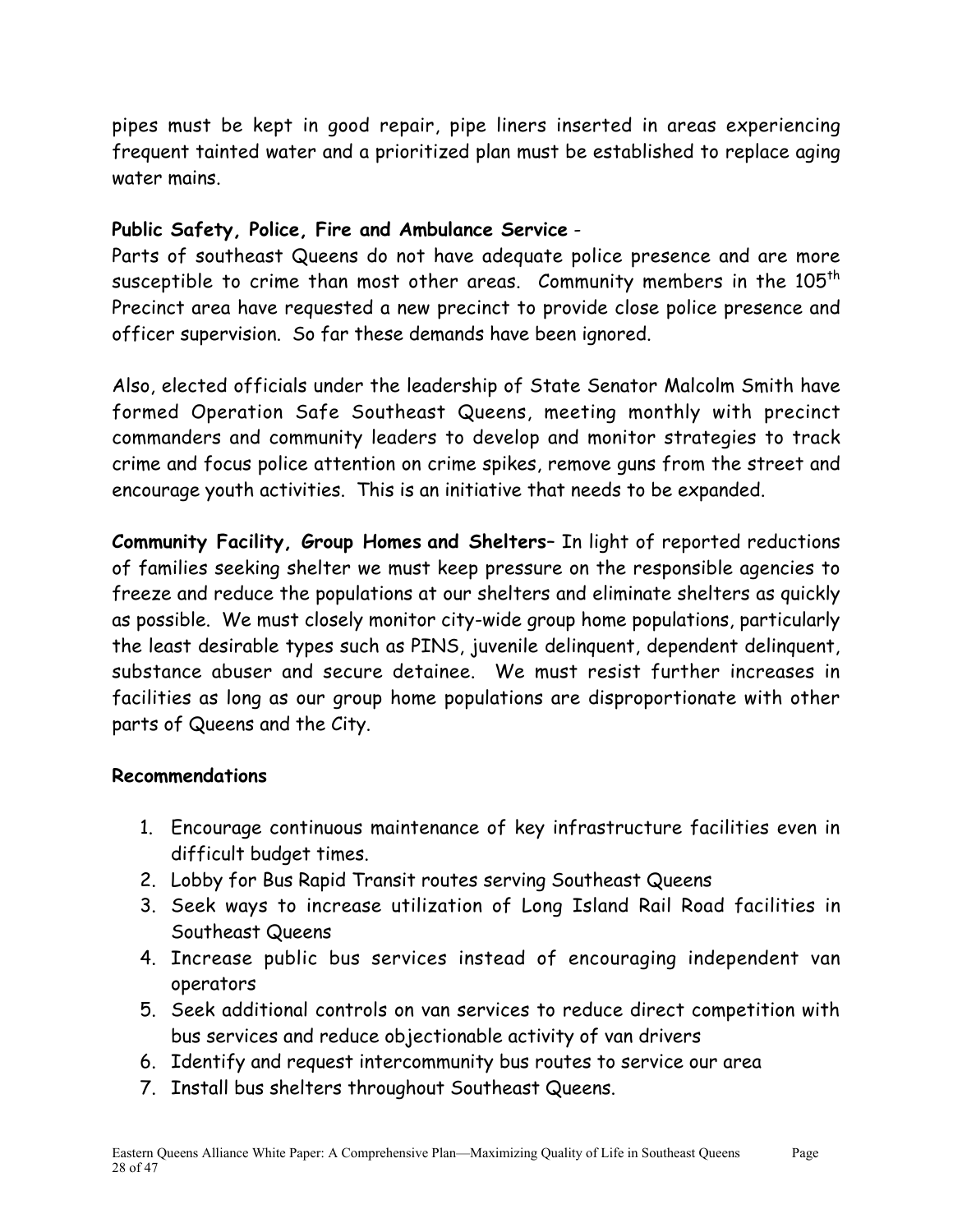- 8. Support the installation and improvement of water mains throughout our area
- 9. Continue to track and encourage long term water supply alternatives like Kensico Dam Aquaduct
- 10. Demand new precinct in the southern part of 105<sup>th</sup> Precinct
- 11. Continue to participate and expand in Operation Safe Southeast Queens
- 12. Monitor shelter and group home populations and trends throughout Queens and resist disproportionate development or expansion of such facilities.
- 13. Reinstate regularly scheduled community/police dialogs to reduce the tensions between the community and the police.
- 14. Monitor and give stiffer fines to truckers and trucking companies whose drivers illegally drive off truck routes, damaging our streets, pulling down power lines and other cables.
- 15. Boot trucks that are parked illegally in residential areas.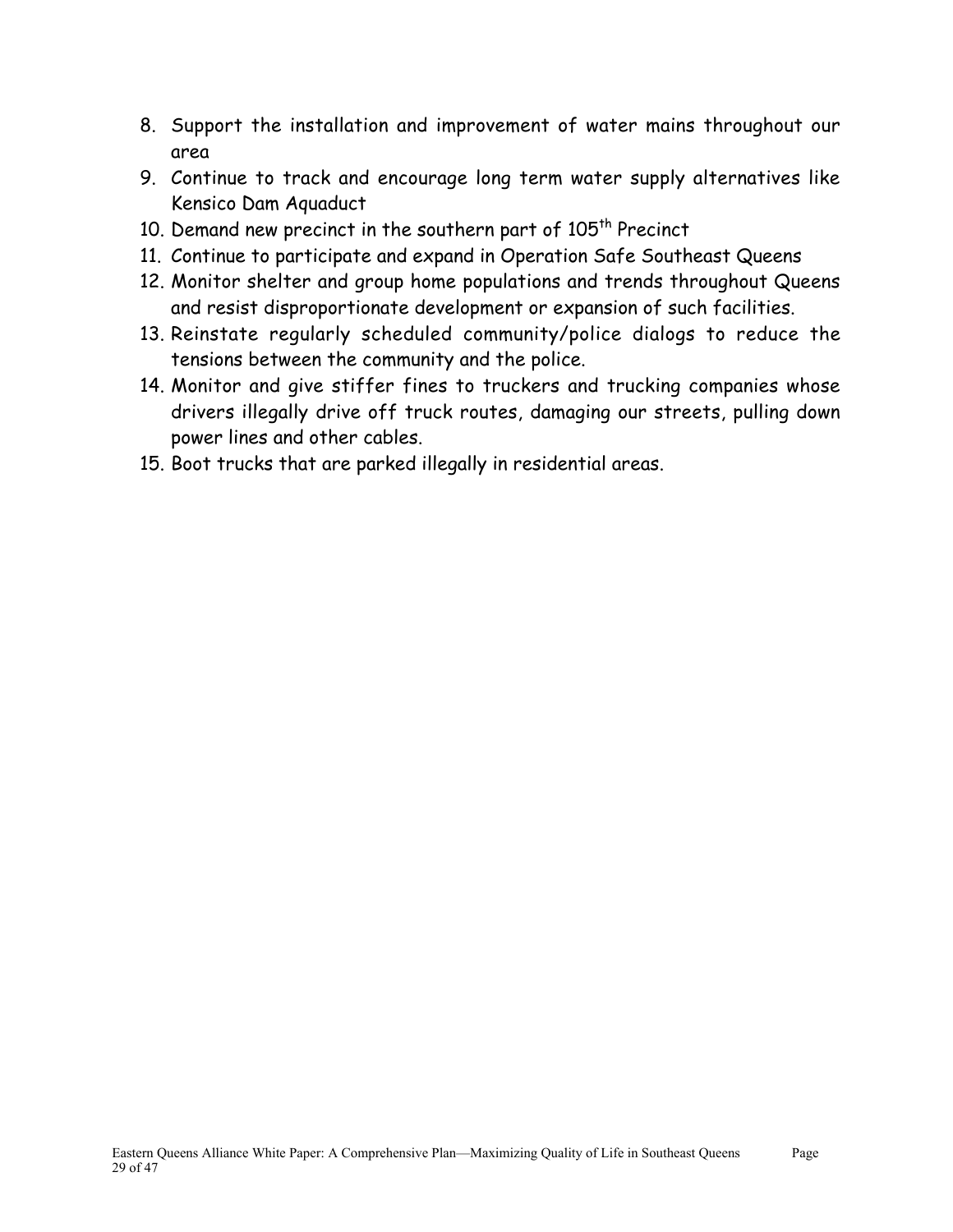#### **ENVIRONMENT AND HEALTH**

#### **Eight Principles of a Sustainable Environment Charter**\*

- 1. Stewardship—Stewardship of our environment must take a long-term and integrated view of resource management, recognizing the dependent relationship of humans on the environment and that environmental health is fundamental to economic and human health.
- 2. Sustainability—Resources should not be used beyond their capacity to be naturally replenished, both in quality and quantity, for the well-being of future generations.
- 3. Precautionary Principle—The onus of proof should be on parties proposing actions which could cause serious or irreversible damage to prove beyond a reasonable doubt that no damage will be caused.
- 4. Pollution Prevention—Reduction or elimination of pollutants should be at their source. This contrasts with 'end-of-pipe- controls on waste generated after the damage has been done.
- 5. User Pays—Users of environmental resources should pay fair value for the use of this natural capital, and should exercise this privilege with care and consideration for other living beings. The user pay principle places the responsibility for sound environmental stewardship of products on industry, from the point of manufacturing to the point of final disposal.
- 6. Environmental Equity—All species—plant, animal and human—have an intrinsic right to a healthy environment, and this right extends beyond the present generation to the future generations. No segment of these populations should bear disproportionately high adverse effects.
- 7. Shared Responsibility—Full participation and commitment of all societal groups fosters a smoother transition to sustainability than would be possible if these groups worked independently.
- 8. Enforcement—Environmental regulations will be strictly enforced with tough penalties and public accountability."

\*Proposed by Glen Clark, http://www.earthfuture.com/econews/back\_issues/96-06.htm

The Eastern Queens Alliance strongly recommends that these eight principles be adopted as the guiding principles by which the city, state, and Federal governments operate to insure a sustainable environment in Southeast Queens.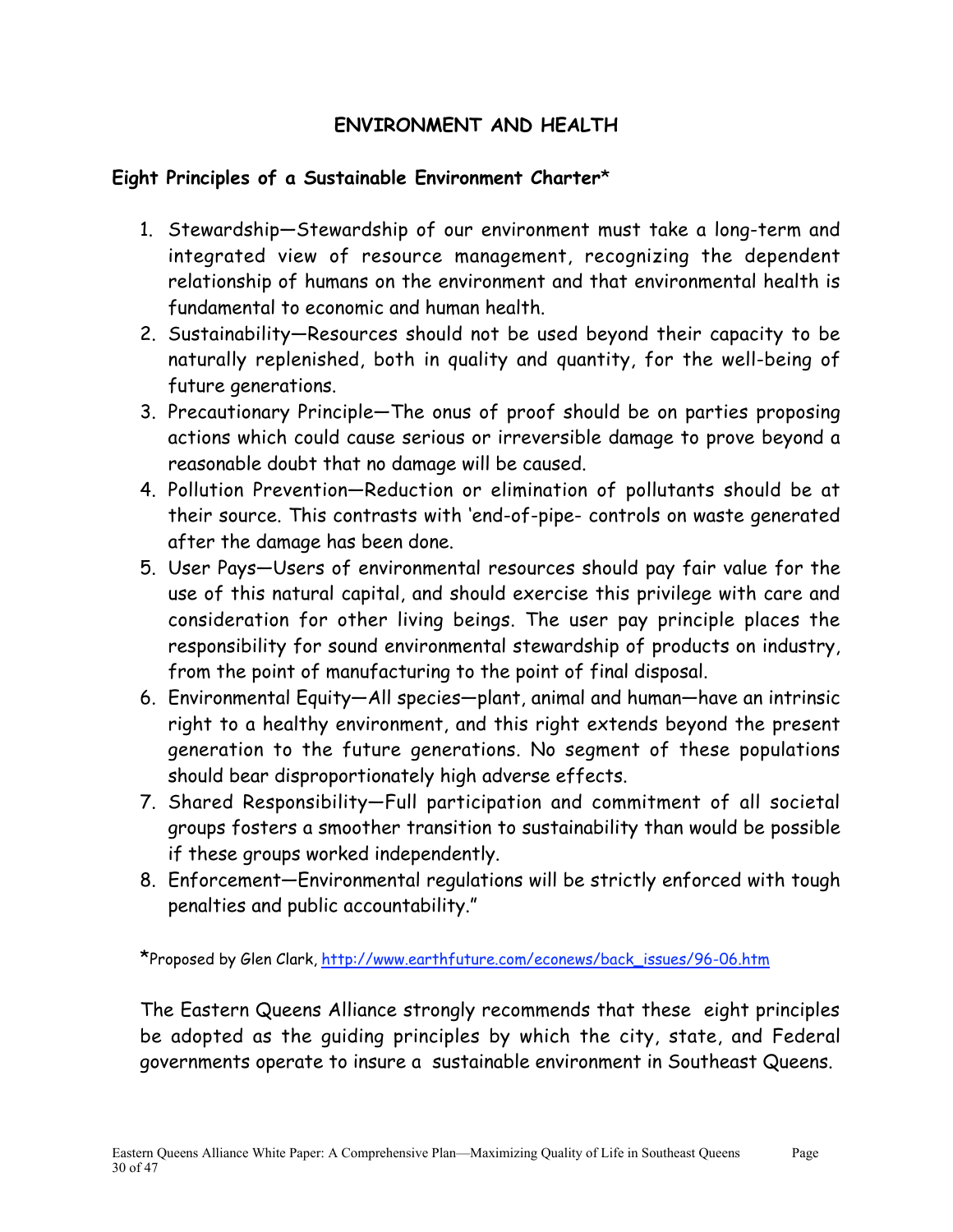**Environmental Equity**— The U.S. Commission on Civil Rights' document entitled Not in My Backyard: Executive Order 12,898 and Title VI as Tools for Achieving Environmental Justice reports, "Increasingly throughout the nation, low-income residents and people of color are disproportionately exposed to a variety of environmental toxins in their respective neighborhoods, schools, homes or workplaces." They tell us that, due in significant part to substandard air quality, asthma is emerging as an epidemic among people of color in the United States. A CDC report on asthma rates in 2000-2001 found that African Americans were four percent more likely to have been diagnosed with asthma than whites,. African Americans have an asthma death rate 200 percent higher than whites.

The following findings were reported in the above-referenced U.S. Commission on Civil Rights' document: Studies have confirmed that race and ethnicity were the most significant factors in deciding where to place waste facilities, landfills, and other environmental hazards with African Americans and Hispanics exposed to the highest levels of risk. "Zoning practices and decisions that, on their face are race neutral, routinely allow communities of color and poor communities to be zoned "industrial" and significantly contribute to the disproportionate placement of hazardous and toxic industries in these neighborhoods. … Areas zoned industrial have greater environmental burdens and health risks than areas only zoned for residential use. …As the presence of industry increases, property values decrease, community members are slowly displaced and these areas become increasingly undesirable. " (p. 15) These problems are compounded by the fact that communities often lack ready access to scientific and technical data. As a result, environmental groups are advocating for more detailed studies analyzing the varieties and levels of exposure to environmental hazards and more technical assistance grants. It is acknowledged that the goal of protecting human health is more effectively reached when communities are involved in research and data collection.

Unfortunately, when negative impact projects are proposed, the promise of jobs is often dangled before minority communities, but "data reflect that when better paying, skilled jobs are created they often require skills not present in the workers from the immediate community." (p. 23) "For the jobs that are created, local residents are not given the right of first refusal or guaranteed access to training to prepare them for available jobs." (p. 24 The promise of jobs places communities in the position of choosing between their health and the hope of economic opportunity.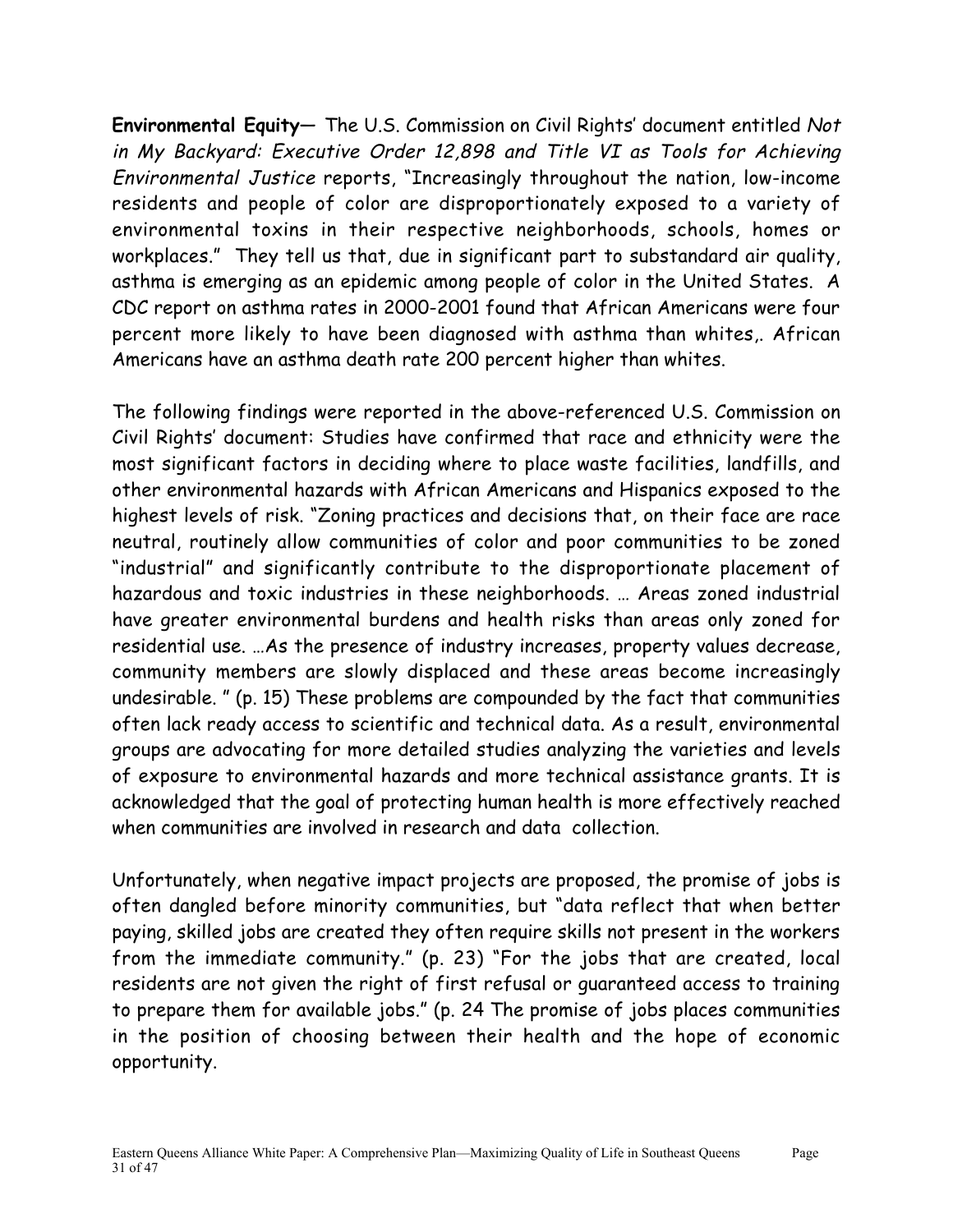The proximity of communities in Southeast Queens to JFK Airport places them under the threat of constant expansion of airport-related businesses. As it is, the neighborhood streets are overrun with diesel trucks going to and from airfreight establishments both within and outside of the airport, trying to avoid congestion on truck routes. The city recently sold off parcels of ecologically valuable land along Rockaway Boulevard.

Proposed projects for the area only serve to increase air and water pollution, keeping in mind that the communities adjacent to JFK are already well within the airport's poison circle and wetlands and ground water are already being polluted by surface runoff. These proposed and approved projects, therefore, threaten to gobble up the remaining open space in Southeast Queens, not only increasing traffic congestion and air pollution, but threatening the adjacent wetlands and Thurston Basin, both of which are vital ecological areas to the New York/New Jersey Harbor Estuary. Added to all of this is the fact that the Nassau Expressway seems to be mapped to go right through Idlewild Park, not only destroying large tracts of wetland and upland areas within the park, but bringing traffic that much closer to the Brookville, Springfield Gardens and Rosedale Communities.

It is important to note that the incidence of asthma has risen in Southeast Queens. These environmental issues raise serious questions of environmental justice. It appears that other communities in the vicinity of the airport, are not contending with many of the issues that the largely African-American/African-Caribbean, Southeast Queens Communities are.

#### **Recommendations:**

It is strongly recommended that the following policies outlined in the U.S. Commission on Civil Rights' document entitled Not in My Backyard: Executive Order 12,898 and Title VI as Tools for Achieving Environmental Justice be adopted by city and state agencies for making decisions that affect land use and quality of life in Southeast Queens:

1. Insure government's commitment to environmental policies that ensure that communities of color and poor communities are not disproportionately burdened with toxic facilities, waste sites, landfills, noise, lead paint, diesel emissions, noxious odors and other environmental hazards. To do this, there also must be a policy on cumulative risk that considers social, economic and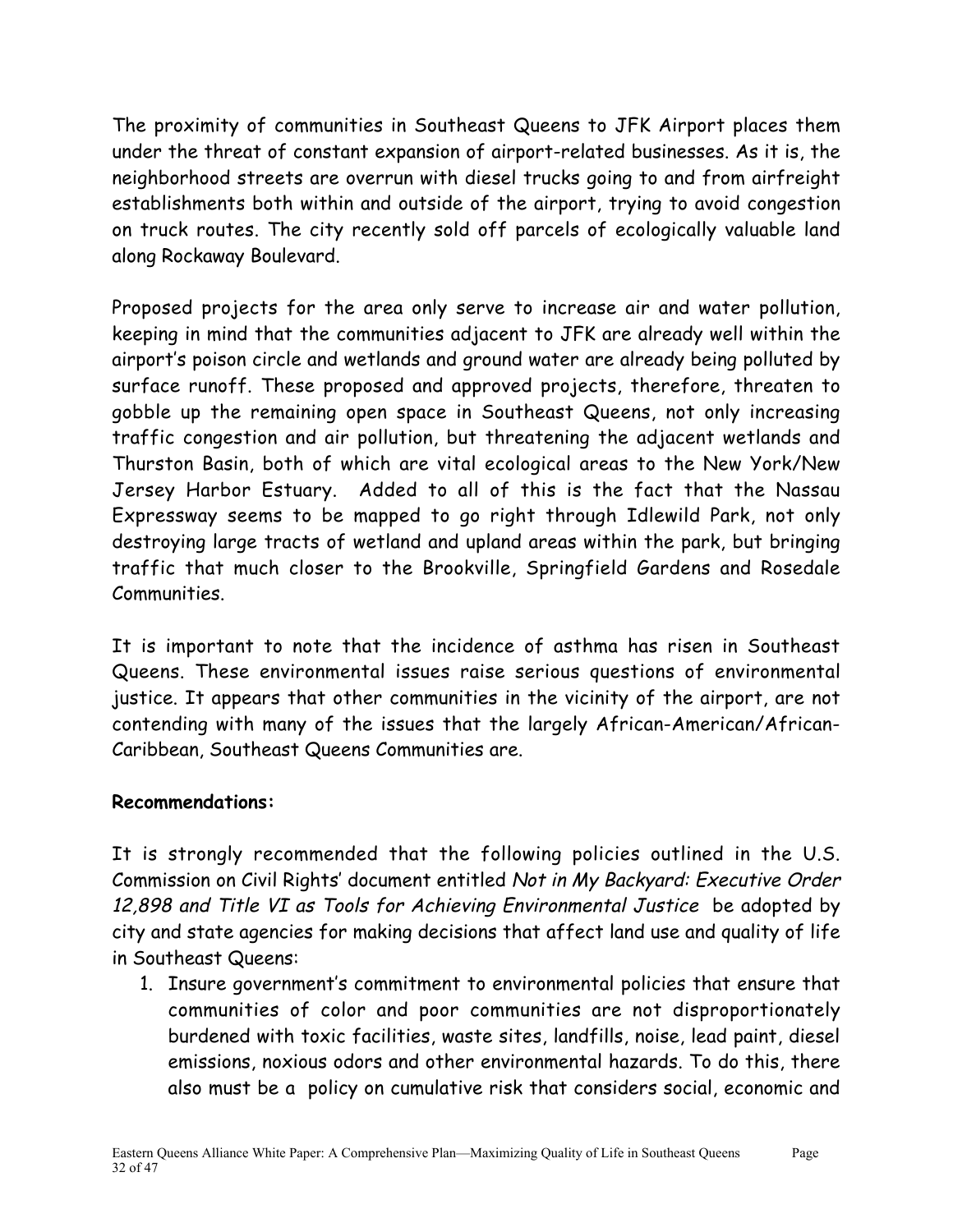behavioral factors. Cumulative risk assessments consider all environmental and social factors.

- 2. Enforce environmental equity, environmental justice, and fair share policies equally across the city. Make environmental justice a part of the mission of city agencies by evaluating the effects of their programs, policies, and activities on minority and low-income populations. To do this agencies need to improve research and data collection, ensure public participation and track environmental resources and consumption patterns.
- 3. Adopt formal cumulative impact standards to assess the risk to human health from exposure to multiple pollutants and chemicals from multiple sources. As noted by the US Commission on Civil Rights, "This piling-on of exposures should be given great weight when assessing the health risk associated with placing yet another facility in a neighborhood." (p. 22) To date, this is not being done in Southeast Queens.
- 4. Presume that exposure to multiple hazards has an adverse health impact.
- 5. Consider the totality of a community's exposure risks and use cumulative risk assessments that consider all environmental and social factors.
- 6. Collect and disaggregate data on exposures to environmental and human health risks borne by populations by race, ethnicity, gender, age, income and geographic location.
- 7. Establish criteria for identifying disproportionately high and disproportionately adverse health and environmental effects on minority and low-income communities.
- 8. Conduct a disparate impact analysis by comparing the racial characteristics of the affected population with those of non-affected populations to determine significance of the disparity. For example, how many pounds of toxic air pollutant releases such as diesel emissions are residents of Southeast Queens exposed to vs. the average resident in Queens or NYC?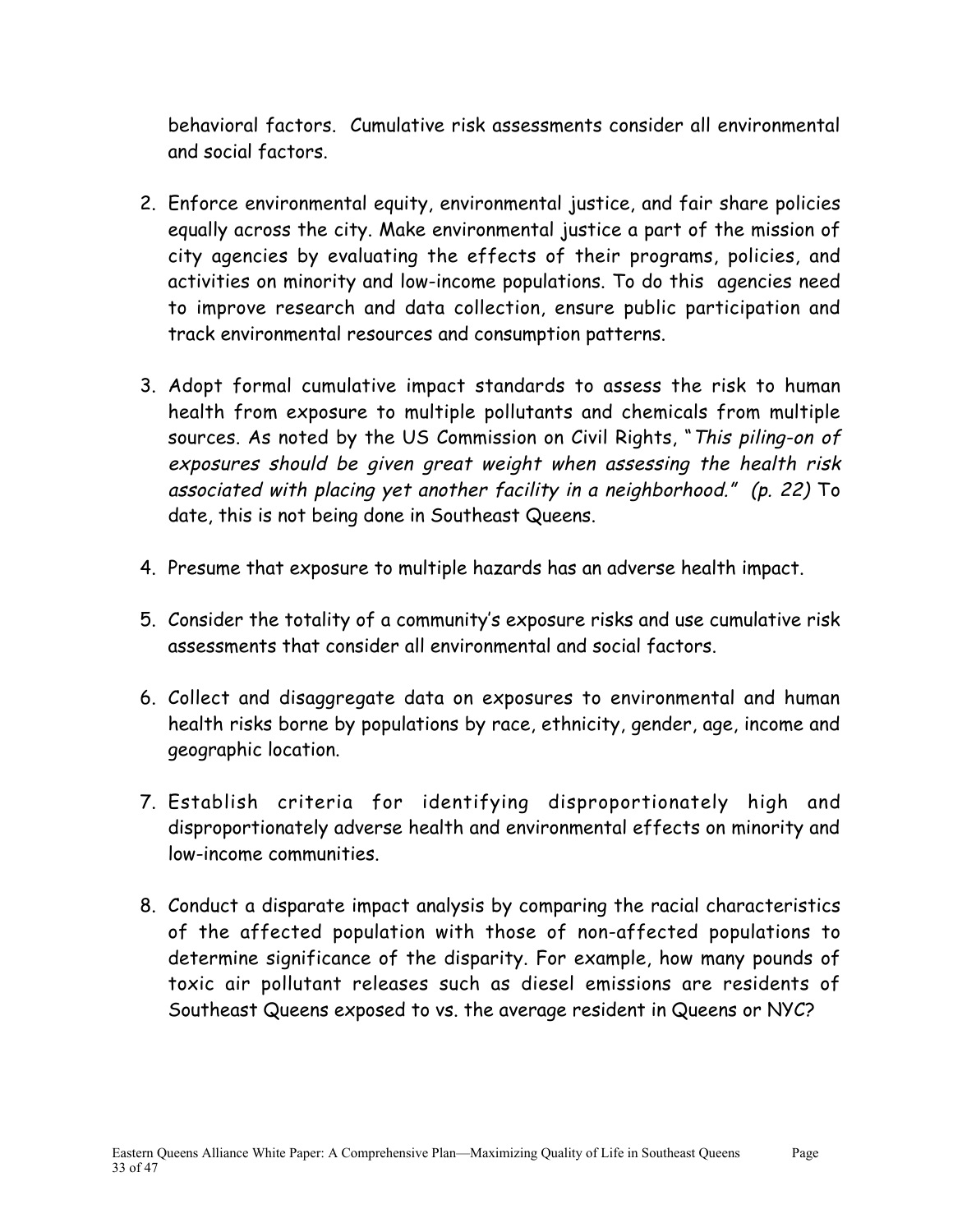#### **Health and Environment in Southeast Queens**

#### Today's Situation

Health Statistics suggest that Southeastern Queens is a healthy community on par with similar neighborhoods in the city; however the well-being of the community is jeopardized by the lack of appropriate services necessary for the maintenance of a healthy community. The community is in close proximity and in the prevailing winds from JFK airport. Particulates and other potentially toxic materials are a serious concern to the community. Depending on weather conditions aviation fuel odors permeate the community. Jet fuels are routinely discharged over the communities adjacent to the airport. Particulates from the aircraft and vehicular traffic emissions are a concern. An examination of the current situation and recommendations to correct are included in this document.

• The infant mortality rate in the community is the highest in Queens (6.9/7.0) NYC DOH Data.



The percentage of individuals with chronic health conditions exceeds the city averages and is among the highest in the Queens area.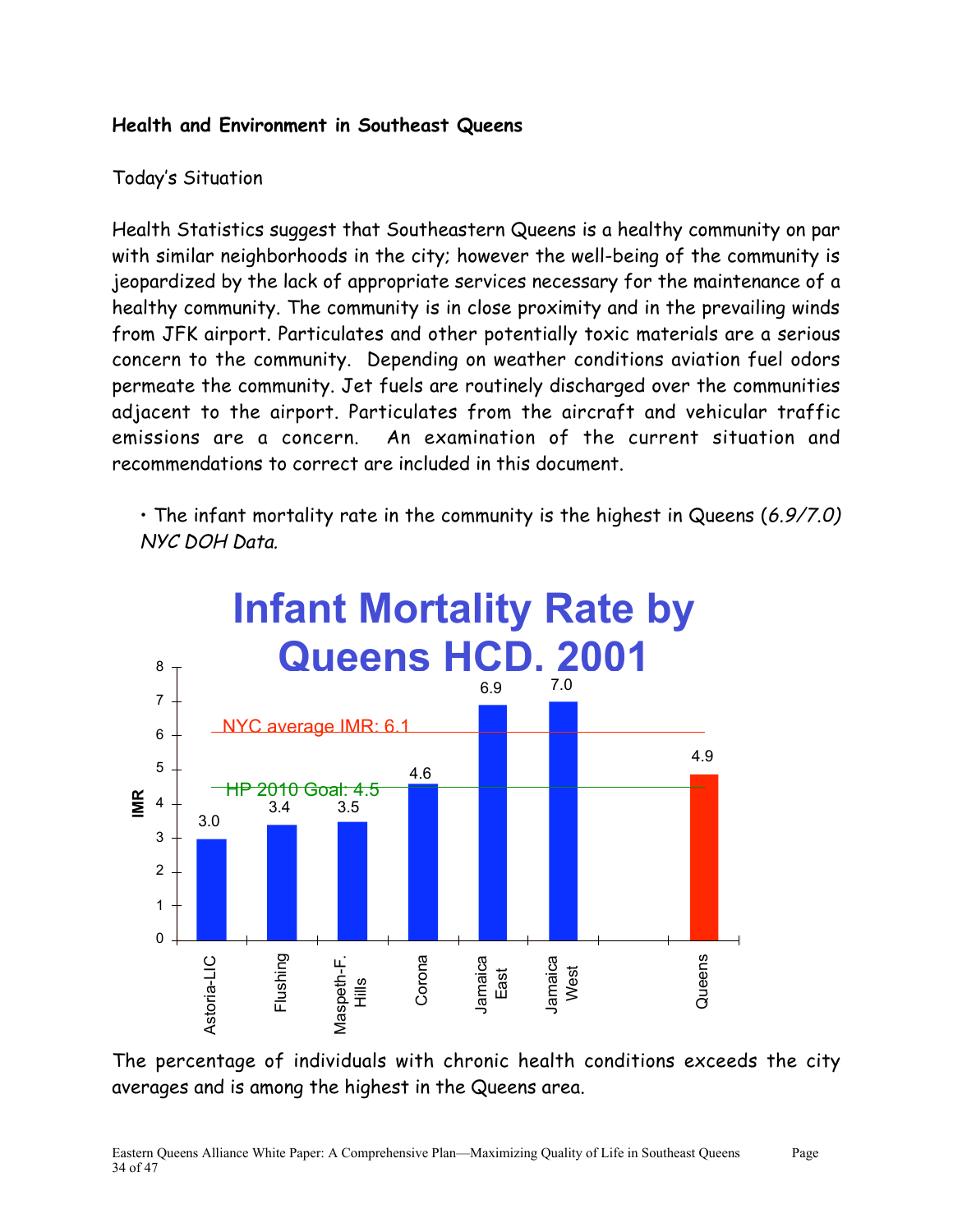# **Percent of Queens Residents with Diagnosed Diabetes**



The percentage of individuals with diabetes is highest in the Southeast Queens' neighborhoods with levels that are significantly higher than the borough of Queens and the city in general.

# **Asthma Hospitalizations in Queens**

*Hospitalization rate of children under age 15, per 1,000 population, by UHF neighborhood*

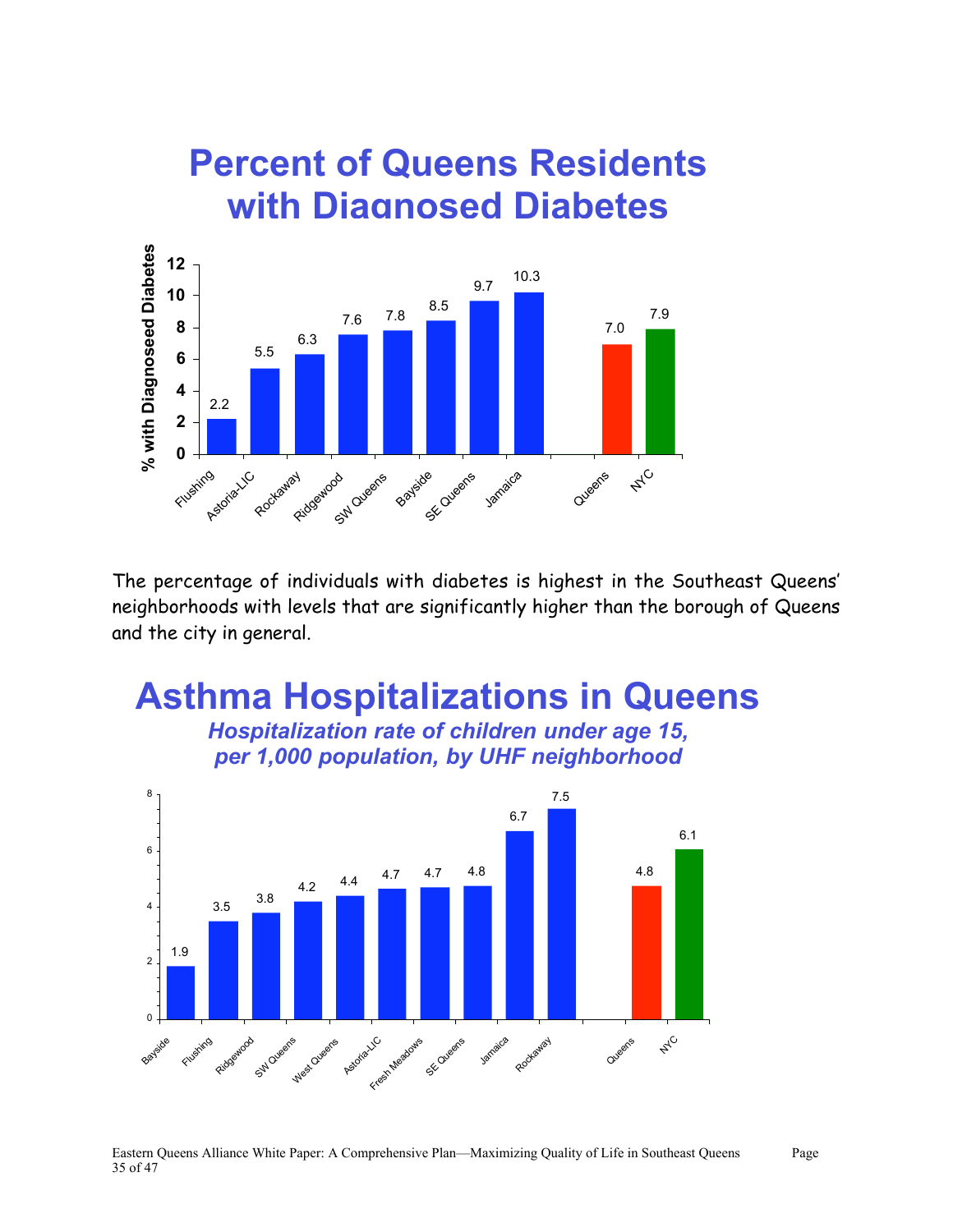• The asthma hospitalizations in the community, though lower than the city averages, when viewed with the other communities in close proximity to the airport do suggest there is cause for concern.

**Community Health Education--**A healthy community will ultimately lead to a wealthy community. In reality our community has a wealth of medical resources of varying quality, yet these resources are not targeted towards the needs of the community, but are better suited to a smaller segment of the more affluent, or that portion of the community with quality private insurance. In the roundtable discussions leading up to this document it became quite clear that our community members prefer to access health care service in the neighboring communities of Long Island. This is believed to be the result of a lack of required high quality care being easily available in the neighborhood.

A community education program within a community heath center is required to educate our community on health practices employed in the management of chronic health conditions, ie. High blood pressure, diabetes, and asthma. Government/privately funded and affordable quality family health clinic(s) that provide this basic health screening and education will have a positive impact on the health of the community. Screening and early diagnosis of these diseases is key to greater health in the community.

The targeted needs include primary care and care-giver education for the following:

- Hypertension
- Diabetes care and education
- Asthma primary care education
- Geriatric care services

### **2. Prenatal care education and counseling**

There is a need to breakout the demographics on infant mortality to determine which segments of the population are most at risk. Community health facilities must focus on reducing the high infant mortality rate found in Southeast Queens through analysis, outreach and education.

**3. Health Care Services** – Residents need to be informed about the range of current available services within the community. Many don't know what's there. Health care facilities targeted towards community needs are not easily accessible.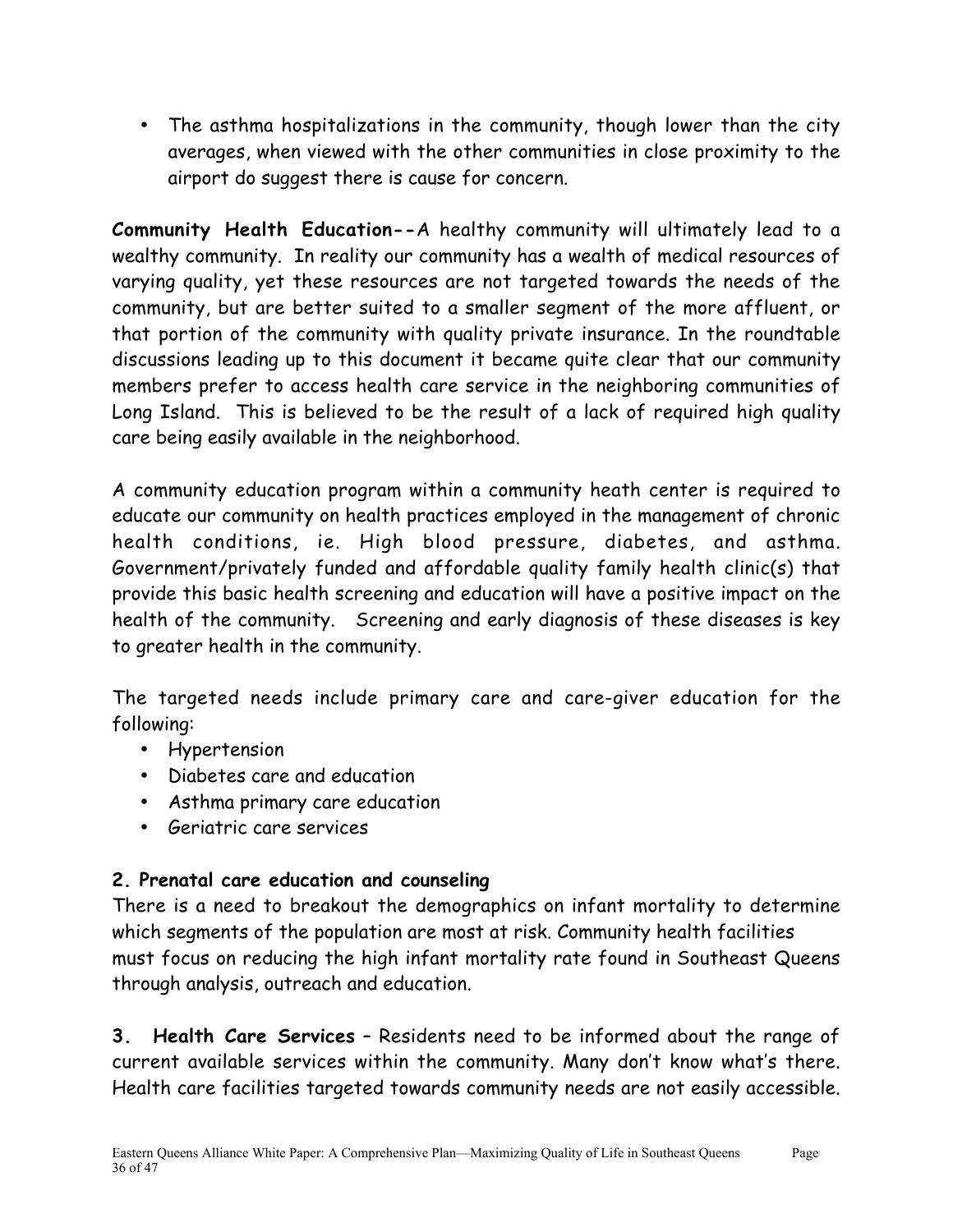Facilities should be located on or near bus routes to facilitate access to these services. Better intercommunity transportation services are critical. Services must be seen as part of a comprehensive health system

#### **4. Legislative Relief from the Environmental Impact of Overdevelopment.**

The transportation related industries targeted for the undeveloped industrial tracts of the community further stress the environmental quality of the community. The community already stressed by the particulates and other pollutants from JFK can be decimated by industries that add further to these pollutants. Industrial development is probably necessary to maintain the tax base of the city, but should be accomplished in a manner so as to preserve the health quality of the community. Environmental justice principles must be adhered to. Refer back to the Eight Principles of a Sustainable Environment Charter on P. 29 of this document.

Regular monitoring of the Hazardous Air pollutants in the Southeast queens' area is recommended. On-going monitoring must be mandated. The particulate pollution monitors do not truly reflect the conditions local to the area. The Health Department needs to focus on respiratory illness in areas in close proximity to major industrial pollution sources.

**5. Waste Transfer Stations** sited in close proximity to our residential communities further negatively affect the health of residents. Strict regulation of these and other garbage facilities are required.

**6. Illegal Dumping** continues to be a problem in and around vacant lands, parks, and along the highways in the community. Vigilance by the community is effective in helping to control this problem. However, greater and more effective response by the authorities is necessary. Sanitation services must be improved

**7. Live poultry markets** in our community are regulated not by the NYC Department of Health but by State agriculture regulations that do not take into consideration the higher population densities and zoning required by city living. Legislation and city regulations are needed to allow the NYC City Department of Health to set regulations that are more relevant to the NYC environment.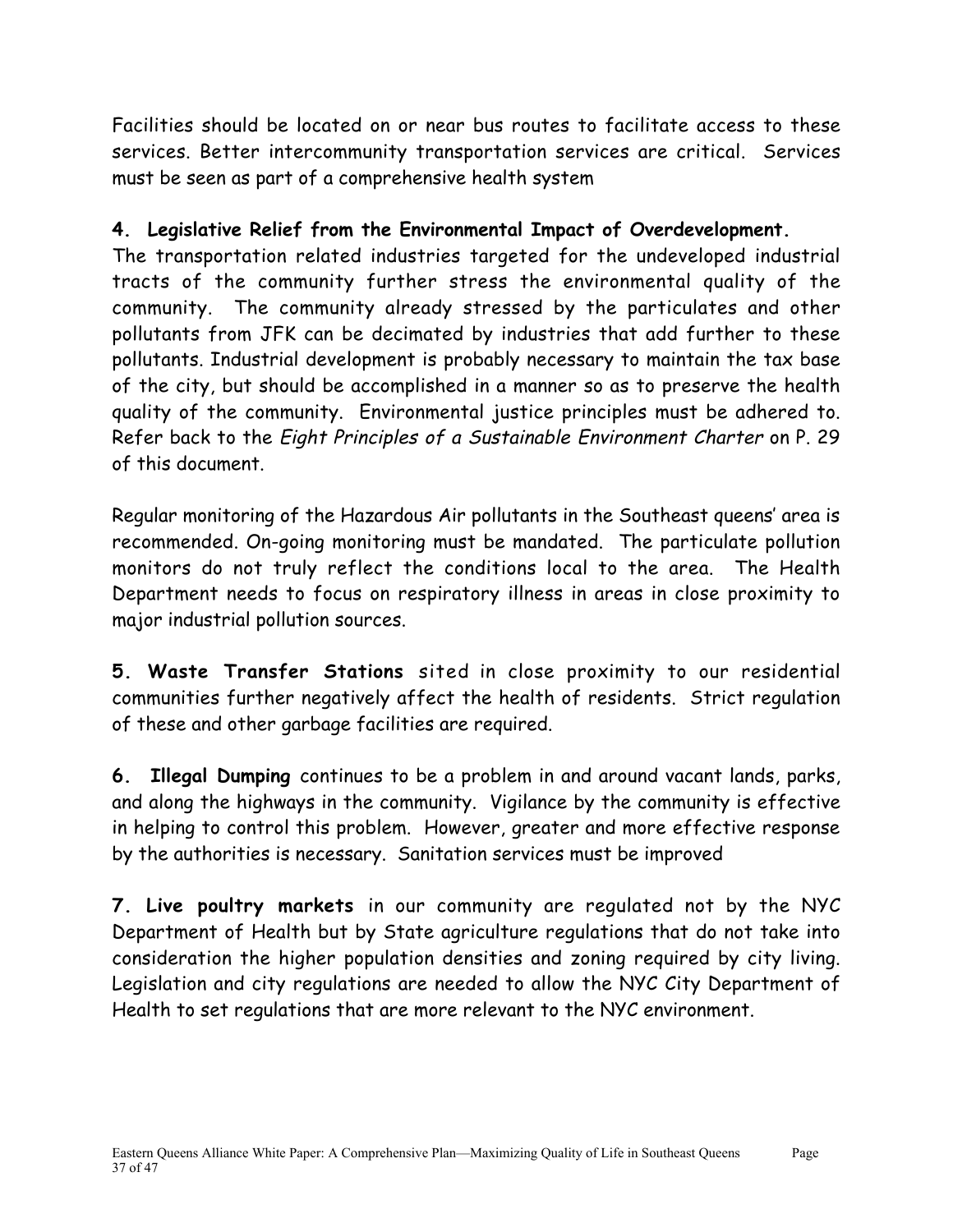#### Available Options

- Infant mortality results from several factors, including teen pregnancy, poverty, lack of health insurance and inaccessible public heath care facilities. Teen pregnancy reduction programs and accessible teen prenatal care programs are essential to address the problem. Affordable health care or some form of universal health insurance would help reduce the infant mortality rate.
- Improved comprehensive sex education in the schools and at home starting at the elementary school age.
- Chronic conditions, such as diabetes, high blood pressure prevail in these communities. Ongoing education on the diagnosis management and control of these diseases is required to prevent the progression into kidney failure and heart disease. Affordable, accessible, high quality community health care facilities must be available to community residents.
- Asthma is most often related to the environment, in particular to airborne emissions and particulates. Severe asthma episodes can be reduced by reductions in air pollutants. It is important that we closely monitor and reduce the sources of air pollutants in the area.
- Regulations aimed at encouraging efficient and less polluting vehicles in the area are required. The city can play a role in that. Companies with less polluting vehicles should be given preference when government economic aid is being provided, such as federal transportation assistance programs. We urge the city and transportation agencies to introduce natural gas and/or hybrid vehicles for passenger vehicles, buses and trucks throughout the area.
- Provide community based health care to address the identified needs of the community. More focused care is required, the infant death rate screams out the need for prenatal care for significant segments of the population. Facilities are necessary that will provide this at costs the community can afford.
- Health care facilities catering to adolescents and geriatrics need to be sited along bus routes, or bus routes need to be adjusted to allow easy access to the communities.
- Federal laws must require less-polluting upgrades on aircraft frequently flying into non-attainment areas like Kennedy and LaGuardia, especially in close proximity to residential areas.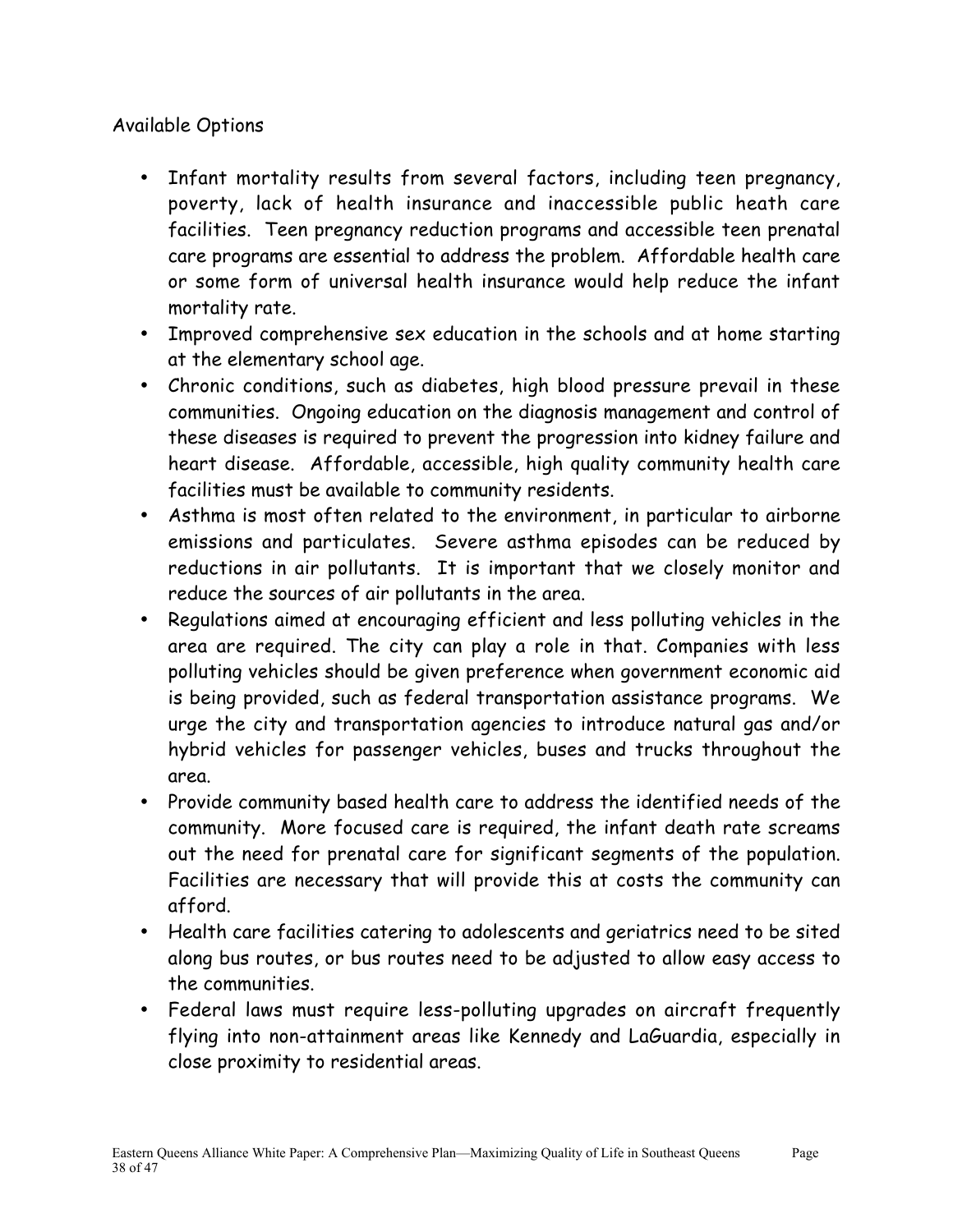- Regulation and close monitoring by the community of illegal dumping is a necessity. Drop off points for household bulk garbage will encourage proper disposal of light construction debris instead of dumping it illegally. The current high fines imposed on illegal dumpers are somewhat a deterrent but most individuals are too scared to report incidents. Anonymous reports should be encouraged with even harsher penalties for dumpers.
- Establish community-based air and water quality monitoring throughout the community.

#### **Recommendations:**

- 1. Make high quality health care readily available and target health resources be towards the needs of the community,
- 2. Establish a community education program within a community heath center to educate our community on health practices employed in the management of chronic health conditions, i.e. hypertension, diabetes, and asthma,
- 3. Establish government funded family health clinic(s) that provide basic health screening and education with a focus on hypertension, diabetes, asthma care and geriatrics.
- 4. Analyze the demographics on infant mortality for our communities to determine which segments of the population are most at risk
- 5. Establish affordable community health care facilities that target the reduction of the high infant mortality rate by providing quality prenatal care in Southeast Queens.
- 6. Offer improved comprehensive sex education in the schools and at home starting at the elementary school age.
- 7. Inform residents about the range of current available services within the community.
- 8. Make accessible health care facilities targeted towards community needs, locating such facilities on or near bus routes to
- 9. Establish necessary intercommunity transportation services to facilitate the movement of residents between and among local communities to access needed health care services
- 10. Accomplish any needed industrial development in a manner that preserves the health quality of the community. Environmental justice principles must be adhered to. Refer back to the Eight Principles of a Sustainable Environment Charter on P. 25 of this document.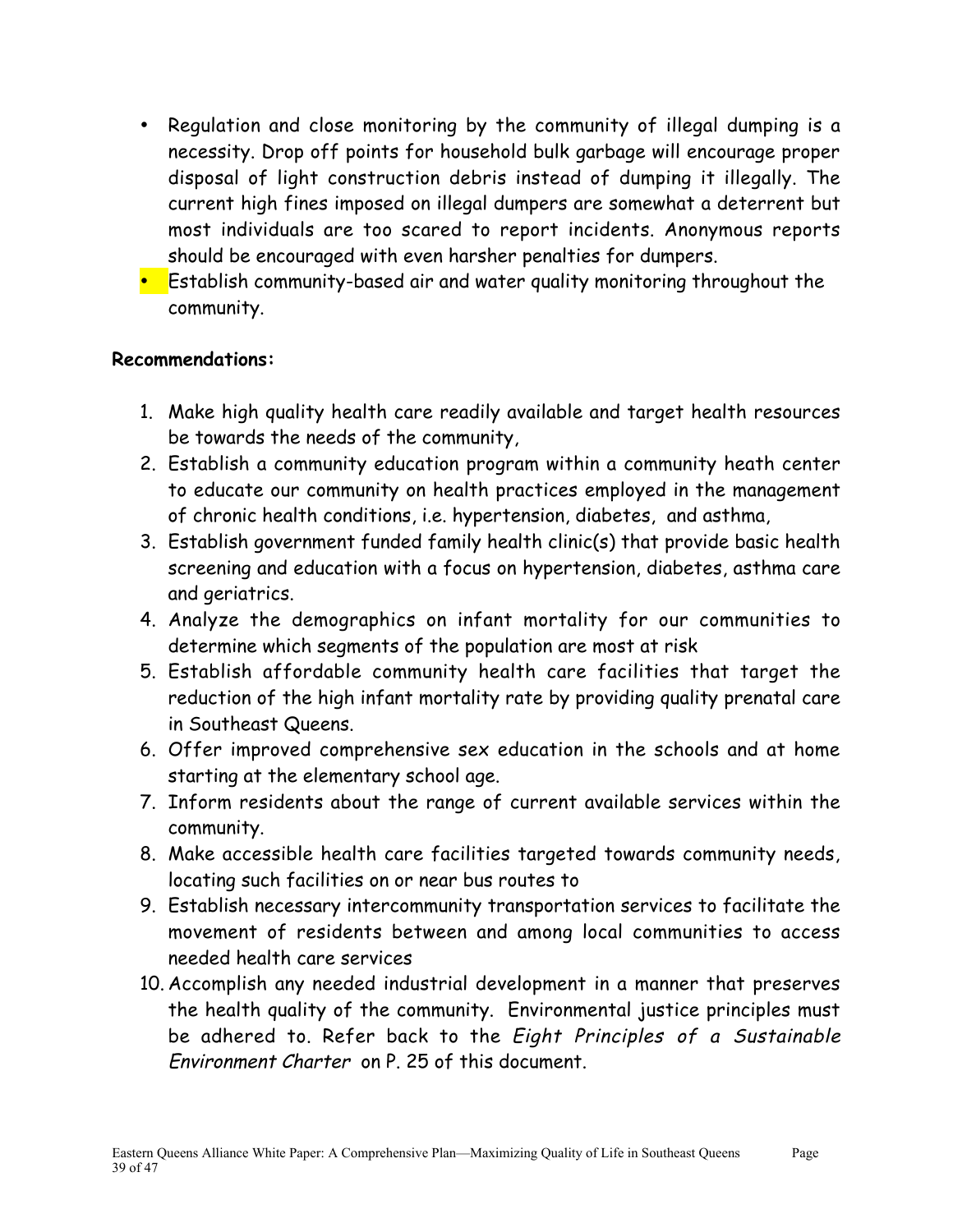- 11. Mandate regular, on-going monitoring of the Hazardous Air pollutants in the Southeast queens' area and make every effort to reduce the sources of air pollutants in our communities.
- 12. Establish and strictly enforce regulations aimed at encouraging efficient and less polluting vehicles in the area.
- 13. Pass Federal laws that require less-polluting upgrades on aircraft frequently flying into non-attainment areas like Kennedy and LaGuardia.
- 14. That NYC and appropriate transportation agencies introduce the use of natural gas and/or hybrid vehicles for passenger vehicles, buses and trucks throughout the commercial and industrial areas.
- 15. That the Health Department focus on the causes and prevention of respiratory illness in areas in close proximity to major industrial pollution sources.
- 16. Require strict regulation of Waste Transfer Stations and other garbage facilities sited in close proximity to our residential communities , which negatively affect the health of residents,.
- 17. That there be greater and more effective response by the authorities to illegal dumping in and around vacant lands, parks, and along the highways in the community.
- 18. Establish more conveniently located drop off points for household bulk garbage. Establish that Sanitation will make local pick ups of discarded tires on a quarterly basis to discourage improper disposal.
- 19. Improve general sanitation services, insuring regularity of services and enforcement of the law.
- 20.Require that live poultry markets in our community be regulated by the NYC Department of Health, and that they take into consideration the higher population densities and zoning required by city living.
- 21. Pass legislation and city regulations to allow the NYC City Department of Health to set regulations that are more relevant to the NYC environment.
- 22.Establish on-going community-based air and water quality monitoring throughout the community.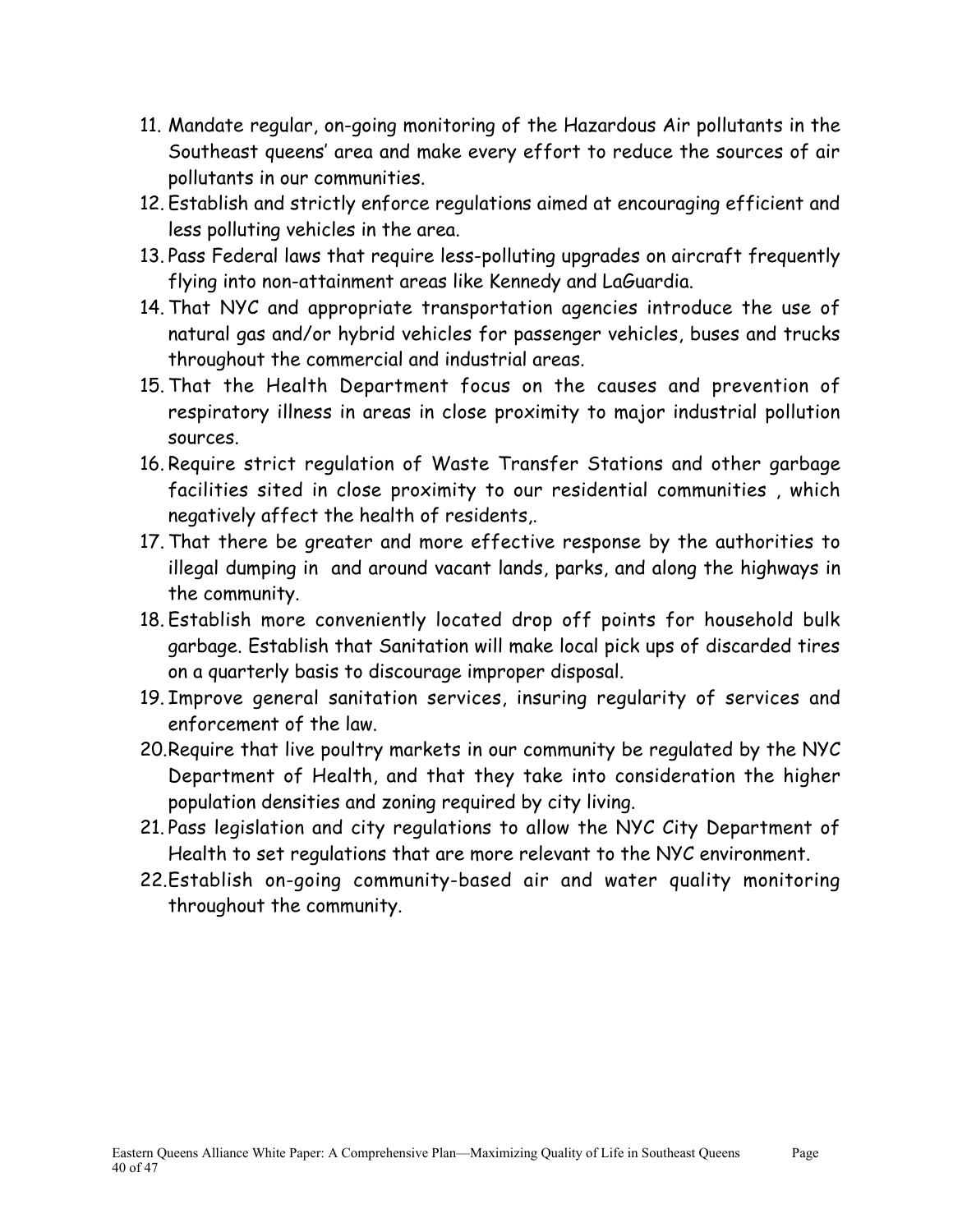#### **OPEN SPACE, PARKS AND RECREATION**

"On the land, we suffer from a sense of ecological disconnection." www.earthfuture.com/econews/back\_issues/96-06.htm

 "(T)he ecosystem is still seen as an obstacle to profit, not a partner." Ibid. --earthfuture.com

 "As development moves further and further to the metropolitan fringe it competes with open space habitat. Loss of open space impacts the environment in multiple ways. First, we lose many of the natural landscape features we value--forests, wetlands, etc. Second we lose the functions that these features provide--runoff control, wildlife migration, etc. … Smart growth enables communities to pursue open space protection and development objectives through the clustering of development activity away from sensitive natural areas. "

Smart Growth Network

Why parks, green spaces and green infrastructures?

#### **Parks…**

- "act to define the shape and feel of a city and its neighborhoods.
- "provide a sense of place and offer essential life-enhancing qualities that aid community and individual well-being.
- "are also a source of positive economic benefits. They enhance property values, increase, municipal revenue, bring in homebuyers and workers, and attract retirees.
- "can protect biological diversity and preserve essential ecological functions while serving as a place for recreation and civic engagement.
- "can motivate young people to learn through the natural environment, bringing environmental education into the mainstream of state-mandated instructional programs…enhancing academic achievement..
- "can also provide measurable health benefits, from providing direct contact with nature and a cleaner environment, to opportunities for physical activity and societal interaction.

#### **Green spaces…**

• "have been shown to create neighborhoods with fewer violent and property crimes where neighbors tend to support and protect one another.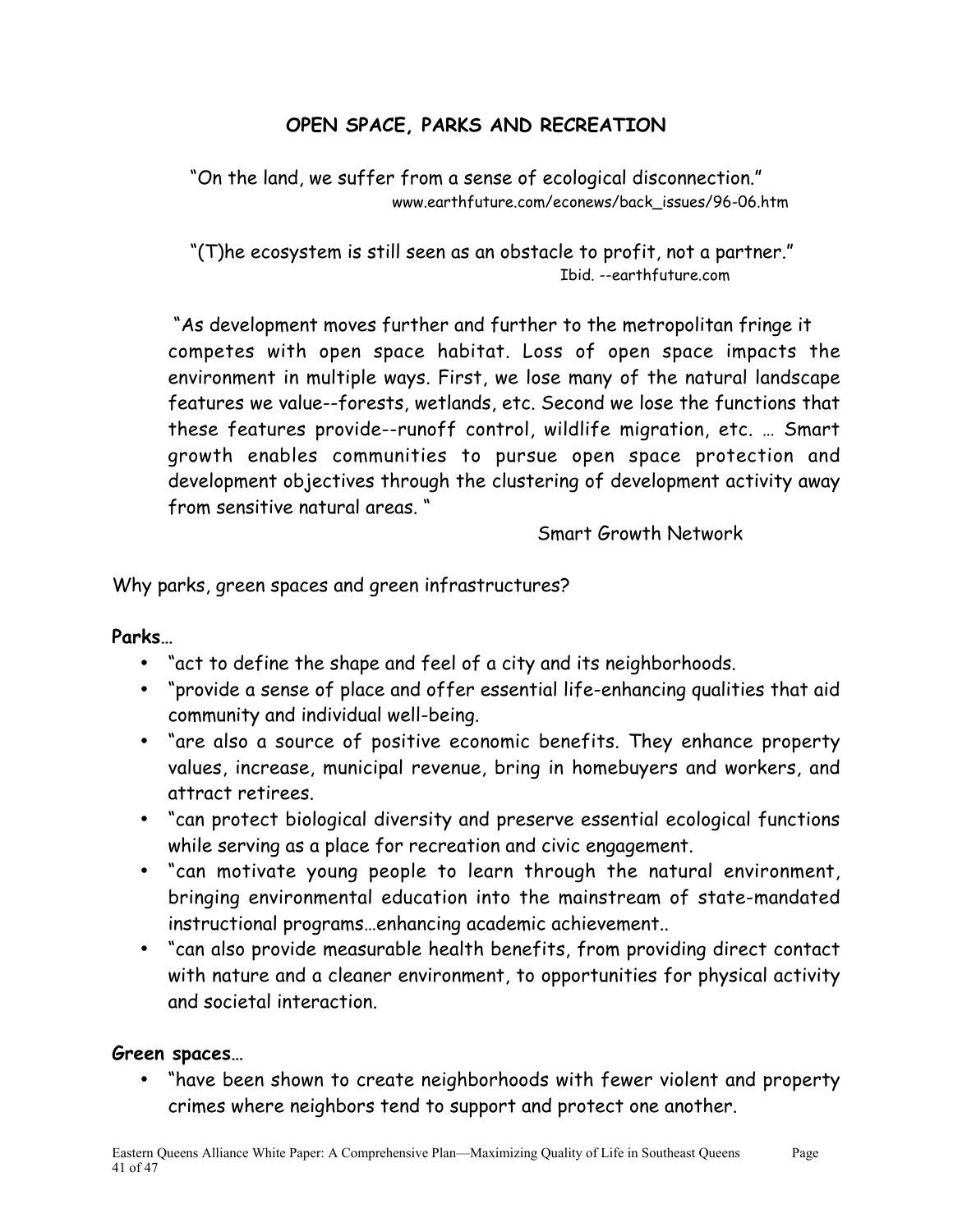• "support frequent, casual contact among neighbors. This leads to the formation of neighborhood social ties, the building blocks of strong, secure neighborhoods where people tend to support, care about, and protect one another.

#### **Green infrastructure, the interconnected system of green spaces, …**

- "conserves natural ecosystem values and functions, sustains clear air and water, and provides a wide array of benefits to people and wildlife.
- "can reduce flood control and storm water management costs."

From: City Parks Forum Briefing Papers, American Planning Association

Today's Situation

Open space, parks and other recreational land use do not seem to be priorities in Southeast Queens. Originally, that which we know as Southeast Queens was developed on filled in land--wetlands, natural streams, and springs. Acres and acres of natural landscape, including valuable wetland areas, were lost through this development. As recent as the early seventies, former wetland areas within Southeast Queens, particularly those in Idlewild Park were still being used as landfill sites for construction waste debris. Today much of this remaining landfill as well as ecologically sensitive remaining wetlands seem to be targeted for further industrial development. The press for industrial space gobbles up open space within our communities, particularly near the airport and other industrial locations. In addition, the demand for affordable housing has drastically reduced the number of open space sites within Southeast Queens communities thereby increasing population density. Thus the press for economic development and housing has taken precedence over the human need for open space, parks and recreation.

Today, the NYC Economic Development Corporation (EDC) and the City Administration Services own tracts of land just north of JFK airport, immediately adjacent to Thurstin Basin and Idlewild Park that are earmarked for industrial uses instead of open space, parkland and recreational waterfront. In addition, there are many privately owned properties immediately adjacent to wetlands that contractors are constantly trying to acquire and develop. Much of this property is either wetlands or within 150 feet of wetlands. To add insult to injury, there is the continued existence of a state plan for the Nassau Expressway, which, if built,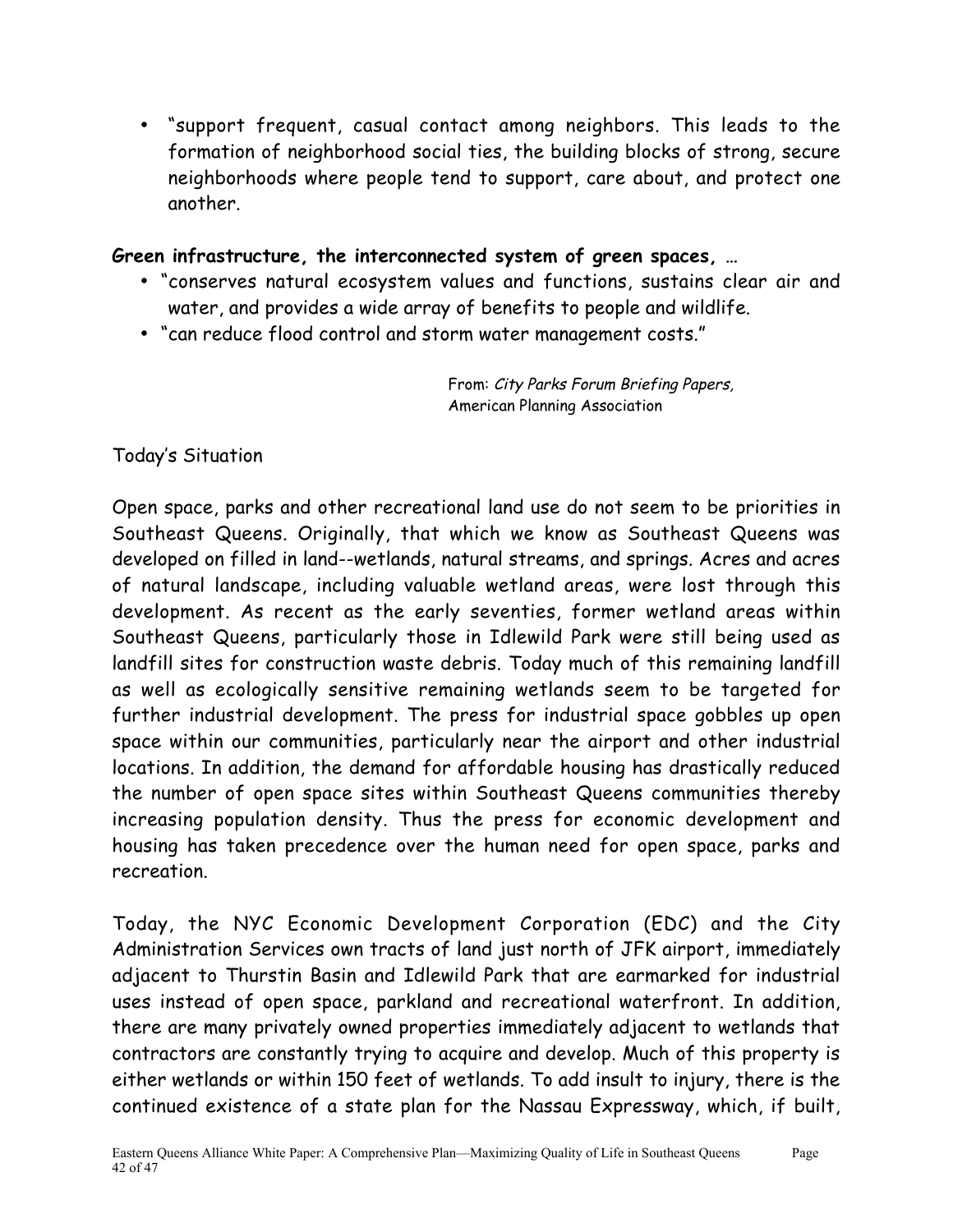would cut through Idlewild Park destroying valuable uplands and wetlands. Neither the city nor the state seems to protecting these lands.

Southeast Queens communities do not have the same type of access to its natural areas, waterfront and water front resources as other communities do. Indeed, in the aftermath of the attack on the World Trade Center and the increased emphasis on the prevention of terrorism, water front areas adjacent to JFK airport are under increased scrutiny and access is being denied in previously open areas in the name of National Security. This seems not to be the case among those communities in Southwest Queens or those border communities in Nassau County. Additionally, many in our community are not aware of the value of these ecological areas. These regulations therefore go unchallenged. For Southeast Queens environmental equity is a myth.

Parks, playgrounds and sports fields need to be better maintained, but we constantly hear that there are citywide budget restraints. Thus our recreational areas deteriorate. Playground equipment goes unprepared or is outdated, the lawns are unkempt and strewn with weeds, the lakes, ponds and streams are often not cleaned so that debris pollutes them and, in some instances, blocks the flow of water so that we end up with stagnant pools, ripe for the breeding of mosquitoes. Algae cover many of these bodies of water in summer months because of neglect. Only a community outcry brings attention to them. The periphery of many of our parks are strewn with litter and garbage dumped by individuals and industrial sources. This is particularly the case where roads or highways cut through our parks. The Department of Sanitation does not clean these areas on any kind of consistent basis. Dumping begets dumping and so the situation mushrooms.

In addition, the services of the Urban Park Rangers and Playground Associates, or other staff are not available to parks in Southeast Queens due to a supposed shortage and budget restraints. In fact, preference for ranger and other positions seems to be given to the "Flagship Parks," none of which are in Southeast Queens. Parks need a sufficient budget to employ regular workers rather than using WEP workers who are neither trained nor invested in stewardship to perform vital maintenance services. This smacks of slave labor in exchange for a welfare checks. Why not train and employ them?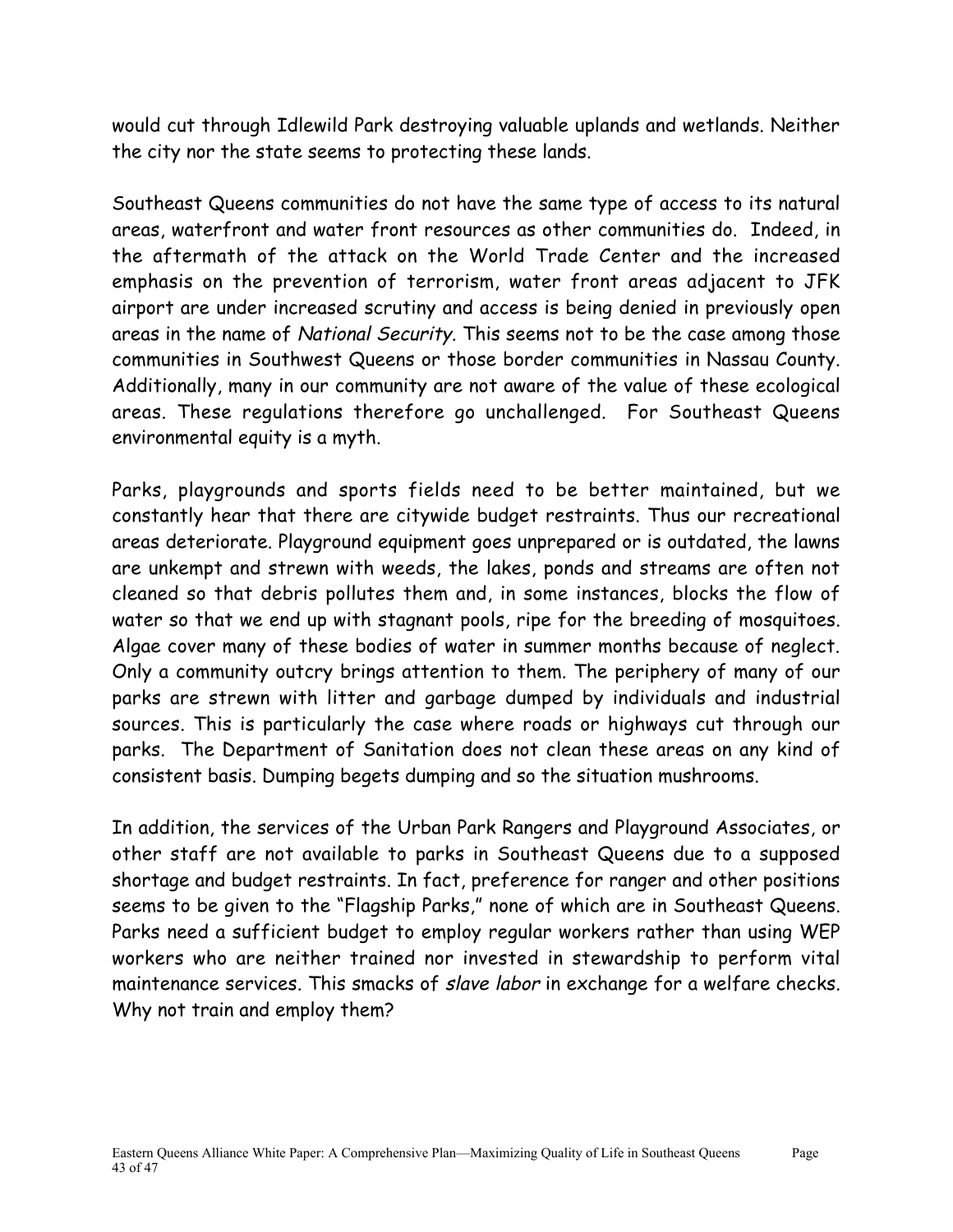How Did We Get Here?

Government seems not to place value on parks, open space and natural areas. Prior to 1970's there was no recognition of the value of wetlands and many acres of wetlands were filled in. In fact, approximately 80 percent of the wetlands in the New York/New Jersey Harbor Estuary were lost prior to that time. Historically, JFK airport is a good example of this. As Idlewild Airport, now JFK Airport, was developed, many acres of wetlands were destroyed, leaving only the approximately 224 acres of the current Idlewild Park. The wetlands within our communities are valuable components of the remaining twenty percent of the Jamaica Bay ecological system.

Parks seem to be viewed as available space that can be alienated whenever government deems it necessary. In the vicinity of Idlewild Park, NYC seems to view many of the adjacent city-owned properties as fodder for economic and industrial development. The city, operating purely from a financial perspective, continuously seeks to expand industrial uses for properties immediately adjacent to the airport and other industrial zones without regard to environmental impact or impact to the residential communities. There is no requirement for industrial sites to incorporate open space to buffer the negative effects of their industry.

When the city experiences fiscal insolvency and they must cut the budget, the budget for NYC Department of Parks and Recreation is one of the first to be cut.

Many community residents do not know the true value of our open spaces, parks, wetlands, waterfront and water resources and, therefore, do not press for access, preservation, restoration and development.

Available Options:

- Require macro-environmental impact statements that address the total impact of all projects planned within a community within a five or ten year window.
- Turn all city-owned waterfront properties over to the NYC Dept. of Parks and Recreation
- Grant conservation easements to privately owned waterfront properties to encourage the use of these properties for parks, recreation and waterfront access.
- Educate the community about the value of these areas.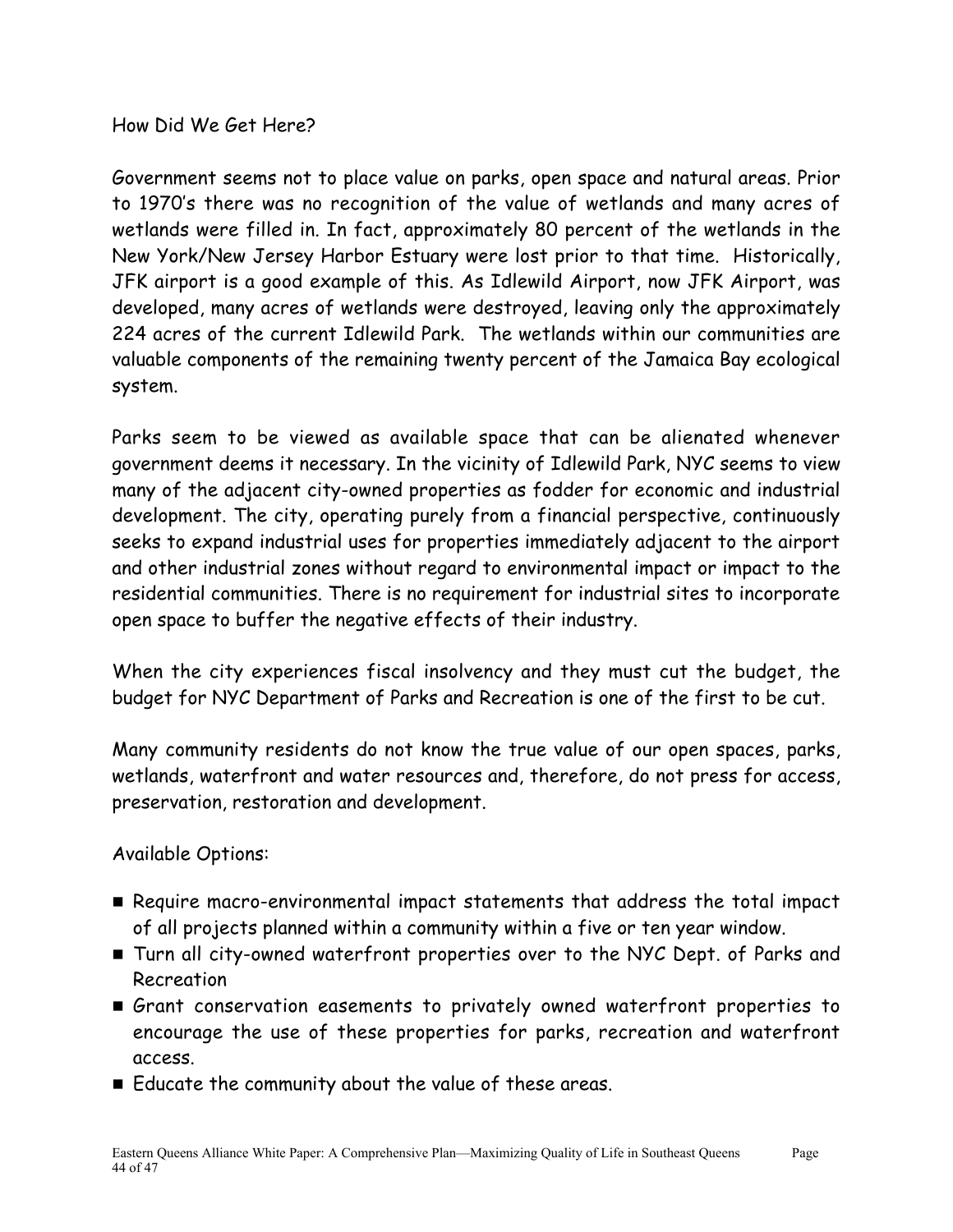- Provide for the allocation of funds for the establishment of an Idlewild Park Environmental Science Learning Center as proposed by the Eastern Queens Alliance to educate current and future generations about the importance of the environment and the protection of what we have.
- **Increase allocation of funds for maintenance, preservation, restoration and** development of parks in our communities, including the renovation of playgrounds and sports fields.
- Allocate appropriate staff, including Urban Park Rangers, to Southeast Queens' parks, natural and water front areas.
- Design and develop waterfront esplanades near Thurstin and Bergen Basins,
- Design and develop canoe/kayak/rowboat launches to provide recreational use of the Idlewild Park wetlands and access routes to Jamaica Bay.
- Create greenstreets on concrete islands and squares to enhance the "greeningup" our open spaces. Enlist community support for stewardship of these public spaces.

#### **Recommendations:**

- 1. That the city and state require long-range (5-10 years) environmental impact assessments for all areas/zones in which development/improvement is anticipated or considered desirable.
- 2. That all industrial projects within close proximity to residential areas be required to incorporate open landscaped areas to serve as buffers and environmental "mitigators"
- 3. That the city and state enforce wetland regulations, preventing development within the protected zone of wetlands.
- 4. That city-owned waterfront properties in Southeast Queens be turned over to NYC Dept. of Parks and Recreation
- 5. That conservation easements be granted to privately owned waterfront properties and those in or adjacent to wetland areas to make impossible unscrupulous development.
- 6. That the focus be the development and implementation of plans for recreational access to waterfront in vicinity of Rockaway Blvd. and Brookville Boulevards instead of the proposed commercial/industrial use for land currently under control EDC.
- 7. That sufficient funding be allocated for restoration of wetlands in Idlewild Park and the development of an Idlewild Park Environmental Science Learning Center.
- 8. That there be an increase in the budget of the NYC Dept. of Parks and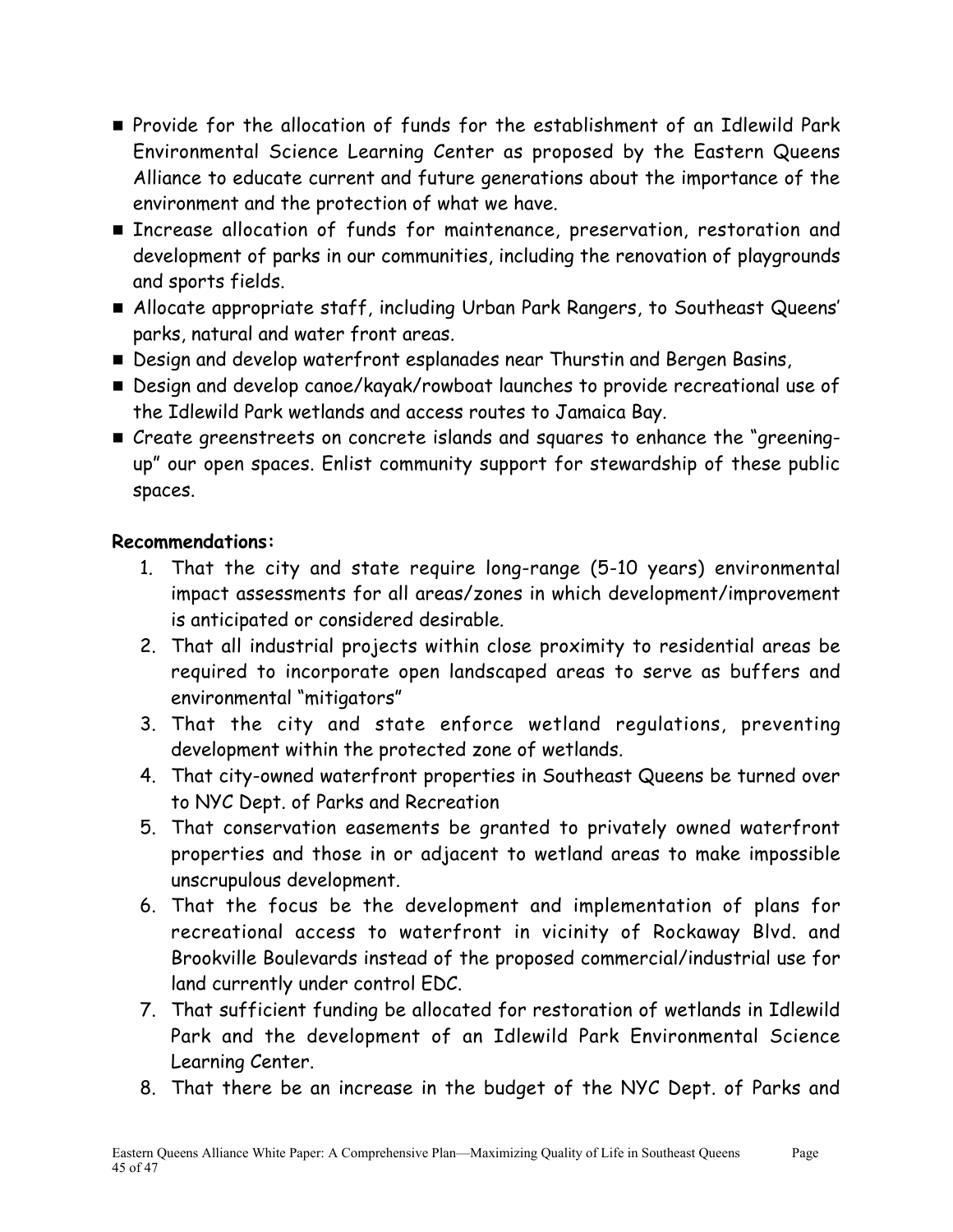Recreation to provide for the upkeep and development of our community parks as well as the personnel to service them.

- 9. Allocate funds for the creation of greenstreets on concrete public medians and squares throughout our communities.
- 10. Pass legislation that all revenues from investments in approved green projects be tax-free.
- 11. Promote environmental awareness across all sectors of society.
- 12. Allocate sufficient appropriate staff to the parks in Southeast Queens.